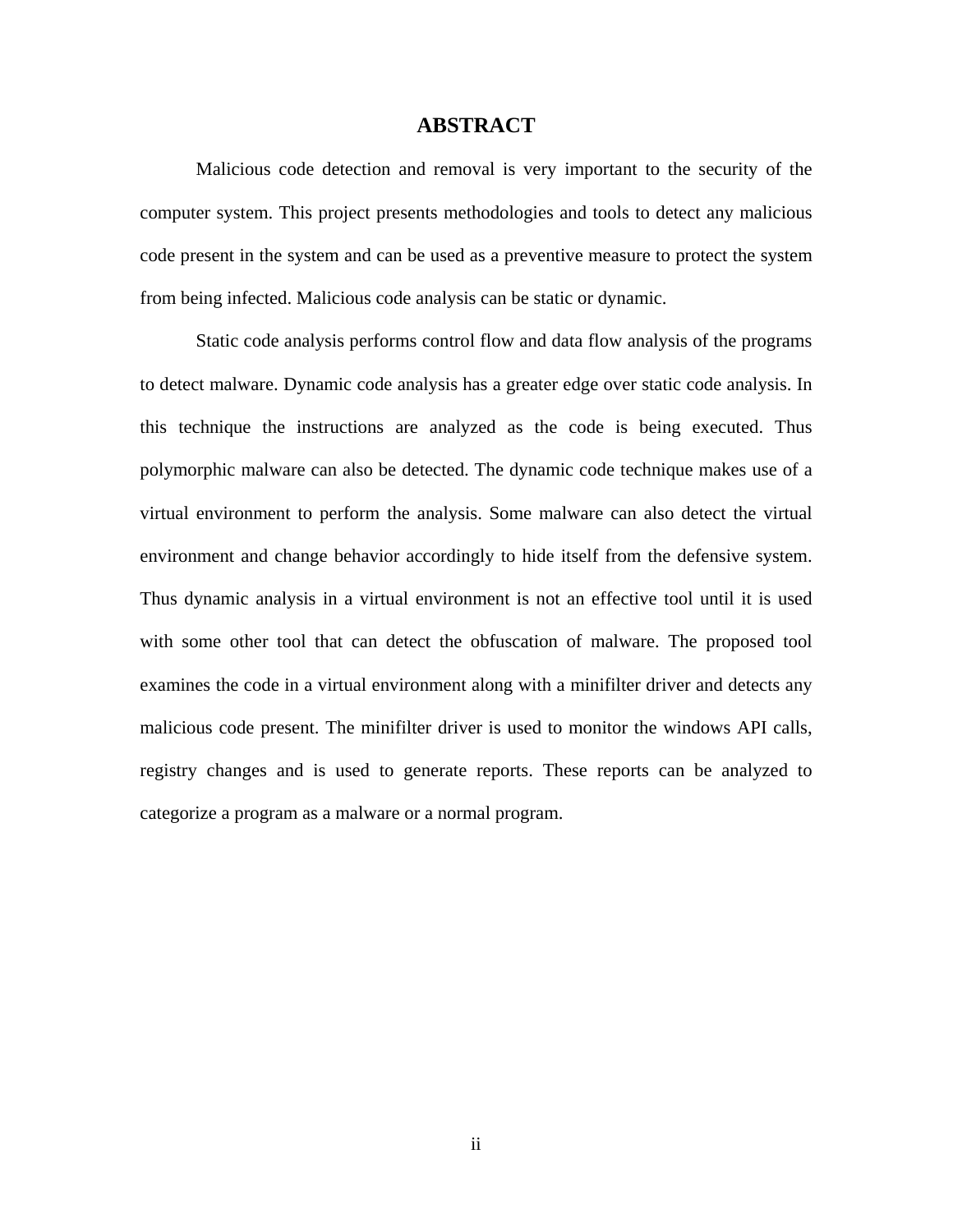| $\overline{A}$ |
|----------------|
|                |
| 1.4.1          |
| 1.4.2          |
|                |
|                |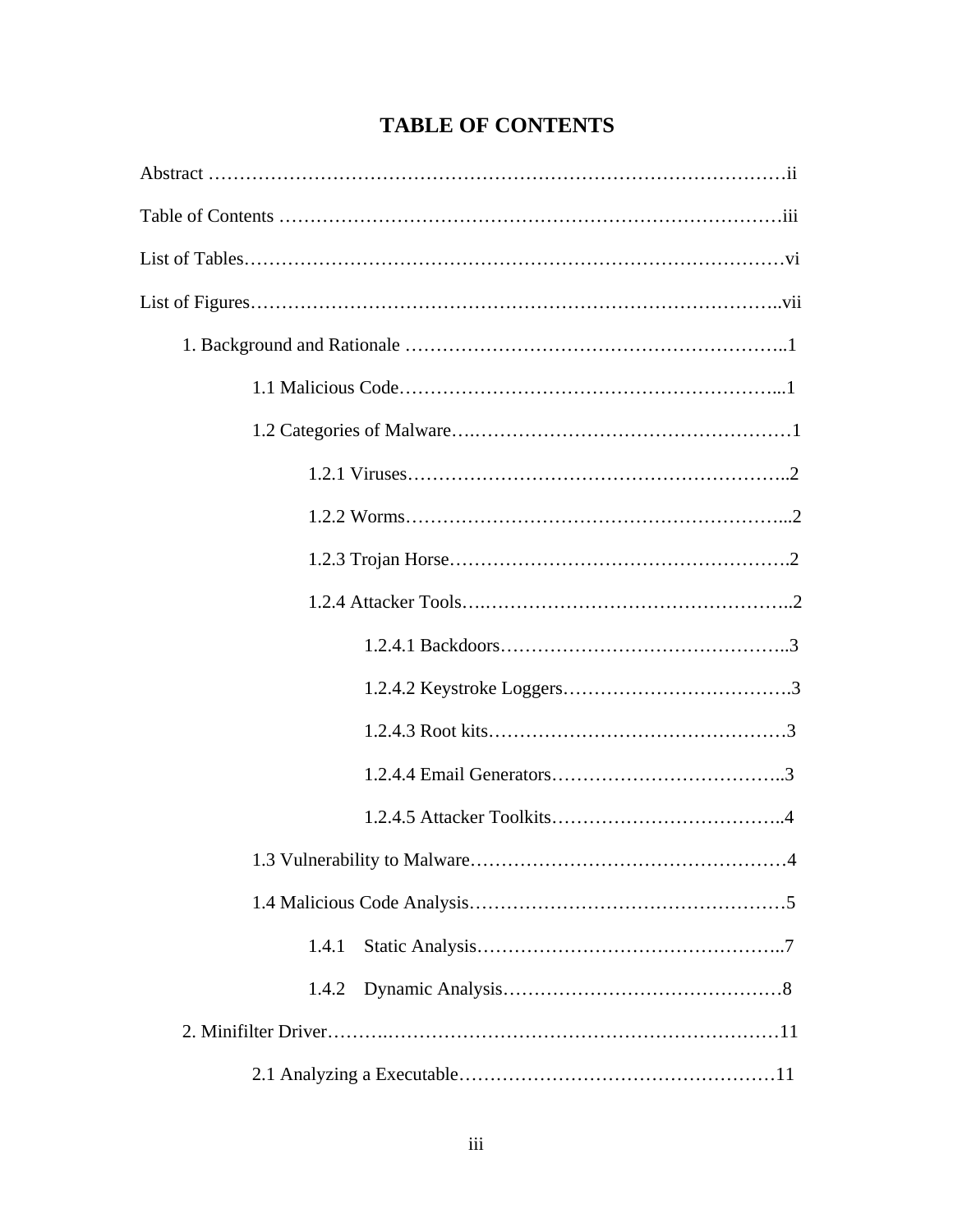| 2.3.2.4 Callback Routines of a Minifilter16          |
|------------------------------------------------------|
|                                                      |
|                                                      |
|                                                      |
|                                                      |
|                                                      |
|                                                      |
| 3.3.1                                                |
|                                                      |
| 3.4.1 Creating an INF File for a Minifilter Driver27 |
|                                                      |
|                                                      |
|                                                      |
|                                                      |
|                                                      |
|                                                      |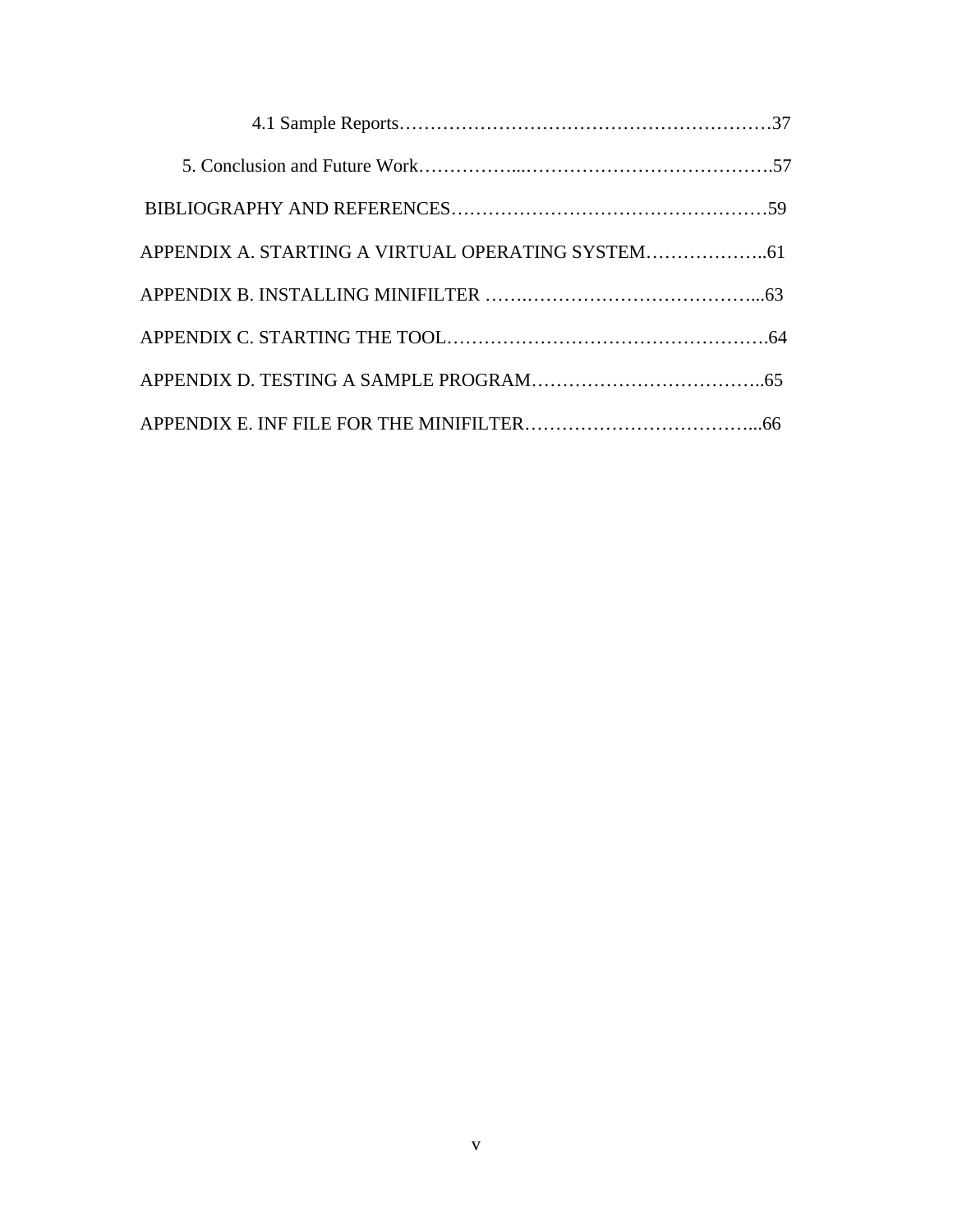# **LIST OF TABLES**

| Table 3.1 Table describing the contents of the version section in a INF file28 |  |
|--------------------------------------------------------------------------------|--|
|                                                                                |  |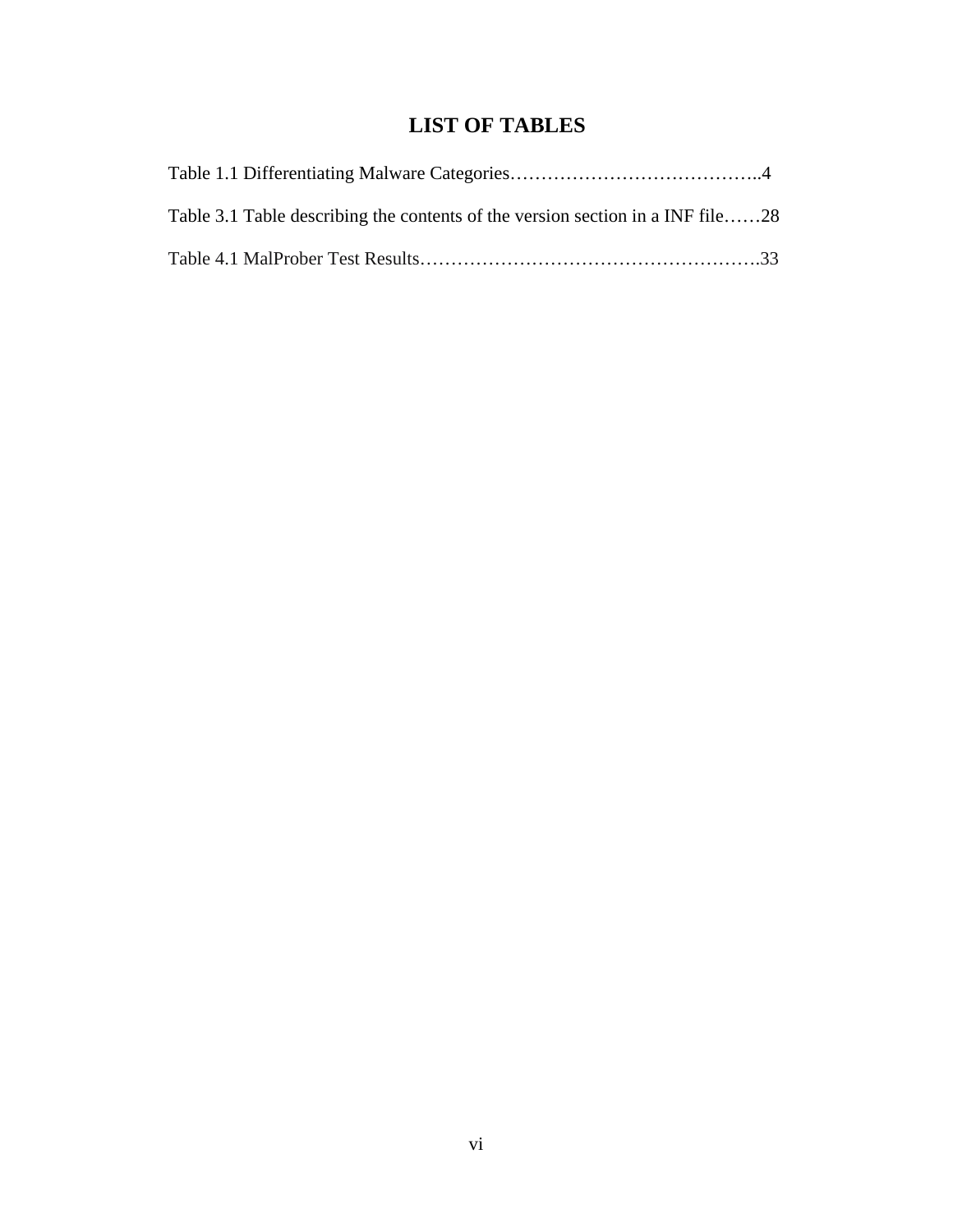# **LIST OF FIGURES**

| Figure 2.1 I/O Stack with filter manager and three minifilter drivers16               |
|---------------------------------------------------------------------------------------|
| Figure 2.2 I/O Stack with two filter manager frames, minifilter driver instances, and |
|                                                                                       |
|                                                                                       |
| Figure 3.2 Overview of the Malicious Code Analysis Tool31                             |
|                                                                                       |
|                                                                                       |
|                                                                                       |
|                                                                                       |
|                                                                                       |
|                                                                                       |
|                                                                                       |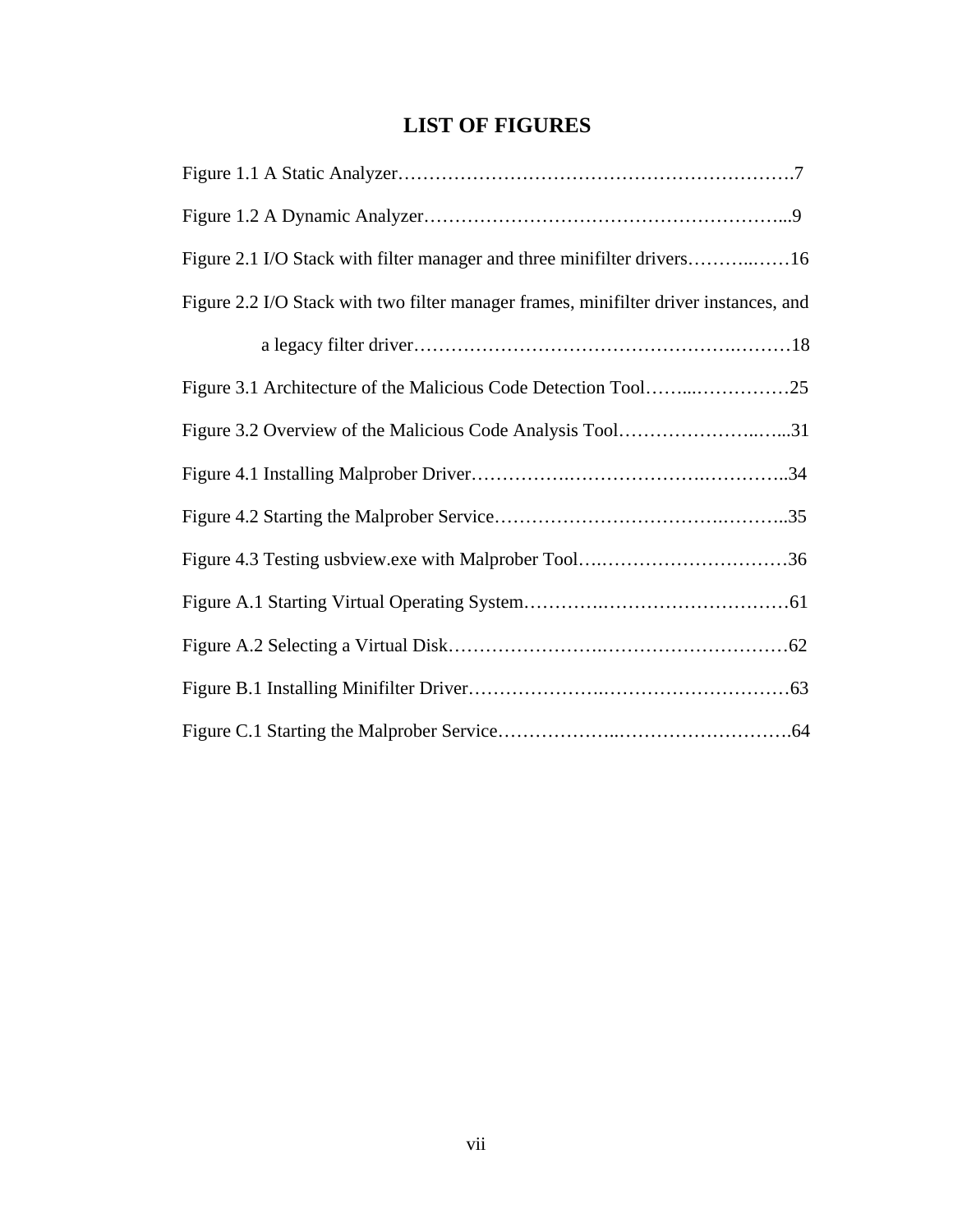#### **1. BACKGROUND AND RATIONALE**

# **1.1 Malicious code**

Malicious code is a term used to refer to any code that can cause undesired effects, security breaches and potential damages to the software system without the users consent. Software is classified as malware based on the users intent rather than the features of the software. Any harmful software is not a malware. For example, defective software can be legitimate and can still cause potential damage due to the presence of harmful bugs. Malware includes trojans, viruses, worms, spyware and any kind of software with intention to cause damage to the system. [Andreas, Ulrich 2006]

Destructive malware generally spreads by using popular communication tools to spread them. For example, worms can be spread using an email tool. They usually exploit the vulnerabilities on the target system to make their entry easy and unknown to the system.

A special category of malware called data-stealing malware exists. This malware intends to steal personal and confidential information of a person or an organization. The security threats of this kind are created using software like key loggers, adware, spyware and bots. This malware is typically stored in the cache memory which is frequently flushed. Once this kind of malware gets successfully installed on the target machine, they can take-over the IDS or anti-virus programs protecting the system.

# **1.2 Categories of Malware**

Malware has become the greatest external threat to organizations causing resource damage and restoration overhead. Malware can be categorized into the following: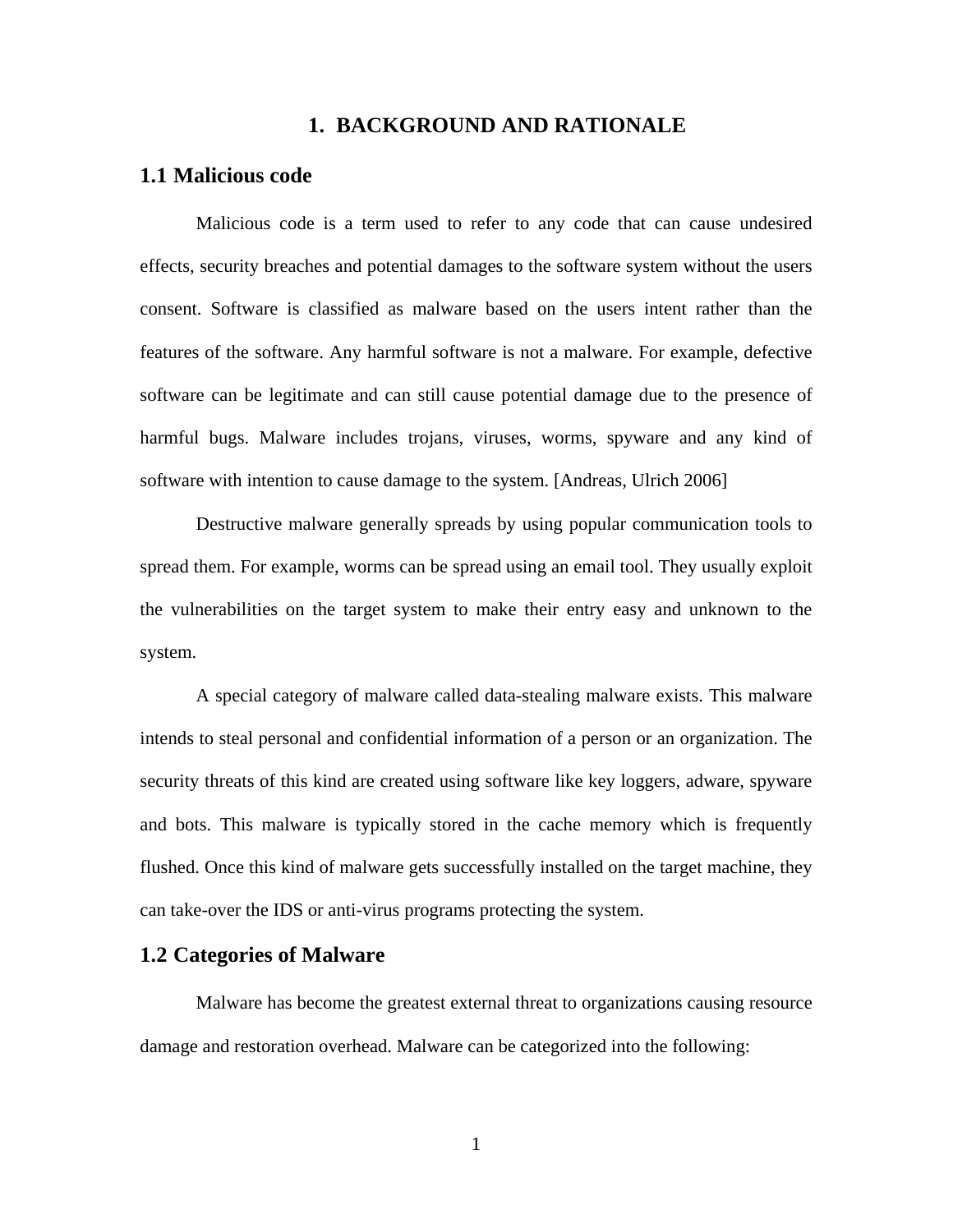#### **1.2.1 Viruses**

A virus is a self-replicating program that inserts copies of itself into the target program or target machine. Generally viruses are initiated by user interaction. This happens whenever a user opens a file or runs a program.

#### **1.2.2 Worms**

A worm is a self-replicating program that requires no user interaction. It replicates itself based on some conditions. Worms are further categorized into: Network Service Worms and Mass mailing worms.

Network Service Worms replicate themselves and infect the target machines by making use of the vulnerabilities in the network.

Mass mailing worms are similar to email viruses except that they are self contained and do not infect other files [Kent K, Mell P, Nusbaum J].

#### **1.2.3 Trojan Horse**

A Trojan horse is a non-replicating and self contained program that looks like a useful program but has hidden code that has a malicious purpose and can cause damage to the system. Generally Trojan horses are used as aiding tools for others attacker tools [Kent K, Mell P, Nusbaum J].

#### **1.2.4 Attacker Tools**

Attacker tools are generally delivered to a target system as part of a malware infection. There is a large variety of attacker tools. Generally these tools help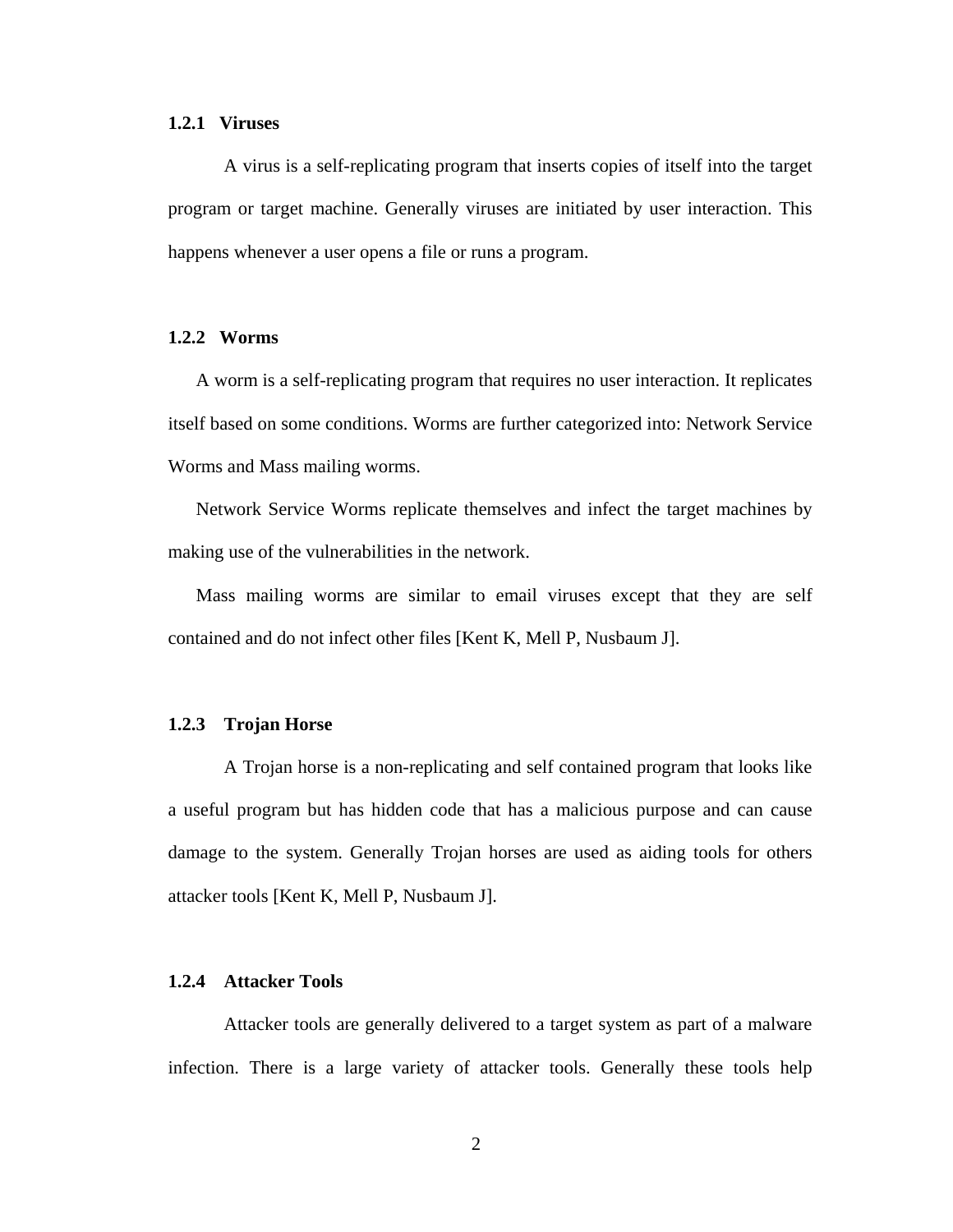attackers in gaining unauthorized access to infected systems and their data. They can also be used to launch additional attacks. The most common attacker tools are:

## **1.2.4.1 Backdoors**

A Backdoor is a tool that can be used to bypass the normal authentication and remain undetected. Generally a backdoor is a malicious program that listens to the commands being executed on certain TCP or UDP port. There is type of backdoor known as bot, which when installed allows the attacker to gain remote control over the infected system.

#### **1.2.4.2 Keystroke Loggers**

A keystroke logger is a malicious program that is used to record and monitor the keyboard usage. These tools can be used to log confidential information of the user, like user names and passwords and send them to the attacker.

## **1.2.4.3 Root kits**

A root kit is a collection of malicious files that are deployed on a target machine and then they alter the functionality of the target systems in a stealthy way. Generally root kits make many changes to the target machine making itself difficult to detect.

## **1.2.4.4 E-Mail Generators**

An Email Generator is a program that is used by the attacker to send large number of emails that contain malware, spyware, and other infections to target systems without user's knowledge.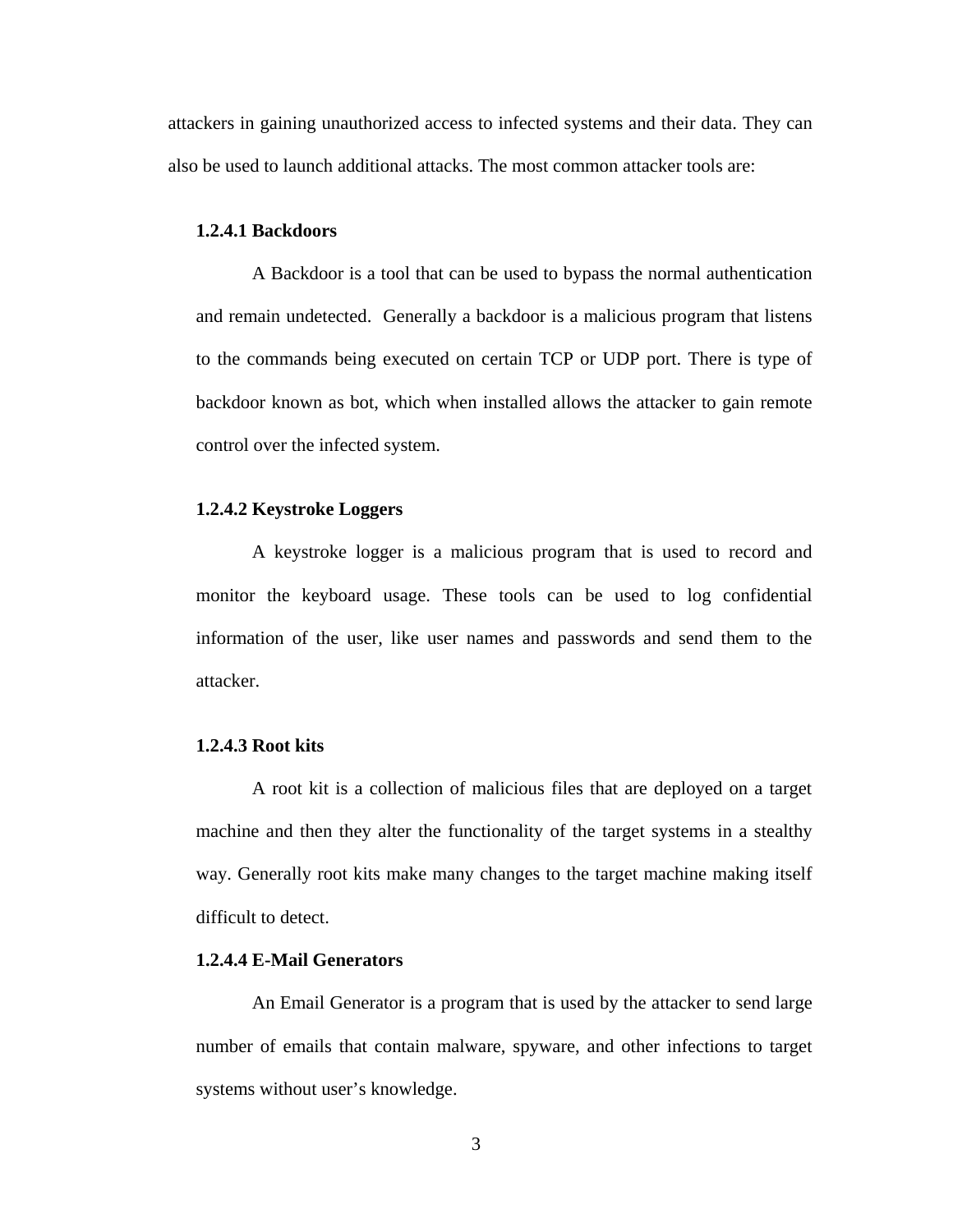#### **1.2.4.5 Attacker Toolkits**

 Attackers make use of attacker toolkits which consists of wide variety of tools and utilities that can be used to probe and attack target systems. The tools include packet sniffers, port scanners, vulnerability scanners, password crackers and other scripts. The following table shows different malware categories.

| <b>Characteristic</b>                 | <b>Virus</b>         | Worm                 | <b>Trojan</b><br><b>Horse</b> | <b>Tracking</b><br><b>Cookie</b> | <b>Attacker</b><br><b>Tools</b> |
|---------------------------------------|----------------------|----------------------|-------------------------------|----------------------------------|---------------------------------|
| Is it self-contained?                 | N <sub>o</sub>       | Yes                  | Yes                           | Yes                              | Yes                             |
| Is it self-replicating?               | Yes                  | Yes                  | N <sub>o</sub>                | N <sub>o</sub>                   | N <sub>o</sub>                  |
| What is its method of<br>propagation? | User-<br>interaction | Self-<br>Propagation | N/A                           | N/A                              | N/A                             |

Table 1.1 Differentiating Malware Categories [Kent K, Mell P, Nusbaum J]

# **1.3 Vulnerability to Malware**

Many factors may leave a system vulnerable to attacks. The most common being the exploits of the bugs in the operating system design, existence of over- privileged users (who can leave the system vulnerable to the malware by making wrong decisions). Once a potential weakness is determined in an operating system, it can be used to launch attacks against all the machines that have the same operating system. Once a machine is compromised the malware can act intelligently hiding itself from the anti-malware and anti-virus programs, at the same time performing its intended task.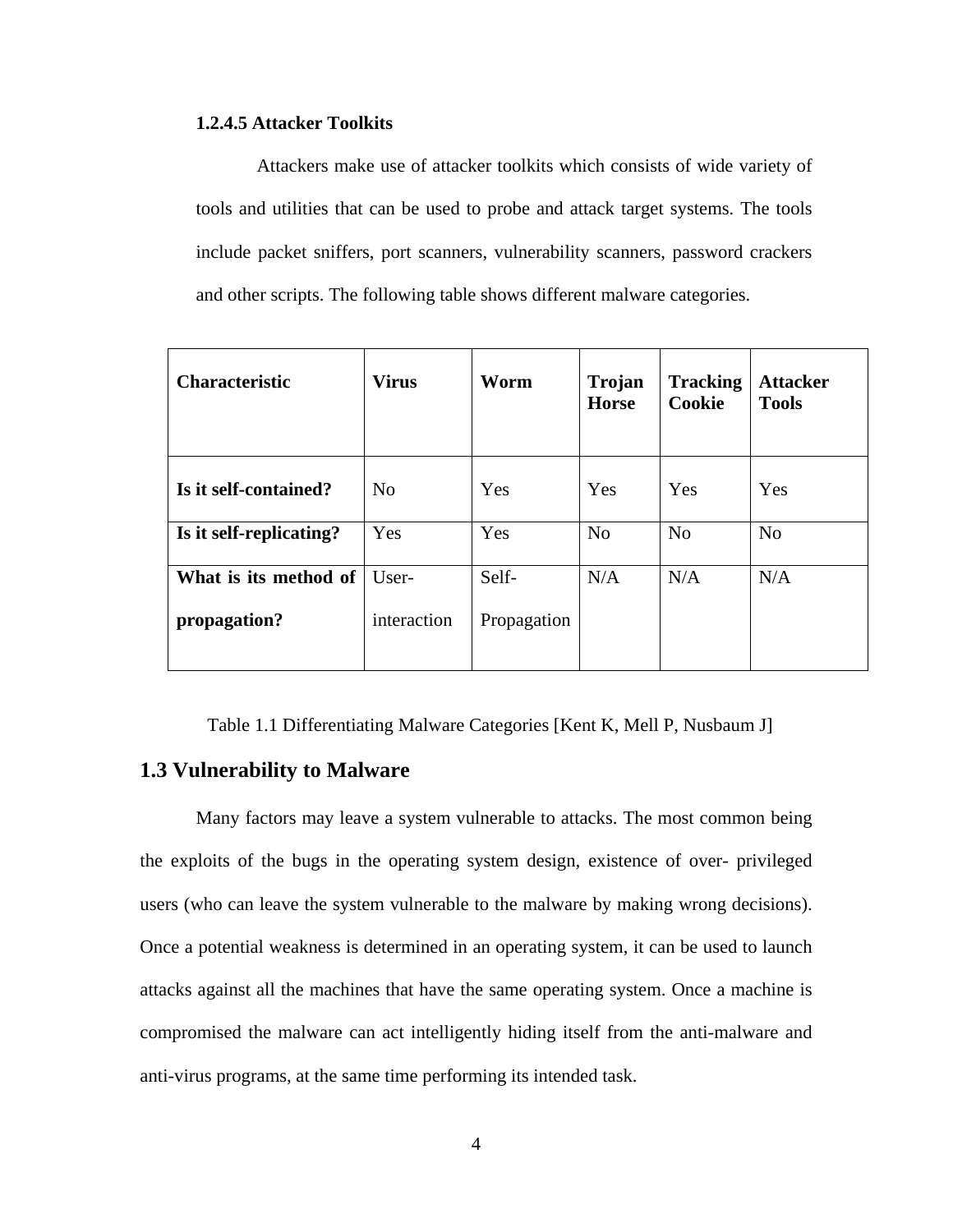The user should always install the patches for the design weaknesses to protect itself from being prone to malware attack. Most of the web-sites on the World Wide Web are infected by malware. For example, the social networking site Twitter had a vulnerability called XSS security issue. This vulnerability allowed the malicious program developers to inject malicious code into the HTML pages, thus all the systems that visited this Web-site and had a lack of malware protection were infected by the malware. The XSS vulnerability allows the malware owners to hi-jack user accounts and also with the help of knowledge of other vulnerabilities, they could compromise the systems [Wiki 2009].

Another example of vulnerability is the Microsoft Office PowerPoint vulnerability. This unpatched vulnerability could allow the hackers to get arbitrary code executed with the privileges of the log-on user.

### **1.4 Malicious Code Analysis**

Malicious code analysis is used to refer to the process of determining the intent and nature of the malware sample. This is very important to the process of developing the detection techniques for the malware. Also it is very important for developing tools that can be used to remove the malware from the system. For a long time the malicious code analysis was a manual, time consuming and tedious task. Thus there was need for automated systems which could detect the presence of the malware and automatically act to prevent the malware from achieving its intended task.

The most important preventive measures for malware are the virus scanner, but these scanners rely on a database of known signatures for virus. Thus they are restricted to only known viruses and malware, but many new types of malware and viruses attack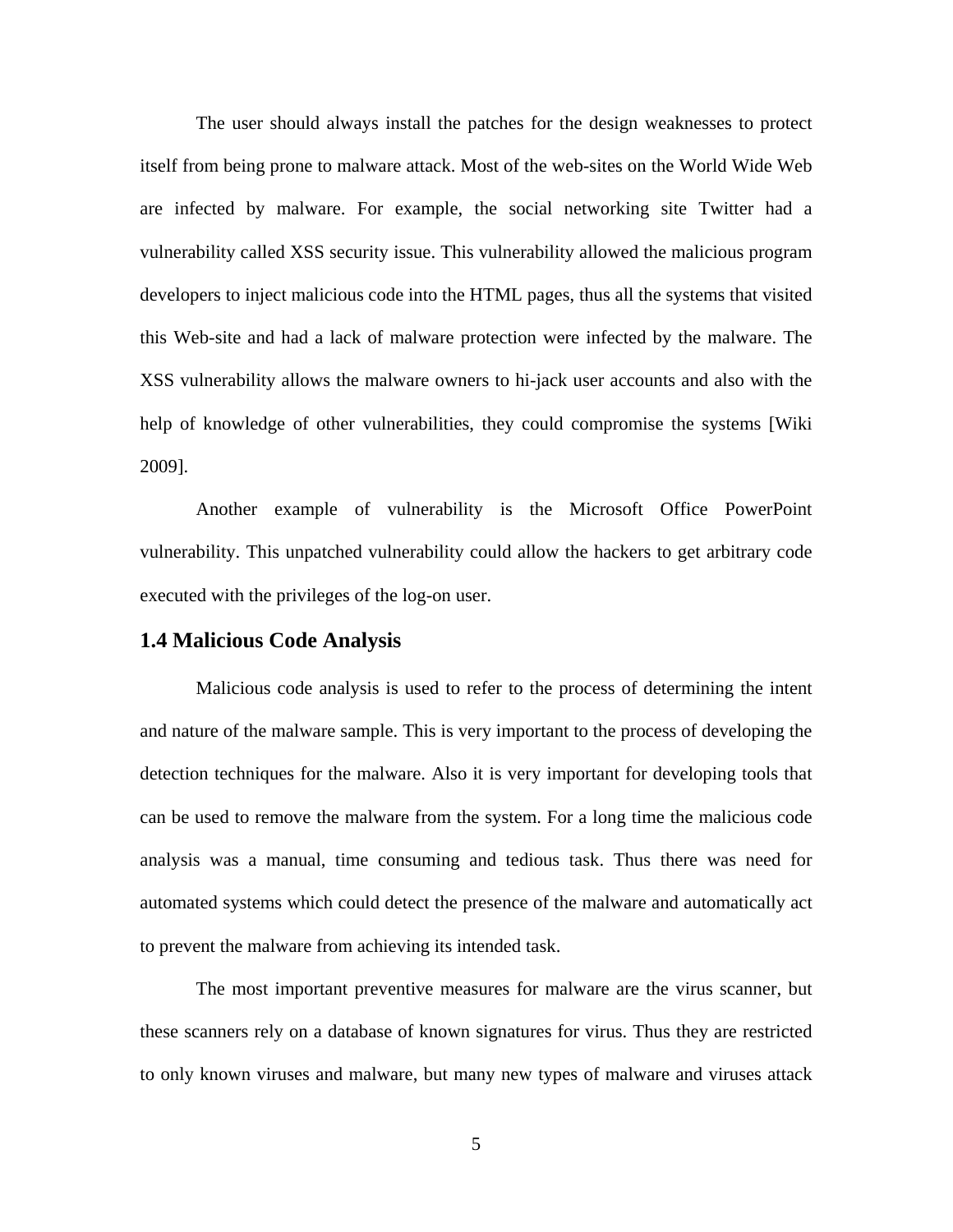the computer systems every day. So there is a need for a better malware tracking solution. Whenever a new malware is found, its signature is written to the database of signatures, so that all systems infected with this malware can be easily fixed.

In addition it is very important to understand the functionality of the malware. In order to remove the malware, it is not sufficient to remove the binary from the Windows environment; all the registry settings affected by the malware should be restored.

Generally the malware analysis is conducted by allowing the malware program to be executed in a restricted environment and observe the actions. Then the actions of the program are analyzed (usually a debugger is used). This manual analysis is a time taking and tedious process. Thus there is a need for automated analysis programs. This automation is generally achieved by executing the affected program in a virtual environment and recording the actions of the programs and finally sending the recorded actions to the human analyst [Andreas, Ulrich 2006].

The existing automated malicious code analyzers have shortcomings. One of the very important aspect among them being the failure of the analyzers due to the presence of detection routines within the malware. The detection routines allow the malware to detect if the program is running in a virtual environment. If so, the malware program acts in a different way, thus hiding its existence. Some malware have the capability to check the existence of both hardware and software breakpoints, which can be used to detect the existence of a malware.

Other problems with the automated malware analysis include the incapability of the tool to detect the complete interaction of the program with the system.

6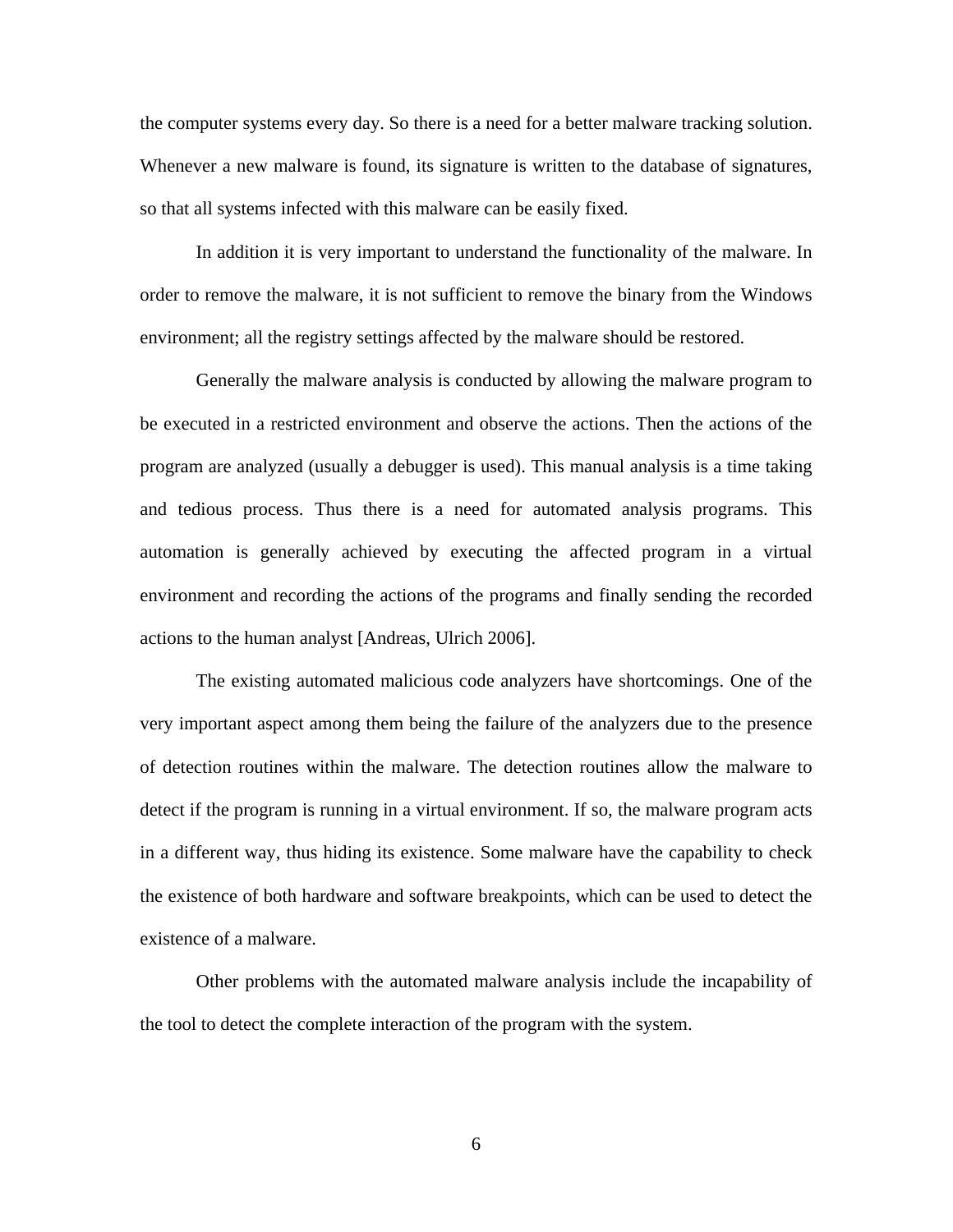#### **1.4.1. Static Analysis**

Static analysis is the process of analyzing the malware without actually executing it. In this technique the binary code is converted into corresponding assembler level instructions. After the transformation, control flow and data flow analysis techniques are implemented to draw a conclusion about the programs functionality. The following figure shows a static analyzer. [Feng M, Gupta R]



Figure 1.1 A Static Analyzer

Static analysis is faster in performance than dynamic analysis. One of the major disadvantages of static analysis is the ability of the malware to make use of binary obfuscation, which can be used to safely play with the control flow and data flow analysis. The binary obfuscation preserves the programs functionality while at the same time making the parsing of the program difficult. The malware can also make use of code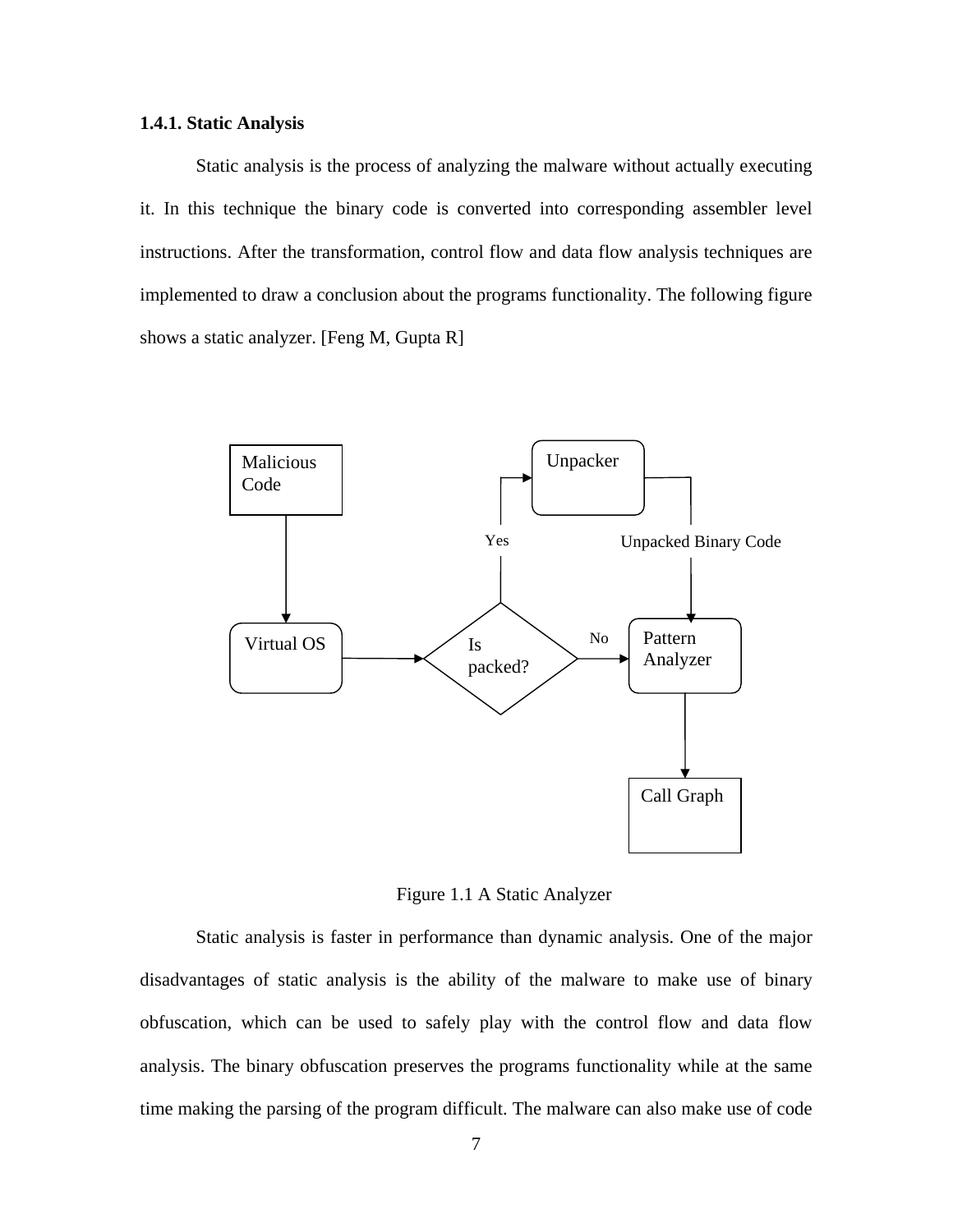obfuscation which makes it difficult to perform the data flow and control flow analysis. These obfuscation techniques are implemented with the help of opaque predicates and opaque constants. Opaque predicates are defined as "Boolean valued expressions whose values are known to the obfuscator but difficult to determine for an automatic deobfuscator". Opaque constants are similar to Opaque predicates but they hold integer values [Christodorescu,M., Jha, S].

It's not necessary that the code analyzed by the static analyzer is the code that will be actually executed. This is true in particular for the self-modifying programs that make use of polymorphism to hide their actual form.

#### **1.4.2. Dynamic Analysis**

In contrast to static analysis, the dynamic analyzers analyze the code when it is being executed. The most important advantage of dynamic analyzer is that the instructions that are analyzed are the ones that are executed. These tools provide security against the obfuscation techniques. The following figure shows a dynamic analyzer.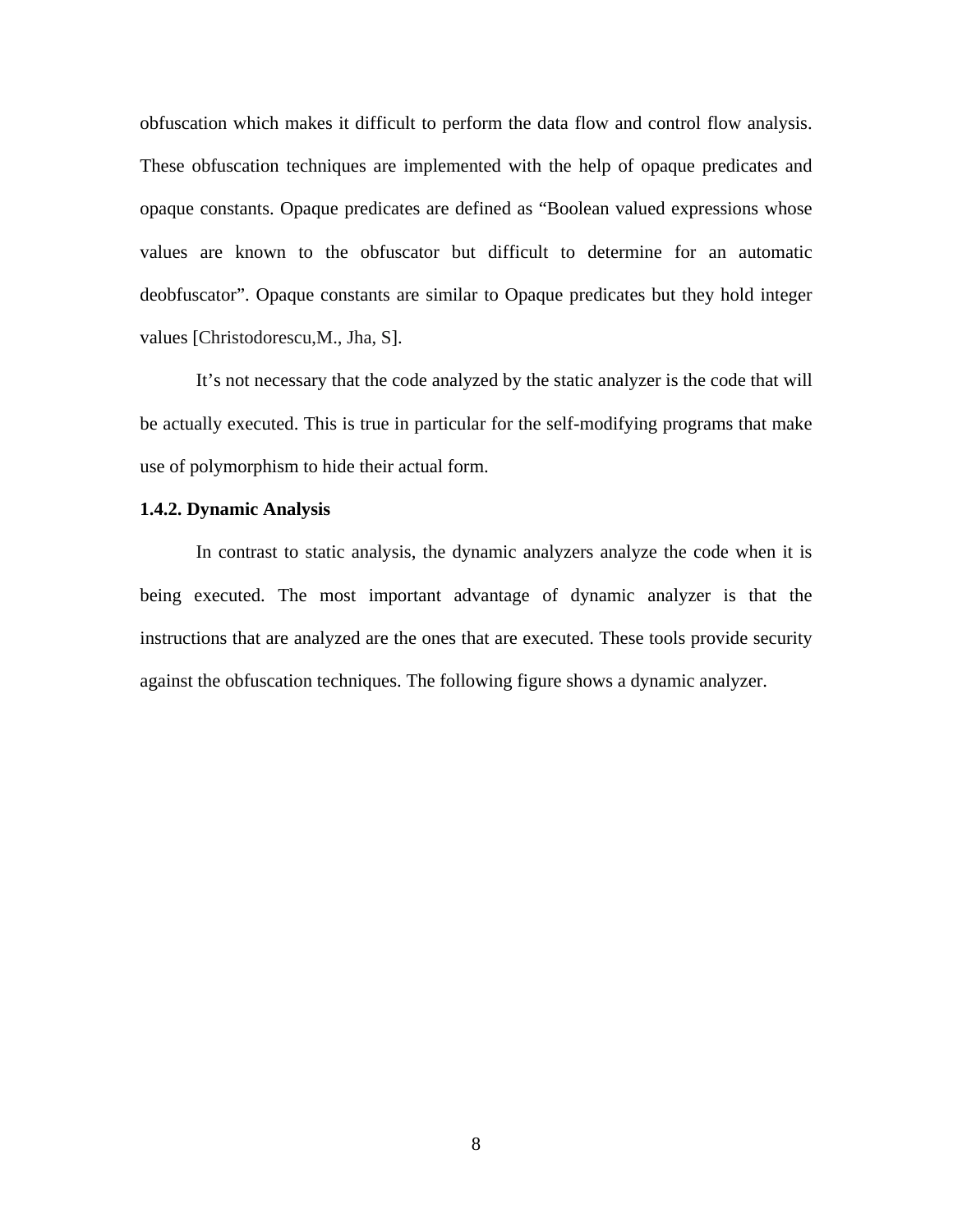

Figure 1.2 A Dynamic Analyzer

Generally the analysis is conducted in a virtual environment. Thus the risk of system being damaged is reduced, because the virtual environment image could be replaced with a new one. [Feng M, Gupta R]

One of the significant drawbacks of conducting the analysis in a virtual environment is that the malware could determine that it is running in a virtual environment and may change its behavior accordingly.

Virtual environment detection tools are easily available. These tools make use of CPU instructions to determine the existence of a virtual environment. For example the following sample code can be used to test the existence of a virtual environment:

```
int swallow_redpill () { 
      unsigned char m[2+4], rpill[] ="\x0f\x01\x0d\x00\x00\x00\x00\xc3"; 
       *(unsigned*)&rpill[3]) = (unsigned)m; 
        ((void(*)())&rpill)(); 
        return (m[5]>0xd0) ? 1 : 0; 
      }
```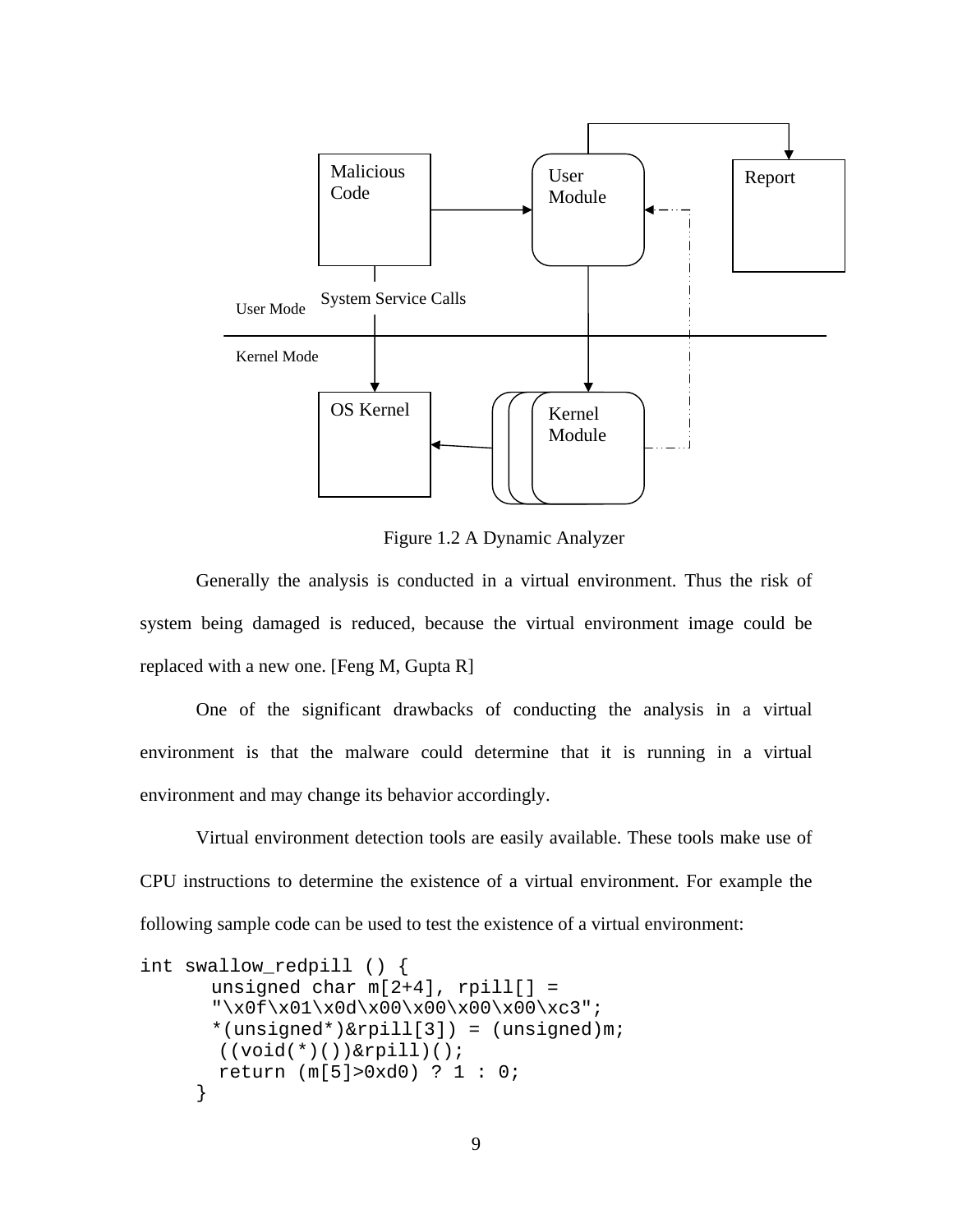The heart of this code is actually the SIDT (store interrupt descriptor table) instruction (encoded as 0F010D [*addr*]), which stores the contents of the interrupt descriptor table register (IDTR) in the destination operand, which is actually a memory location. One very interesting thing about the SIDT instruction is that, it can be executed in non privileged mode but it returns the contents of the sensitive register, used internally by the operating system.

Because there is only one IDTR register, but there are at least two OS running concurrently (i.e. the host and the guest OS), VMM needs to relocate the guest's IDTR in a safe place, so that it will not conflict with a host's one. Unfortunately, VMM cannot know if (and when) the process running in guest OS executes SIDT instruction, since it is not privileged (and it doesn't generate an exception). Thus the process gets the relocated address of the IDT table. It was observed that on VMWare, the relocated address of IDT is at address 0xff*XXXXXX*, whereas on Virtual PC it is 0xe8*XXXXXX*. This was tested on VMWare Workstation 4 and Virtual PC 2004, both running on Windows XP host OS [Quist D, Val Smith].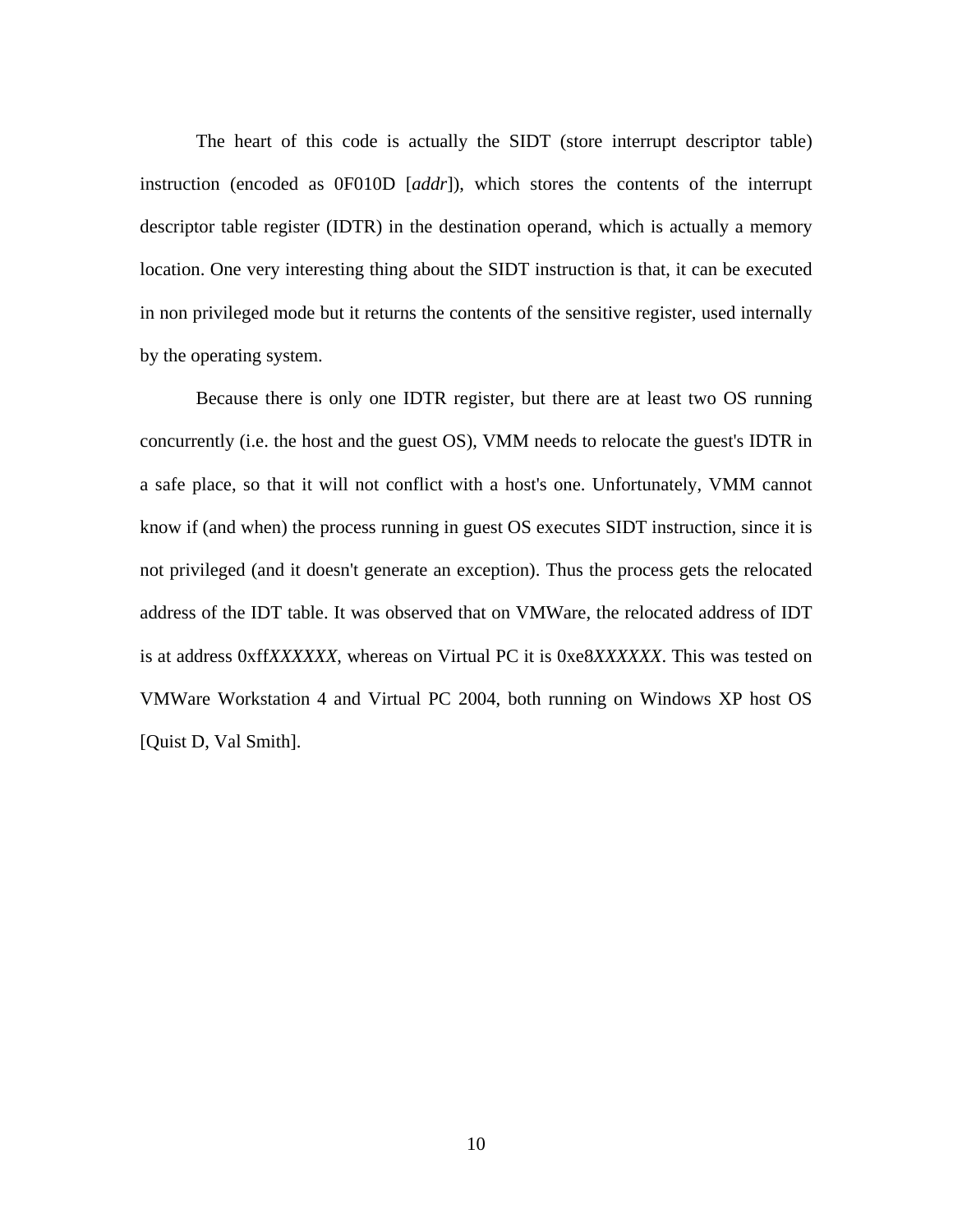# **2. Minifilter Driver**

## **2.1 Analyzing a Executable**

The ultimate goal of this project is to analyze a given executable and generate a report of the changes made to the system by the executable. Then analysis of the report is performed to decide if the executable is a malware or a normal program.

The executable is tested in a virtual environment. The analysis tool has two main components. They are:

- **1. Minifilter Driver**: The minifilter driver is used to dynamically monitor the activities of the program that is being tested. This driver can track the Windows API calls made by the program.
- **2. Analysis Tool**: This tool works along with the driver. It makes use of the track report of the Windows API calls made by the program and generates a report that is understandable by an analyst. The report includes all the file and registry operations made by the program.

The minifilter driver is created using Windows programming with Windows Driver Kit (WDK) [Microsoft-7]. The analysis component is developed using  $C$  and  $C++$ programming with Visual C++. Based on the reports generated by the analysis tool, the changes made by the program are taken into consideration, analysis is performed and a decision is made as malicious or normal program.

# **2.2 Malicious Code Detection**

Malicious code detection is the process of detecting various malware that can cause potential damage to the system. Any defense technology can be separated into two components – a technical component and an analytical component. In reality, these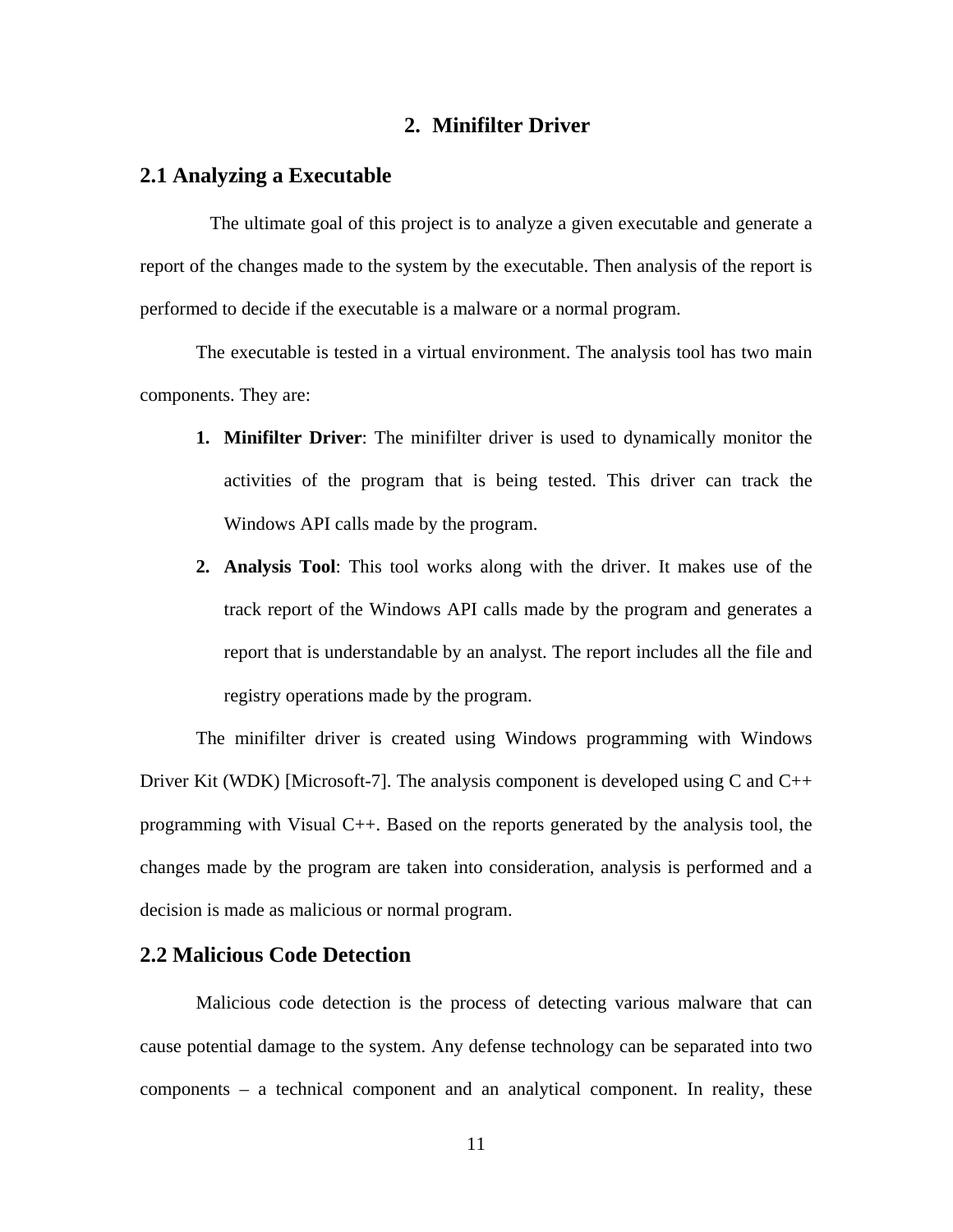components may not be clearly separable at the module or algorithm level within every malicious program. However, in terms of function, their differences are significant and important. The technical component is a collection of program functions and algorithms that selects the data that will be analyzed by the analytical component. This data may be anything – from text strings within a file, to a specific action the program performs, to a full sequence of actions that the program performs, and more.

The analytical component serves as the decision-making system. It assesses the data provided by the technical component using one or more algorithms and then issues a verdict about the data. The security program will then use the verdict to take action on the malicious program according to the security policy that has been set in the security program. For example, a few of the possible actions that could occur based upon the verdict might be –

a. Notifying the user

- b. Requesting further instructions from the user
- c. Placing a file in the quarantine
- d. Blocking unauthorized program actions

Consider the following example, which is extracted from the assembly code of Bagle, which is a widespread email-based virus. For ease of presentation and understanding, some simplifications of the original code have been performed.

```
1 lea edi, ptr [ebp+0x4025] // edi = mem[ebp+...] 
2 mov edx, 0xef4013a0 // edx = 0xef4013a0 
3 mov ecx, 0x3ec5 // ecx = 0x3ec5 
   loop: 
4 mov al, byte ptr ds[edi] // al = mem[ds+edi] 
5 sub al, dl // al = al - dl 
6 sub al, dh \frac{1}{4} // al = al - dh
```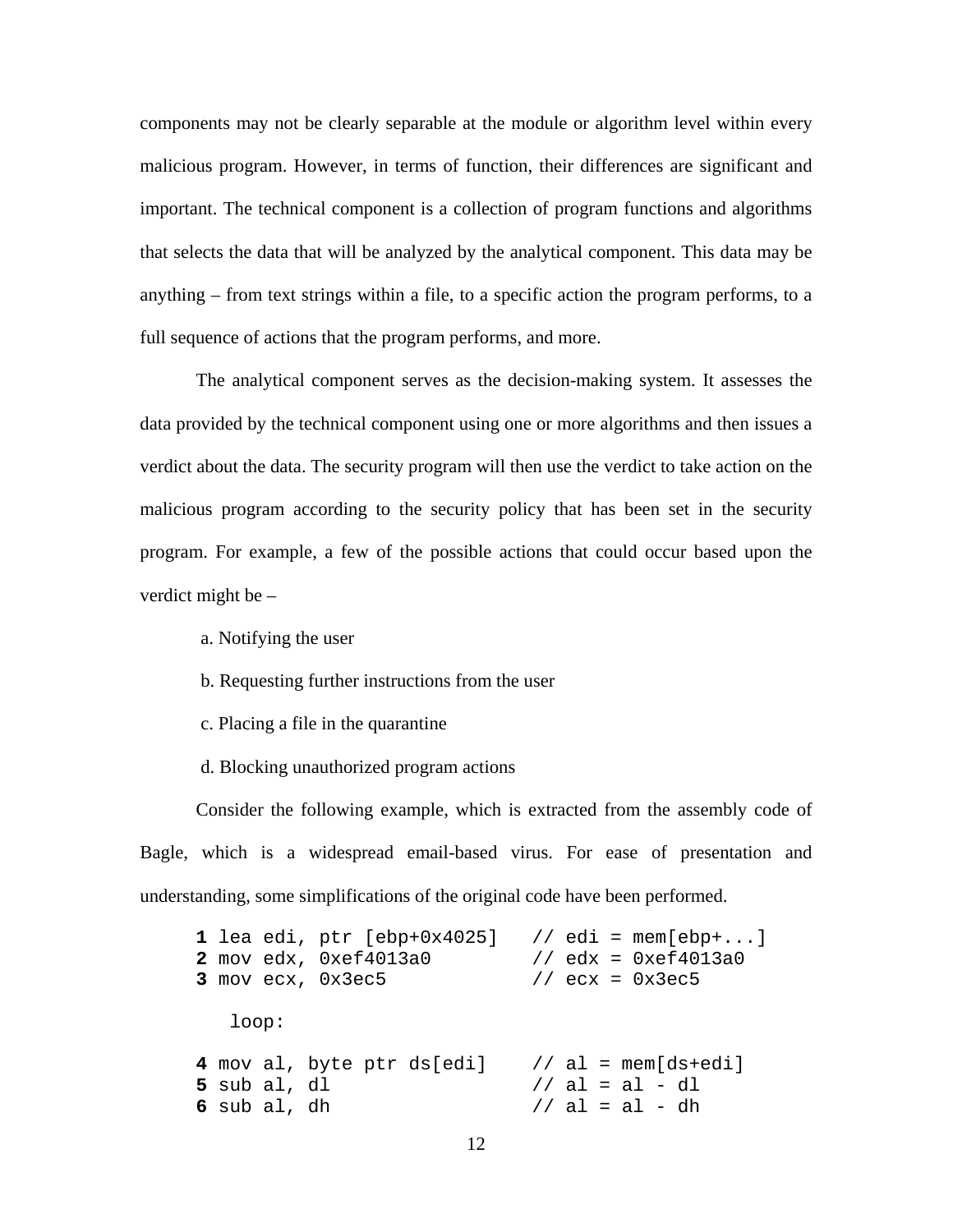| 7 xor al, cl                                                  | // al = al . cl          |
|---------------------------------------------------------------|--------------------------|
| 8 rol edx, cl                                                 | // rotate edx by cl bits |
| <b>9</b> mov byte ptr ds[edi], al $\quad$ // mem[ds+edi] = al |                          |
| 10 inc edi<br><b>11</b> dec ecx                               |                          |
| 12 jnz loop                                                   | // jump                  |
| 13 push edi                                                   | // push args into stack  |
| 14 call 0x7c92a950                                            | // call a lib function   |

The key part of the sample code is a loop formed by instructions 4 through 12. The instructions preceding the loop (i.e., instructions 1 through 3) initialize the loop counter (*ecx*), starting address (*edi*), and another variable (*edx*). During each iteration, the loop fetches a value from the data segment, performs a calculation based upon that value, and then finally puts the new computed value back into the data segment. Following the loop, the program calls a library function that uses the newly computed values. The use of these values triggers the actions of the virus. Many different kinds of obfuscation transformations can be applied to this piece of code to affect mutations of the Bagle virus [Feng M, Gupta R].

# **2.3 Minifilter Driver**

#### **2.3.1 Minifilter**

The filter manager is a kernel-mode driver that performs in accordance to a standard file system filter model. The ultimate goal of a filter manager is to provide the generic functionality that is required by file system filter drivers. This functionality is very useful for the third party driver developer to develop and write minifilters for the user applications [Microsoft-3].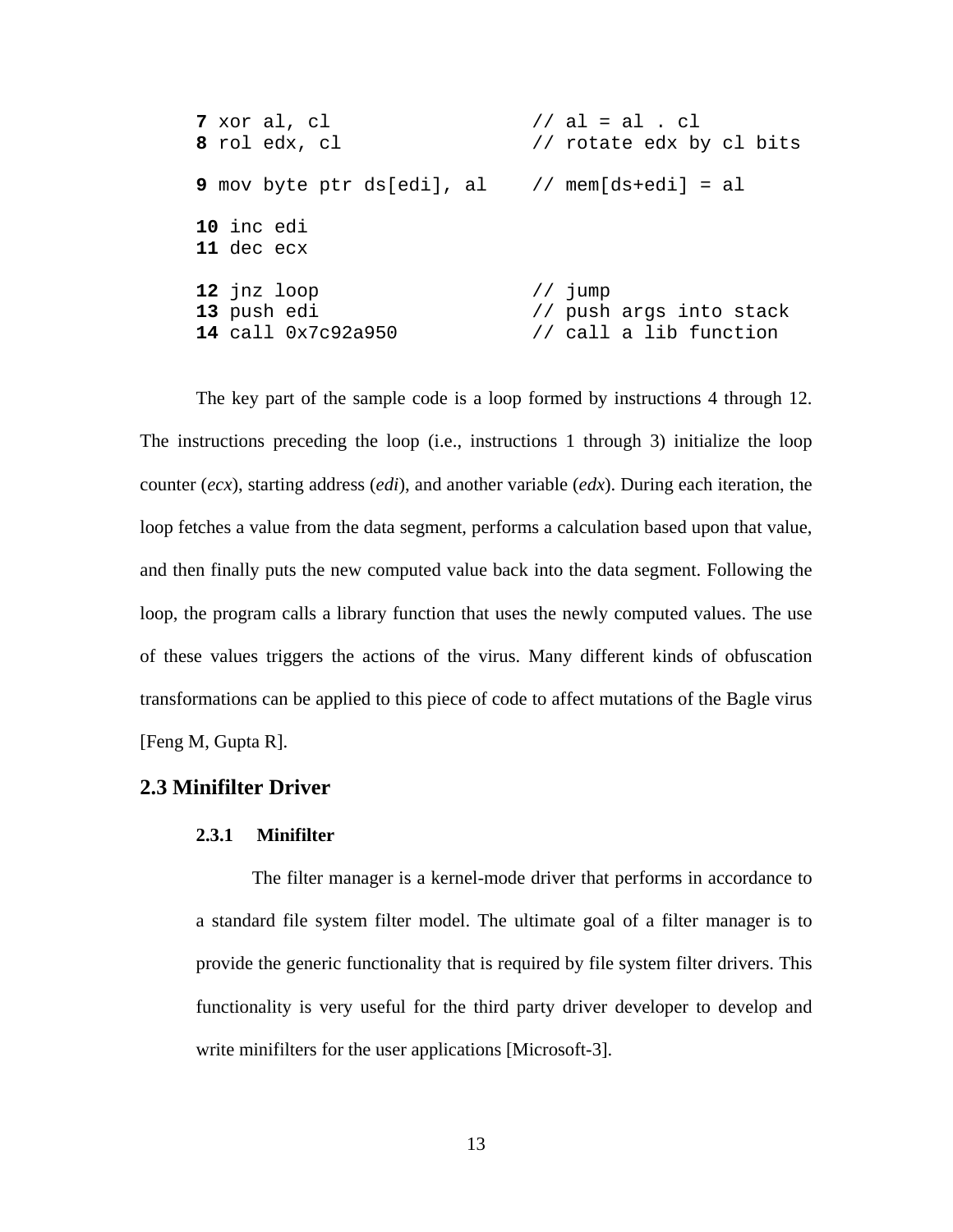The minifilter technique is very simple and easy to develop than the corresponding file system filter drivers. By taking advantage of this functionality, third-party developers can write minifilter drivers, which are simpler to develop than legacy file system filter drivers. This process shortens the driver production process with far superior quality. The applications developed by minifilters are more robust and versatile [Microsoft-1].

#### **2.3.2 Filter Manager Concepts**

All Windows operating systems have a Filter manager installed on them. But the filter manager is turned into active mode only when a minifilter driver is loaded. The filter manager works by attaching itself to the file system stack and thus acquiring a place in the target volume. On the other hand minifilter driver has an indirect attachment to the target volume by registering itself with the filter manager. The minifilter driver can register itself with the filter manager to perform filtering of a chosen set of I/O operations.

#### **2.3.2.1 Load Order Groups**

The "load order group" determines the position of a legacy filter driver position in the file system I/O stack relative to other filter drivers. This can be better explained by the following example. An antivirus filter driver should always be at a higher position in a file system I/O stack than replication filter driver. This position of antivirus filter driver is required in order to detect viruses and disinfect files before they can cause further damage to the other machines. Thus, filter drivers located in the FSFilter Anti-Virus load order group are higher in position and are loaded before filter drivers located in the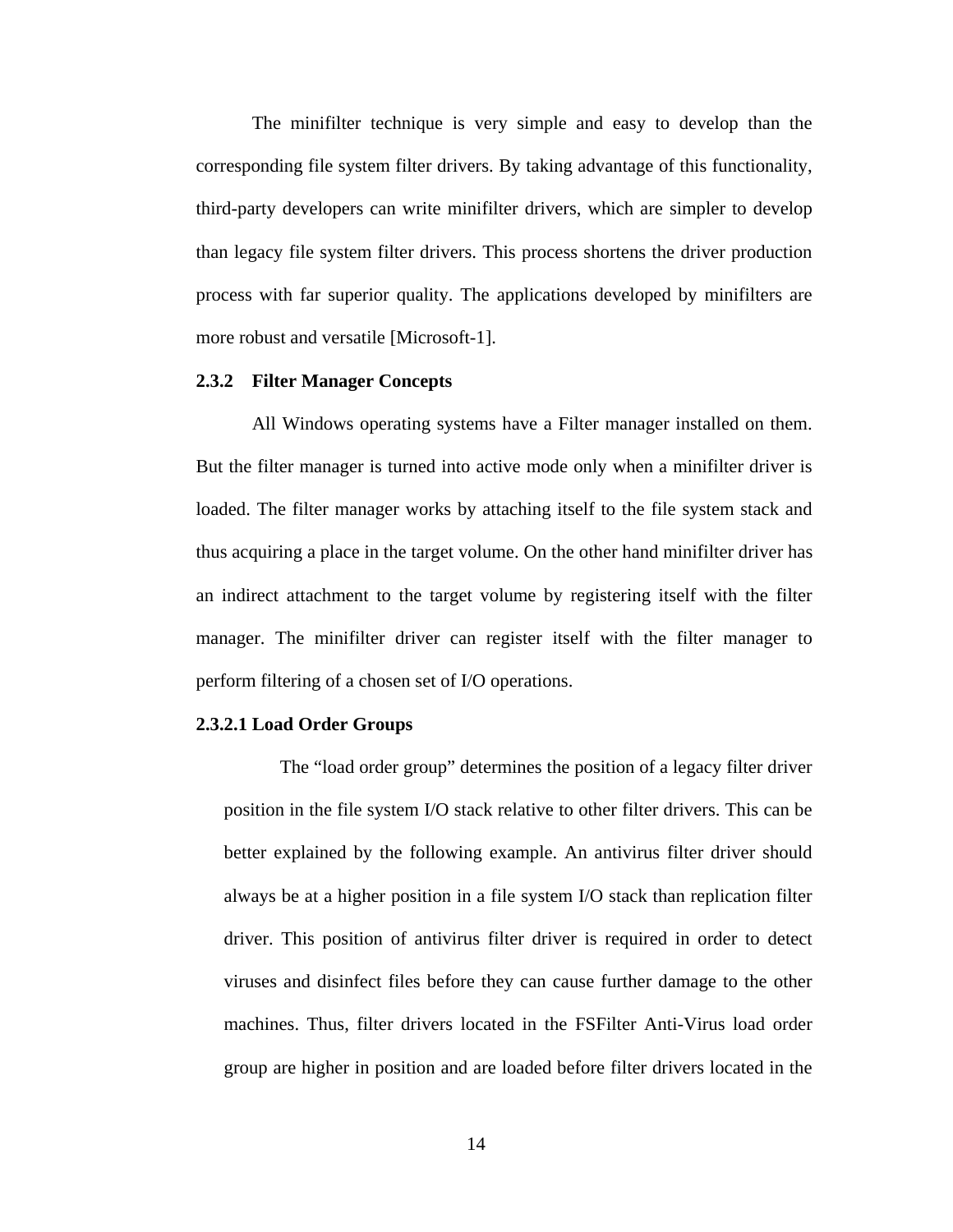FSFilter Replication group. Every filter driver in the file system has a corresponding system-defined class. There is also a GUID specified in the .inf file for the filter driver [Microsoft-4].

#### **2.3.2.2 Altitude of a Minifilter**

Similar to the legacy filter drivers, all the minifilter drivers attach to the file system stack in a particular order. A unique identifier called *altitude* determines the order of attachment of a minifilter driver. The altitude of a minifilter is the characteristic that identifies the position of a minifilter relative to other minifilters in the I/O stack when the minifilters are loaded. The altitude is an infinite-precision string interpreted as a decimal number. Lower the altitude value, earlier the filter loaded. It means a minifilter that has a low numerical altitude is loaded below a minifilter that has a higher numerical value in the I/O stack [Microsoft-4].

#### **2.3.2.3 Instance of a Minifilter**

The attachment of a minifilter driver at a particular altitude on the file system stack is called an *instance* of the minifilter driver. The altitude of a minifilter driver ensures the order of loading instances of minifilter drivers is appropriate. The altitude also determines the order in which the minifilter drivers are called by the filter manager to handle I/O. The allocation of altitudes to the instance of minifilter drivers is managed by Microsoft. The following figure shows a simplified I/O stack with the filter manager and three minifilter drivers. The following figure shows a single filter manager on a I/O stack.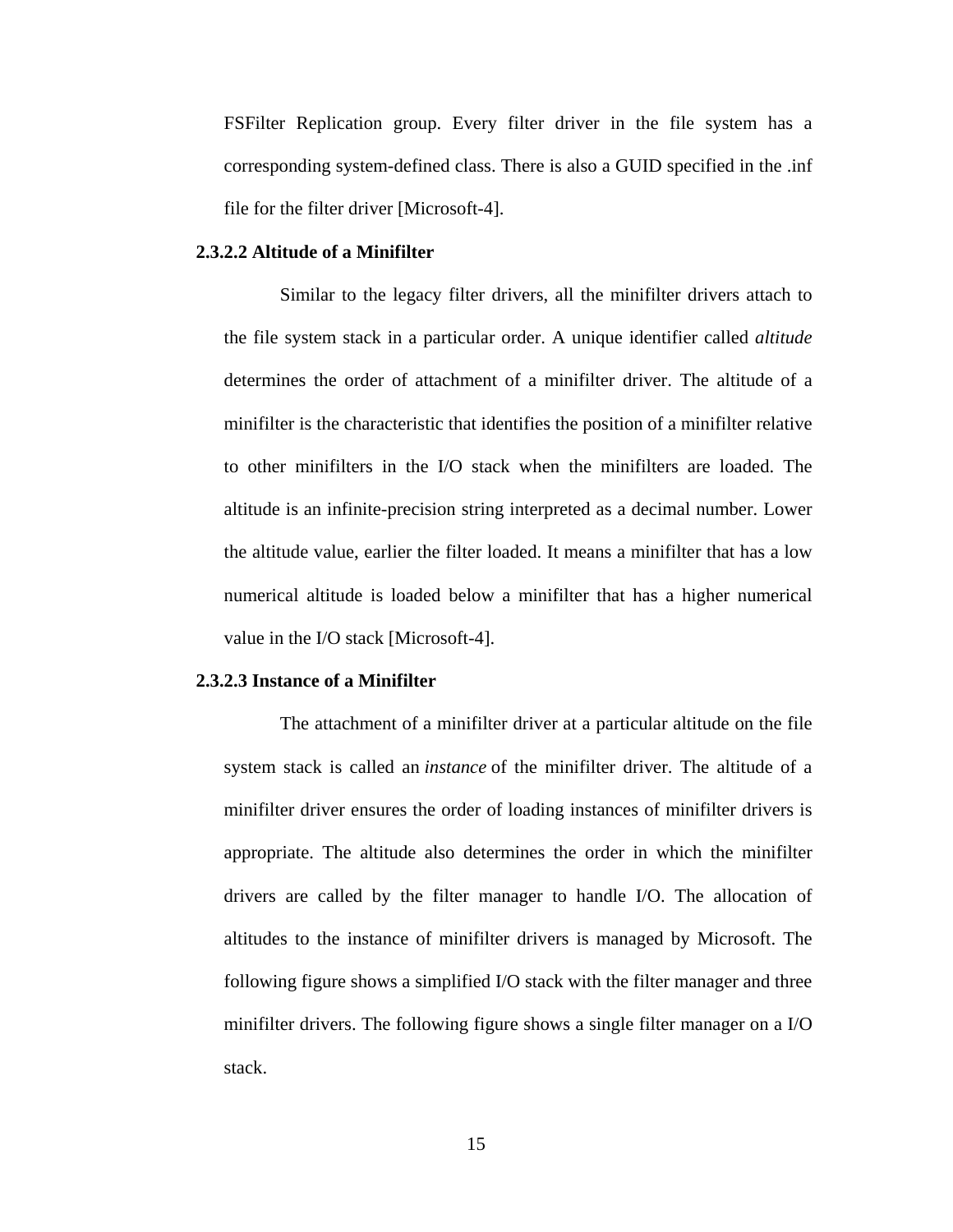

Figure 2.1 I/O stack with single filter manager and three minifilter drivers

[Microsoft-2].

#### **2.3.2.4 Callback Routines of a Minifilter**

A minifilter has the capability to filter all the three major I/O based operations. The three I/O operations are IRP-based I/O operations; fast I/O and file system filter (FSFilter) callback operations. The minifilter can register with a preoperation call back routine, a post operation callback routine, or both for filtering each of the above three I/O operations. The filter manager makes a call to the appropriate callback routine for each minifilter driver whenever they need to handle an I/O operation. It can call a callback routine only when it is registered. When the callback routine returns, the filter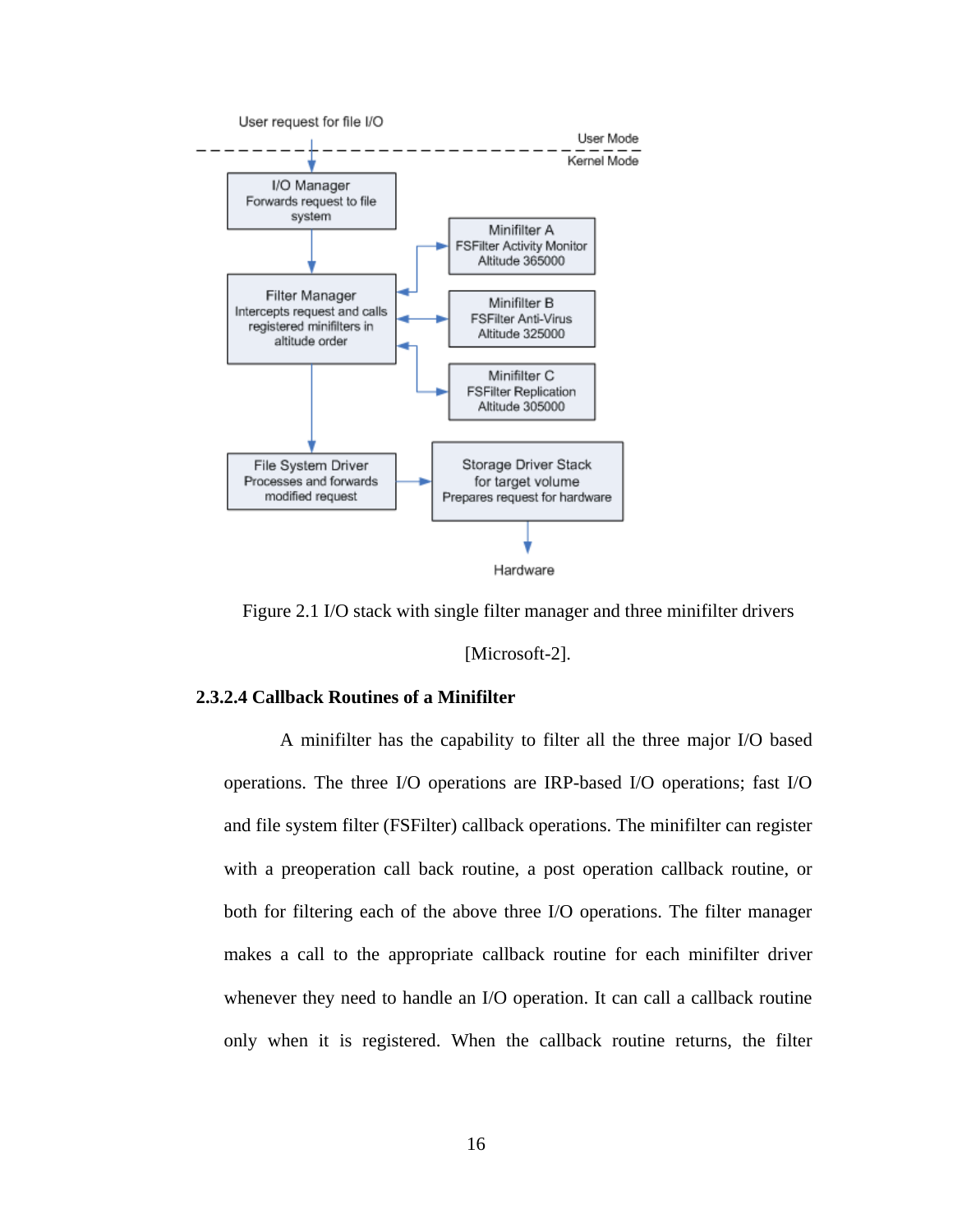manager makes a call to other callback routine registered for other minifilter drivers for the same I/O operation [Microsoft-2].

The call to the callback routines by the filter manager are in order of altitude from highest to lowest (A, B, C). The I/O request is then forwarded to the next-lower driver for further processing. Once a request for I/O operation complete is receive by the filter manager, a call to post operation callback routines of each of the minifilter driver is made in reverse order, from lowest to highest (C, B, A) [Microsoft-5].

Generally there is a need for interoperability between the minifilter drivers and the legacy filter drivers. To achieve this interoperability the filter manager attaches filter device objects to a file system I/O stack in multiple location. Each of the filter manager's filter device objects is called a *frame*. The legacy filter driver perceives each filter manager frame as just another legacy filter driver.

Every filter manager frame makes use of band of altitudes. The filter manager is robust enough, so that it can create a new frame or modify an existing frame to attach to the file system at the correct location.

 It's always important to verify the interoperability among the legacy filter drivers and the minifilter drivers. If there are issues with the interoperability, there is a need to replace legacy filters with minifilters. If a minifilter driver is unload operation is performed and then a reload operation is called, the minifilter is reloaded at the same altitude in the same frame from which it was unloaded.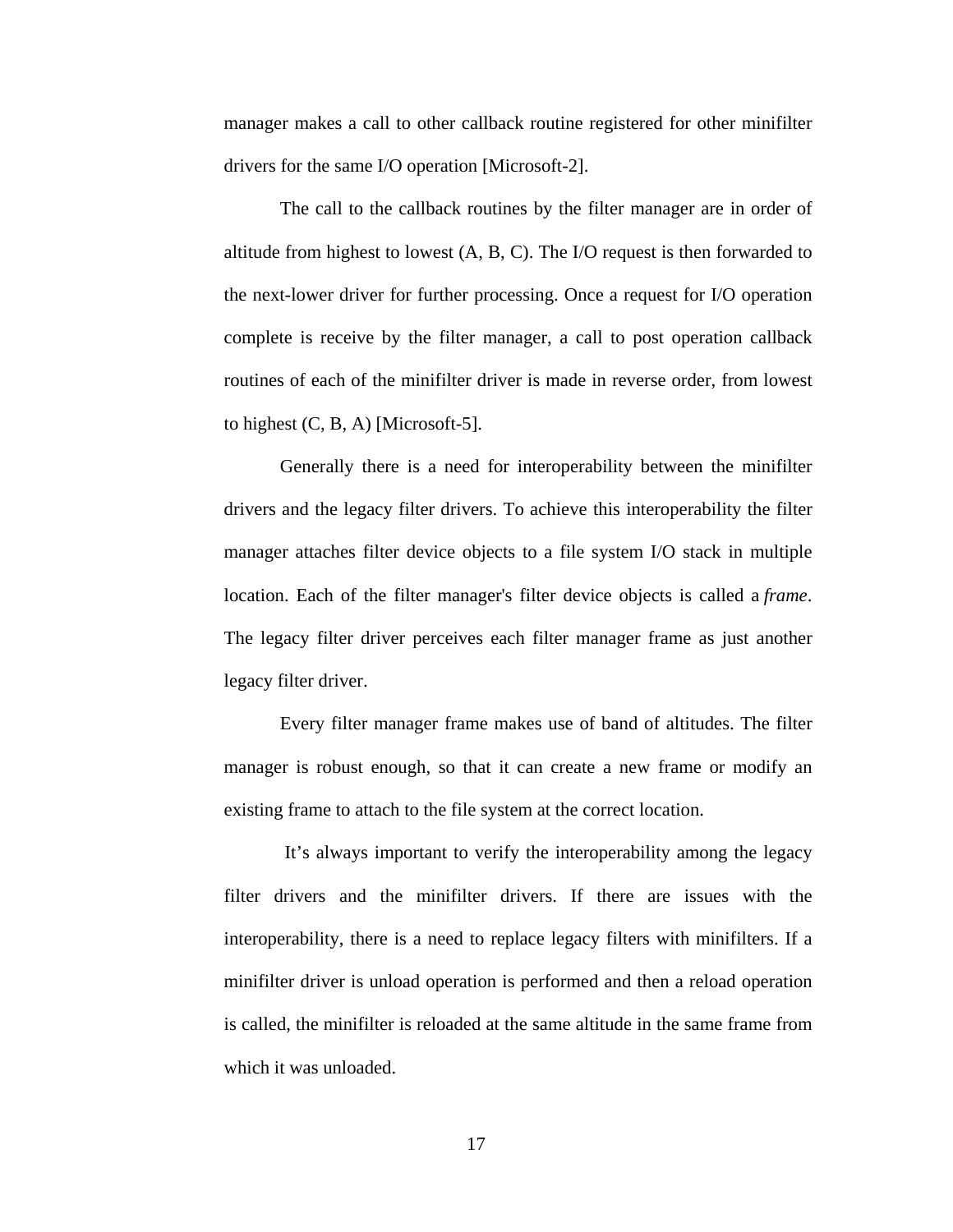The following figure shows a simplified I/O stack with a two filter manager frames, minifilter driver instances, and a legacy filter driver. The following figure shows multiple filter managers on a I/O stack.



Figure 2.2 I/O stack with two filter manager frames, minifilter driver instances, and a

legacy filter driver [Microsoft-2]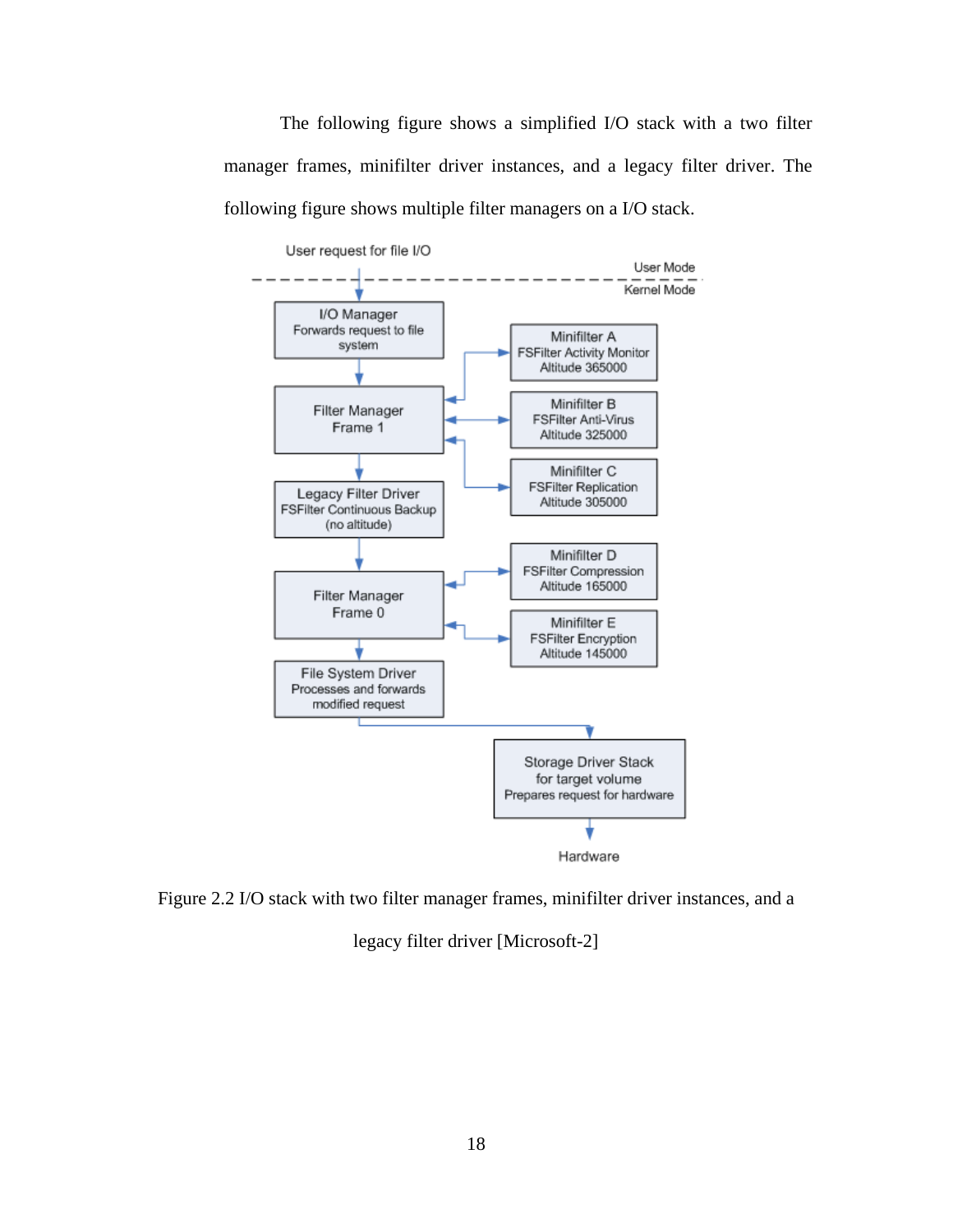# **2.4 Advantages of Minifilter Drivers**

The minifilter model offers the following advantages over the existing legacy filter driver model:

- 1. Filter load order control is easy
- 2. Unloading a minifilter while a system running is possible
- 3. Ability to process only necessary operations
- 4. Kernel stack is used more efficiently
- 5. Code redundancy is reduced
- 6. Less complexity
- 7. New operations can be easily added
- 8. Can support multiple platforms easily
- 9. Better support for user-mode applications

# **2.5 Analyzing the reports and decision making**

Once a report is generated by the tool, analysis can be performed by the analyst.

Based on the operations performed by the program as listed in report, the analyst can classify a program as a malicious program or a normal program. For example, the

following is the analysis of a sample report. The report is from Symantec Antivirus:

**Name**: *Auraax.c*

**Type**: Worm

**Infection Length**: 27,136 bytes

**Systems Affected**: Windows 98, Windows 95, Windows XP, Windows Me, Windows Vista, Windows NT, Windows Server 2003, and Windows 2000.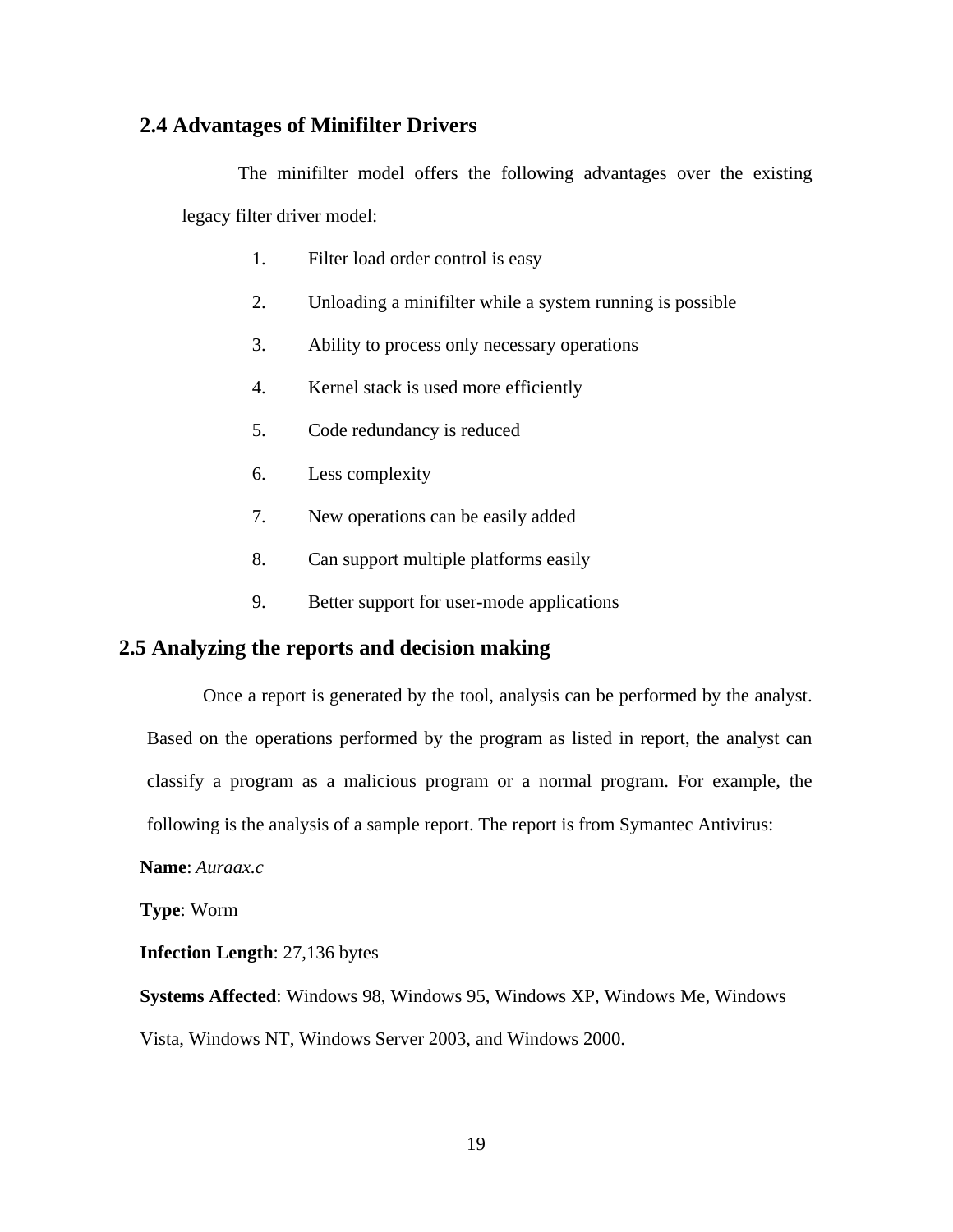Whenever the worm executes, it replicates itself and infects all the machines that are prone to it. It copies into the system files of a machine as follows:

#### *%ProgramFiles%\Microsoft Common\wuauclt.exe*

Once a machine is infected, it then creates several files on the infected machine. For example the following files are created:

- *1. %Windir%\Temp\rld[SINGLE NUMBER].tmp*
- *2. %System%\config\systemprofile\Local Settings\History\desktop.ini*
- *3. %System%\config\systemprofile\Cookies\index.dat*
- *4. %System%config\systemprofile\Local Settings\Temporary Internet Files\desktop.ini*

After the creation of files, the worm alters the following system processes:

*1. svchost.exe* 

# *2. explorer.exe*

Then the worm makes few new entries into the windows registry. These entries run every time the system boots.

The entries are as follows:

*HKEY\_LOCAL\_MACHINE\SOFTWARE\Microsoft\WindowsNT\ CurrentVersion\Image File Execution Options\explorer.exe\"Debugger" = "%ProgramFiles%\Microsoft Common\wuauclt.exe"* 

The worm also modifies few existing registry entries, which are loaded every time the system boots. The entries are as follows: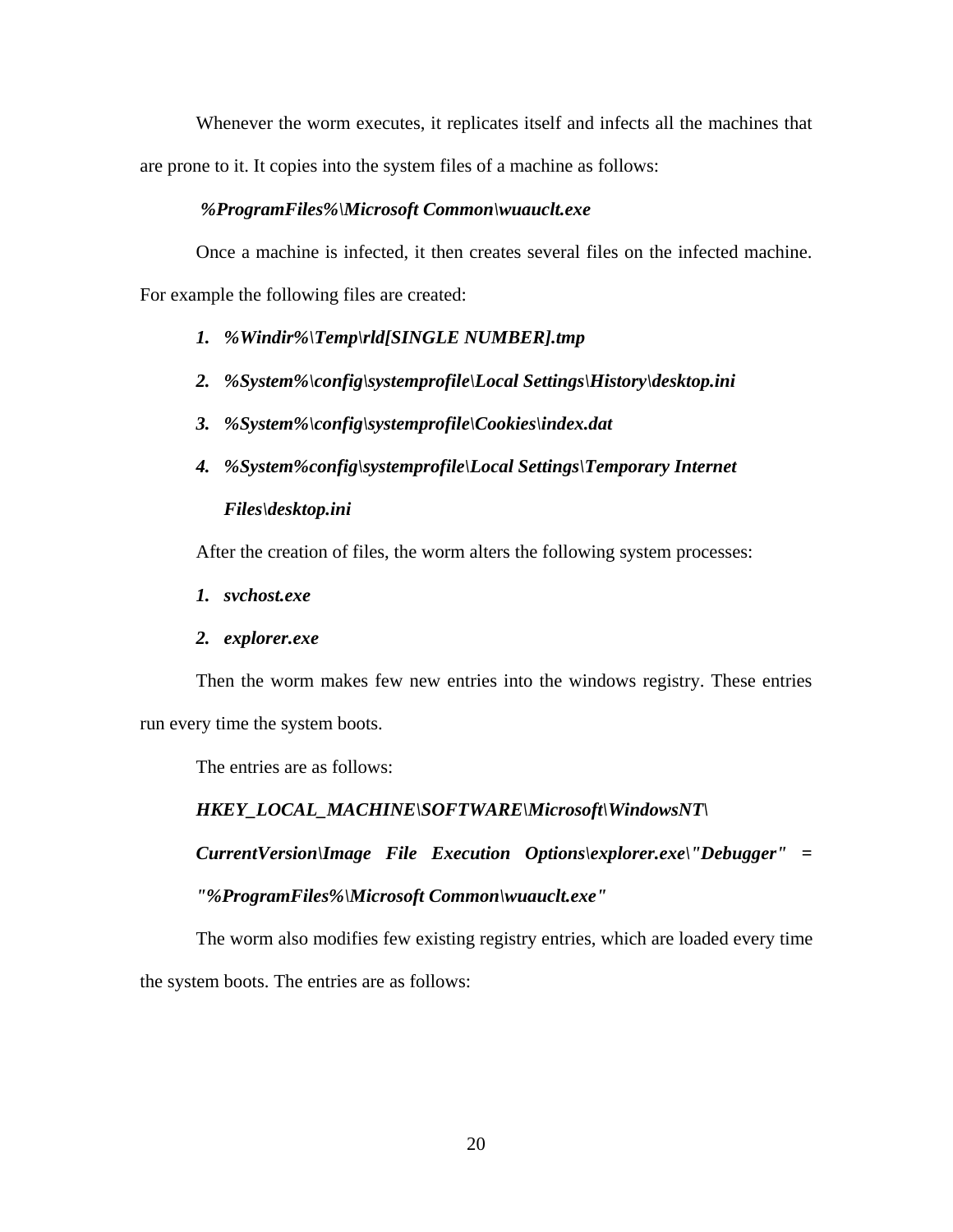# *HKEY\_LOCAL\_MACHINE\SOFTWARE\Microsoft\WindowsNT\CurrentVersi on\Winlogon\"Userinit" = "%System%\userinit.exe, ProgramFiles%\Microsoft Common\wuauclt.exe"*

The worm also creates registry entries that have the capability to bypass the Windows firewall. They are:

*HKEY\_LOCAL\_MACHINE\SYSTEM\CurrentControlSet\Services\SharedAcce ss\Parameters\FirewallPolicy\StandardProfile\AuthorizedApplications\List\"% ProgramFiles%\MicrosoftCommon\wuauclt.exe"="%ProgramFiles%\Microsof t Common\wuauclt.exe:\*:Enabled:EMOTIONS\_EXECUTABLE"* 

The worm also searches the kernel drivers for .sys extension files in the %System%\DRIVERS\ folder so that it can overwrite these files. These files are generally overwritten with a root kit so that the worm can hide itself.

The worm also modifies the host machine files, so that the host machine is prevented from accessing the following websites.

- **1.** 127.0.0.1 downloads.microsoft.com
- **2.** 127.0.0.1 downloads1.kaspersky-labs.com
- **3.** 127.0.0.1 downloads1.kaspersky-labs.com
- **4.** 127.0.0.1 downloads1.kaspersky-labs.com
- **5.** 127.0.0.1 downloads2.kaspersky-labs.com
- **6.** 127.0.0.1 downloads3.kaspersky-labs.com [Symantec 2008].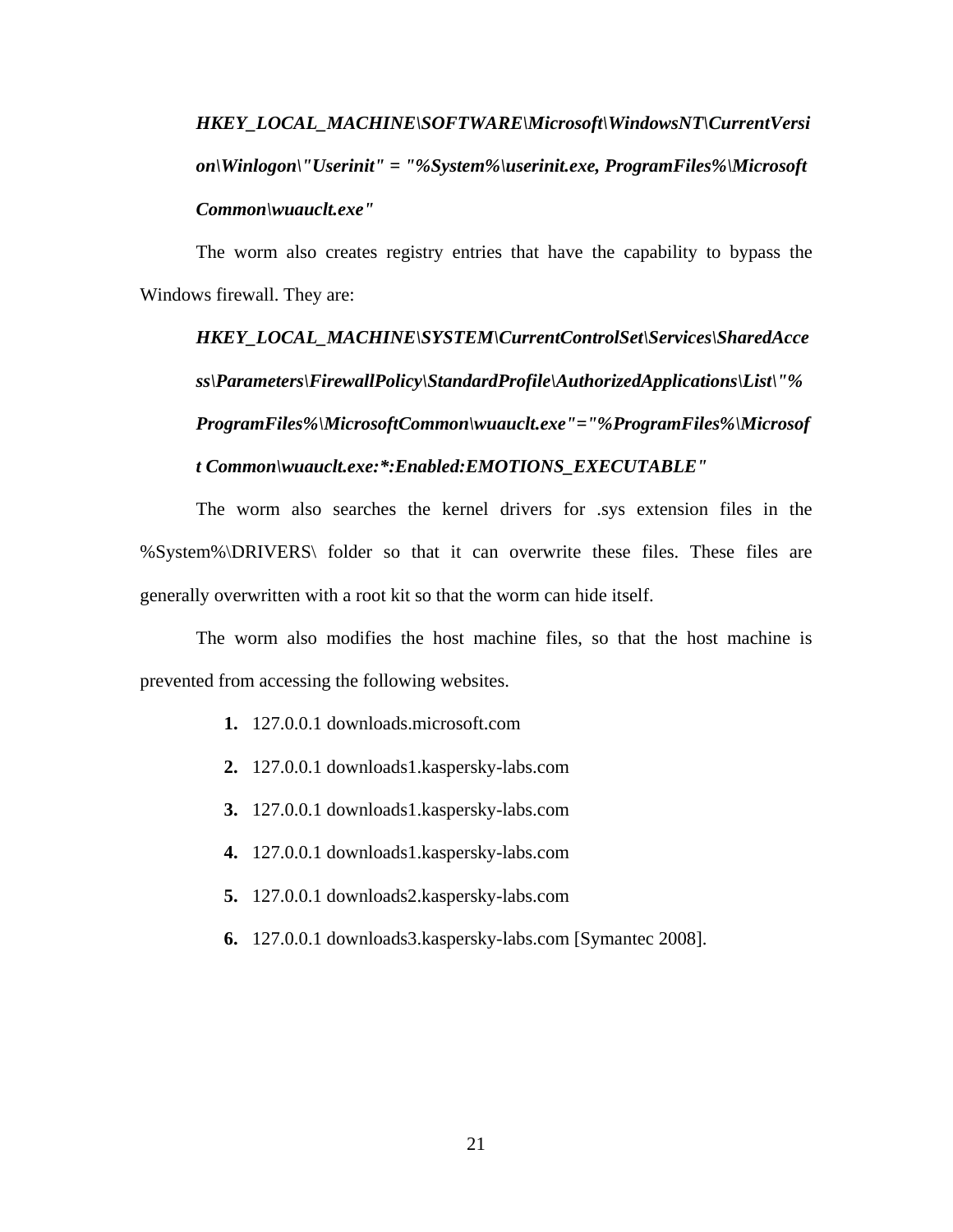# **3. SYSTEM DESIGN**

## **3.1 Overview of the system**

The use of a dedicated standalone system for testing the malware is not an efficient solution. The dedicated system can be reinstalled after each dynamic test run is performed, but this induces very high cost. In order to overcome the disadvantages of a standalone system, the tool run the tests in a virtual environment, thus limiting the effect of the malware only to the virtual machine but not the real system.

 In case of a virtual system, the infected virtual image is replaced with a new one. Thus there is no need to reinstall software on the machine, thereby reducing the overhead. Virtual machines are very fast and similar to the real one in-term's of the execution speed. A major drawback of the virtual solution is that the malware may detect that the environment in which it is running is the virtual environment and may change its behavior accordingly.

 The alternative solution to the above problem is the use of an emulator. A PC emulator is a piece of software that emulates the functionality of a real system including all the real time resources of a system. There is a subtle difference between an emulator and a virtual machine. Virtual system executes a statically dominant set of instructions directly on a real system, whereas an emulator simulates all the instructions in software [Duan H, Guan Y, Zhang J].

But there is a problem with software emulators. They are not easily available for Windows based Operating System. Hence there is a need for a tool that can work with a virtual Operating system and still detect malware.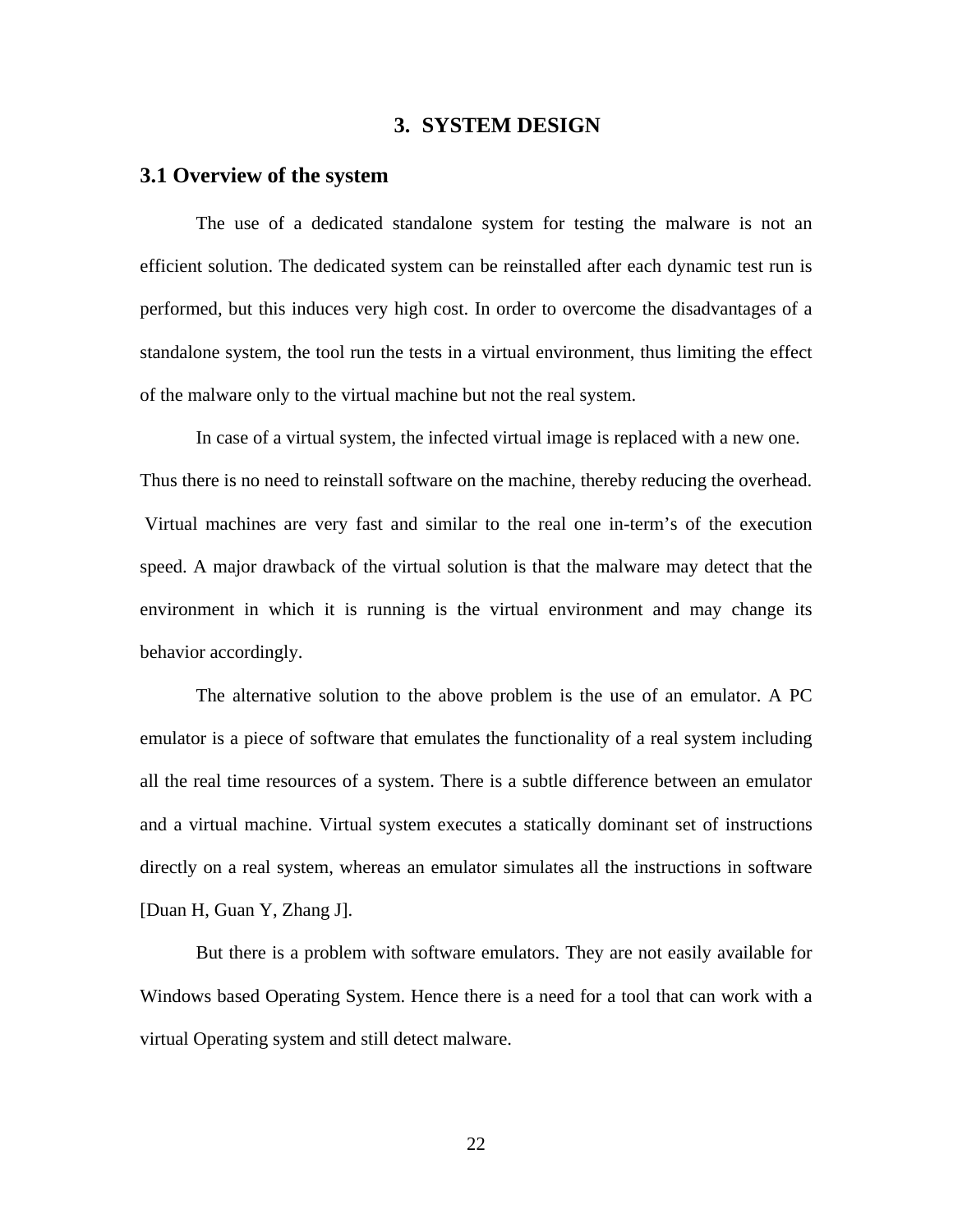Also there is a very important difference between the speed of execution on a real time system and the speed of execution on a virtual Operating System. This difference can be used by the malware to judge whether it is being run on a virtual Operating System or a real system. This disadvantage can be overcome by using a minifilter driver which can redirect operations and makes a malware believe that it is not being run in a test environment.

#### **3.2 Information Analyzed**

It is possible to classify the types of information that is captured during the analysis phase of the system. Many systems concentrate on the communication between the application and the operating system. This includes intercepting system calls and hooking API calls.

There are tools that can be used to list all the windows processes running in a system. Also it is possible to log the windows registry and the file system activity. Generally these tools are implemented as operating system drivers that can intercept the native windows calls. Thus they are invisible to the application that is currently on analysis. There are also tools that can intercept arbitrary user functions, including all windows API calls. This requires some rewriting of the target function. This rewriting could be detected by a malware and thus it may act differently to overcome the detection.

In order to overcome the above problem, virtual Operating System is used along with a minifilter tool. The minifilter tool has complete control over the system. It has the capability of analyzing both the native windows calls as well as the windows API calls, at the same time being unidentified by the malicious code. Because of the use of the minifilter which has complete control over the system, the analysis being performed is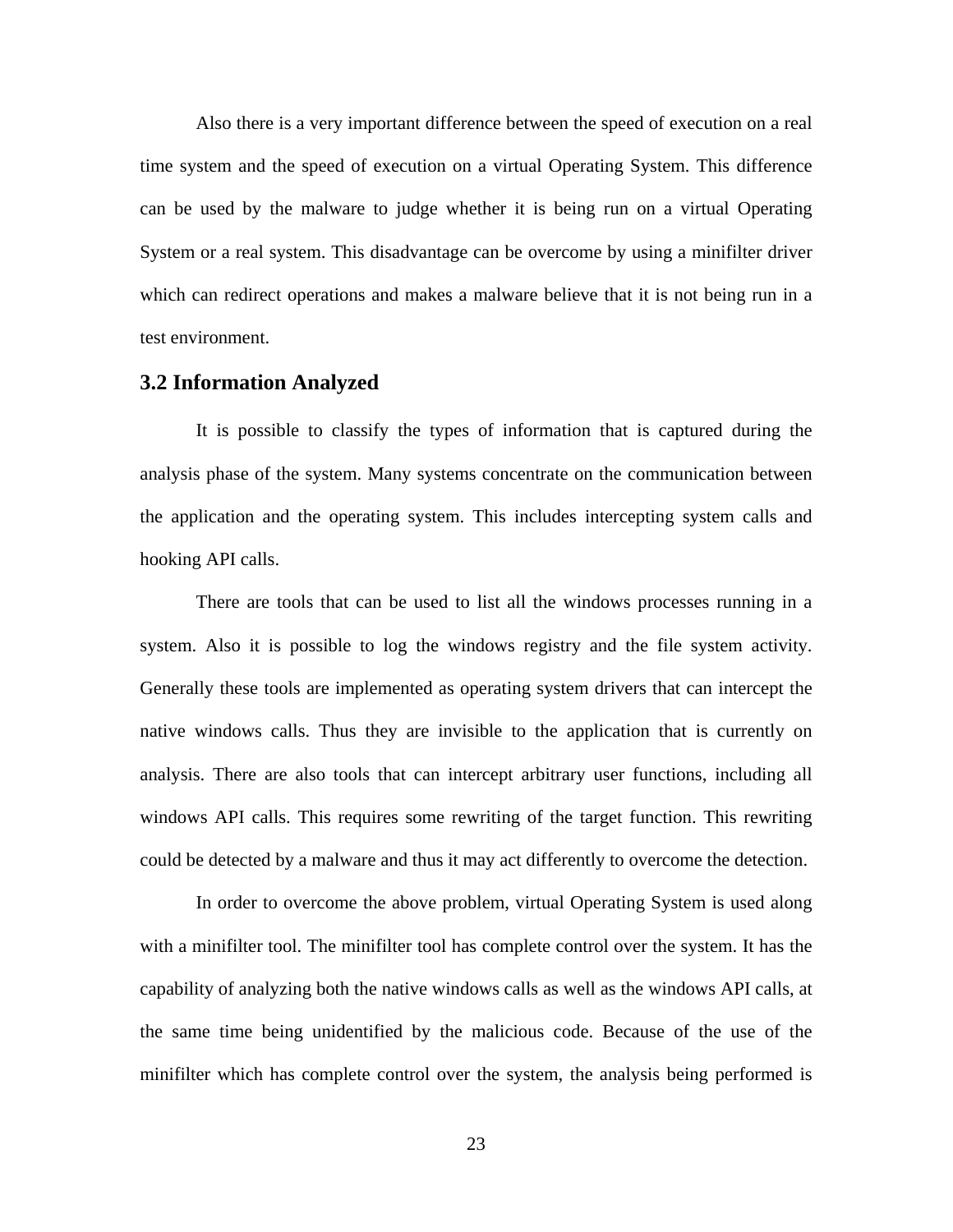more fine grain. This functionality is similar to the debugger but the technique does not make use of break points, which are known to create problems when used for analyzing malicious code. The reason being the software break points can be detected using code integrity checks and the malware could act accordingly [Kirda E, Ulrich 2006].

The minifilter tool is used for analyzing windows executables especially the files corresponding to the PE file format. In this technique the program is tested in a virtual environment and the valid native windows calls and windows API are logged for analysis.

## **3.3 Testing Environment**

The testing environment is very simple. The tool has two major parts. They are:

#### **1. Minifilter Driver**

#### **2. Analysis Tool**

The whole testing is performed on a Virtual System. First the minifilter is installed on the virtual operating system using Windows Installer. Then the analysis tool service is started. The service can be started using the windows executable *sc.exe* which is used to start, suspend and stop services on the windows operating system. The tool is started using a command prompt. Once the minifilter is installed and the service is running, the program can be tested [OSR 2010]. The following chart shows the designed tool architecture.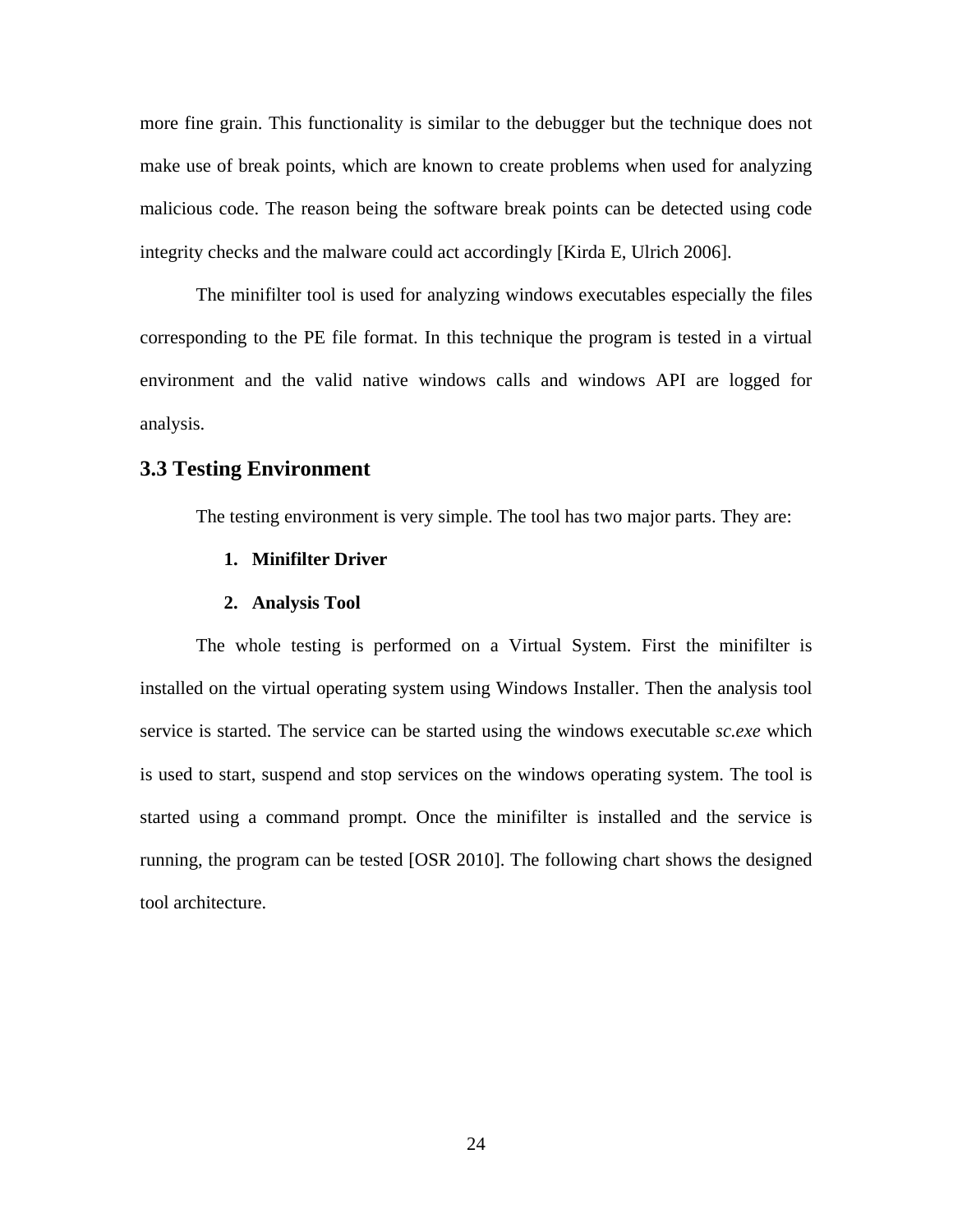

Figure 3.1 Architecture of the Malicious Code Detection Tool

The testing is performed in the following steps:

- 1. The detection tool is supplied with a program to be analyzed.
- 2. The program name is sent to the driver
- 3. Driver monitoring process operations
	- a. driver monitors the process creation
	- b. drivers monitors the activity and redirect any operation
- 4. Driver monitor the exit of the process
- 5. Detection tool receives notification from the driver and performs analysis
- 6. After analyzing, the tool generates the report and displays it.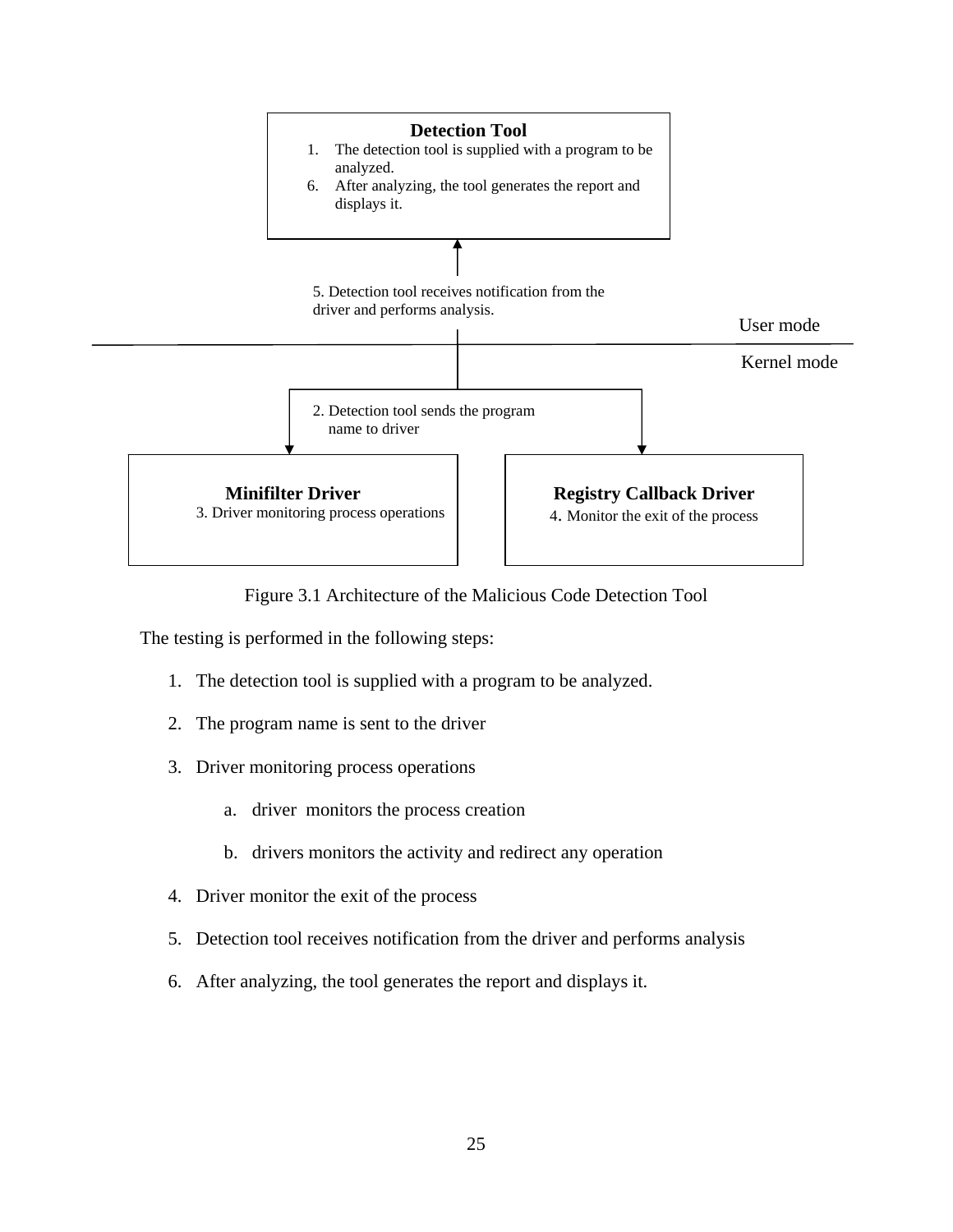#### **3.3.1 Redirection using the detection tool**

Redirection explains how the detection tool controls the malware by having greater control over the system. The following redirection schemes are used:

**1**. Suppose program wants to read an existing registry key:

#### *HKLM\Software\Microsoft\Windows\TaskManager\*

Analyzer will let the program read the value and return to malware program.

**2**. Suppose malware wants to create a registry key

#### *HKLM\Software\Microsoft\Windows\MalwareXXX\*

Analyzer will create a registry key as:

#### *HKLM\Software\Analyzer Sandbox\Malware\*

 $\sim$  Sub Key will be:

#### *HKLM\Software\Microsoft\Windows\MalwareXXX\*

The tool makes the malware believe that it is not detected by sending wrong registry keys. It monitors the creation and deletion of registry keys.

- **3**. Whenever malware tries to read a registry key, Analyzer will first check the sandboxed key and if found will return the value from there, otherwise will let the operation go as usual.
- **4**. What happens if malware modifies any registry key?

This operation will be considered as same to creation of key

**5**. What happens when file operation is requested?

It treats as if registry names are some file names and file paths.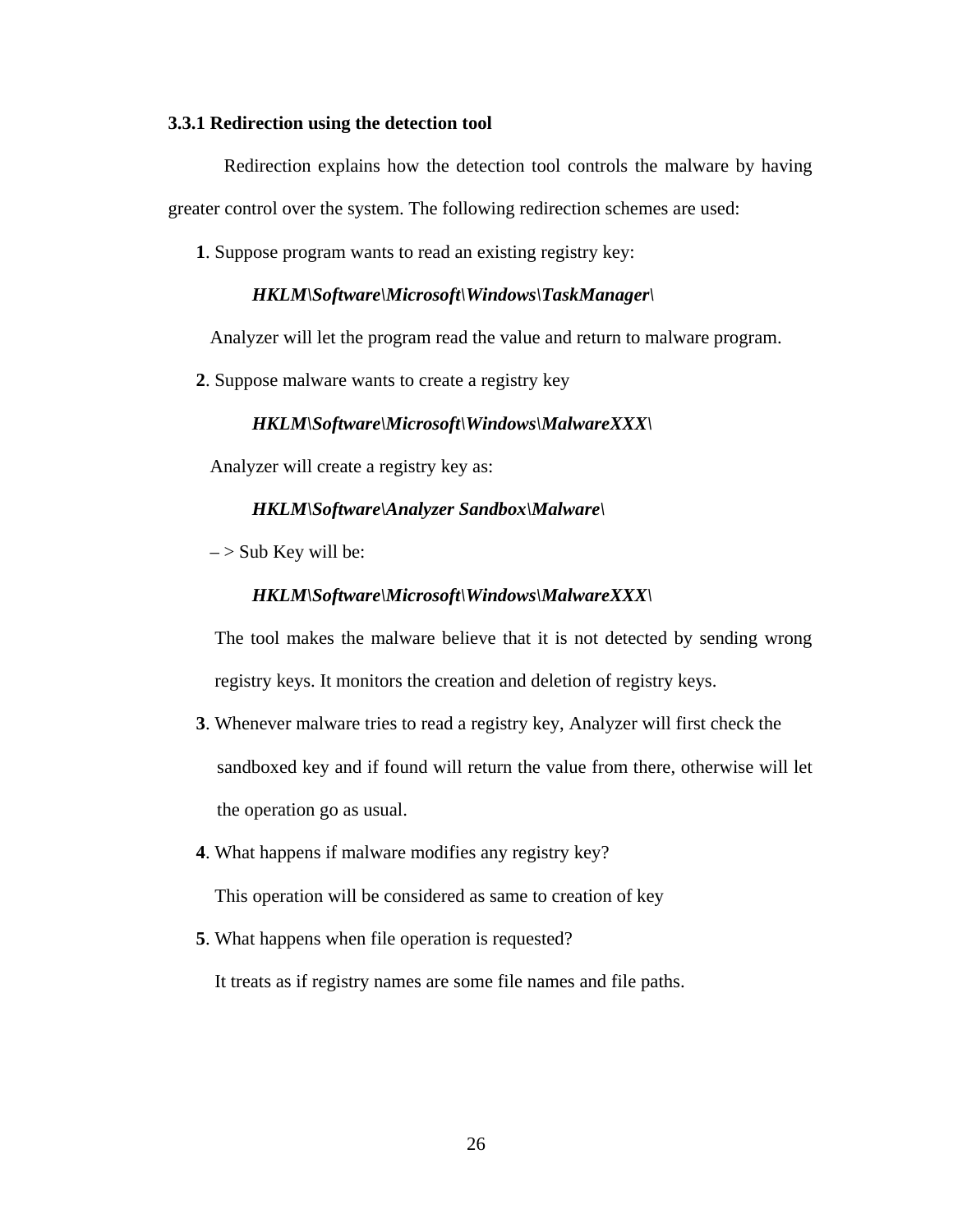# **3.4 Installing a Minifilter Driver**

All the Windows Operating systems including Windows XP and latter, minifilter drivers are installed by using an INF (Setup Information file) and an installation application. In all the previous operating systems, minifilter drivers were installed by the Service Control Manager [Microsoft-5].

The "INF-based installation" means that the use of INF file is to copy files and to store information in the registry. The system does not depend on a single INF file for the whole installation.

#### **3.4.1 Creating an INF File for a Minifilter Driver**

An INF file for a file system minifilter driver is very important for installing the minifilter drivers. An INF file generally contains the following sections:

- 1. Version (required)
- 2. DestinationDirs (optional but recommended)
- 3. DefaultInstall (required)
- 4. DefaultInstall.Services (required)
- 5. ServiceInstall (required)
- 6. AddRegistry (required)
- 7. DefaultUninstall (optional)
- 8. DefaultUninstall.Services (optional)
- 9. Strings (required)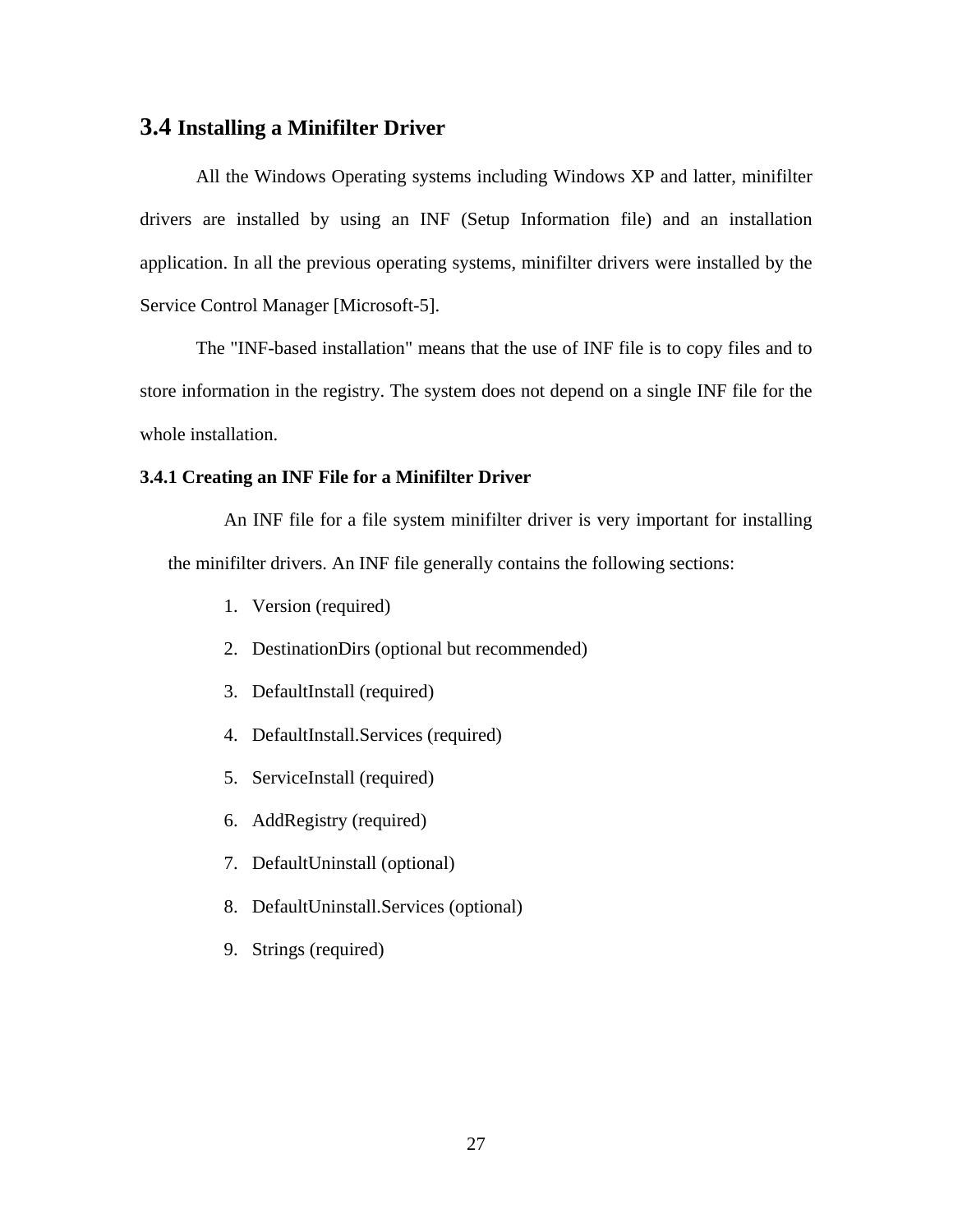# **3.4.1.1 Version Section (required)**

The **Version section** specifies a class and GUID. These class and GUID characteristics are used to determine the type of minifilter driver. This can be shown in the following code example.

| $=$ "\$WINDOWS NT\$"                         |
|----------------------------------------------|
| $=$ "ActivityMonitor"                        |
| $= \{b86dff51-a31e-4bac-b3cf-e8cf675c9fc2\}$ |
| $=$ % v @ t%                                 |
| $= 10/09/2001, 1.0.0.0$                      |
|                                              |

| Entry                | Value                                                                                                              |
|----------------------|--------------------------------------------------------------------------------------------------------------------|
| <b>Signature</b>     | "\$WINDOWS NT\$"                                                                                                   |
| <b>Class</b>         | Specifies the class name for the minifilter driver                                                                 |
| <b>ClassGuid</b>     | Specifies the GUID for the minifilter driver                                                                       |
| <b>Provider</b>      | The name of the software company which is developing the drivers                                                   |
| <b>DriverVer</b>     | Specifies the driver version                                                                                       |
| $\text{CatalogFile}$ | This field is empty for non-antivirus minifilter drivers.                                                          |
|                      | This filed contains the name of a WHQL-supplied catalog file for Antivirus<br>minifilter drivers which are signed. |

Table 3.1 Table describing the contents of the version section in a INF file [Microsoft-3].

Table 3.1 describes the version section of a INF file.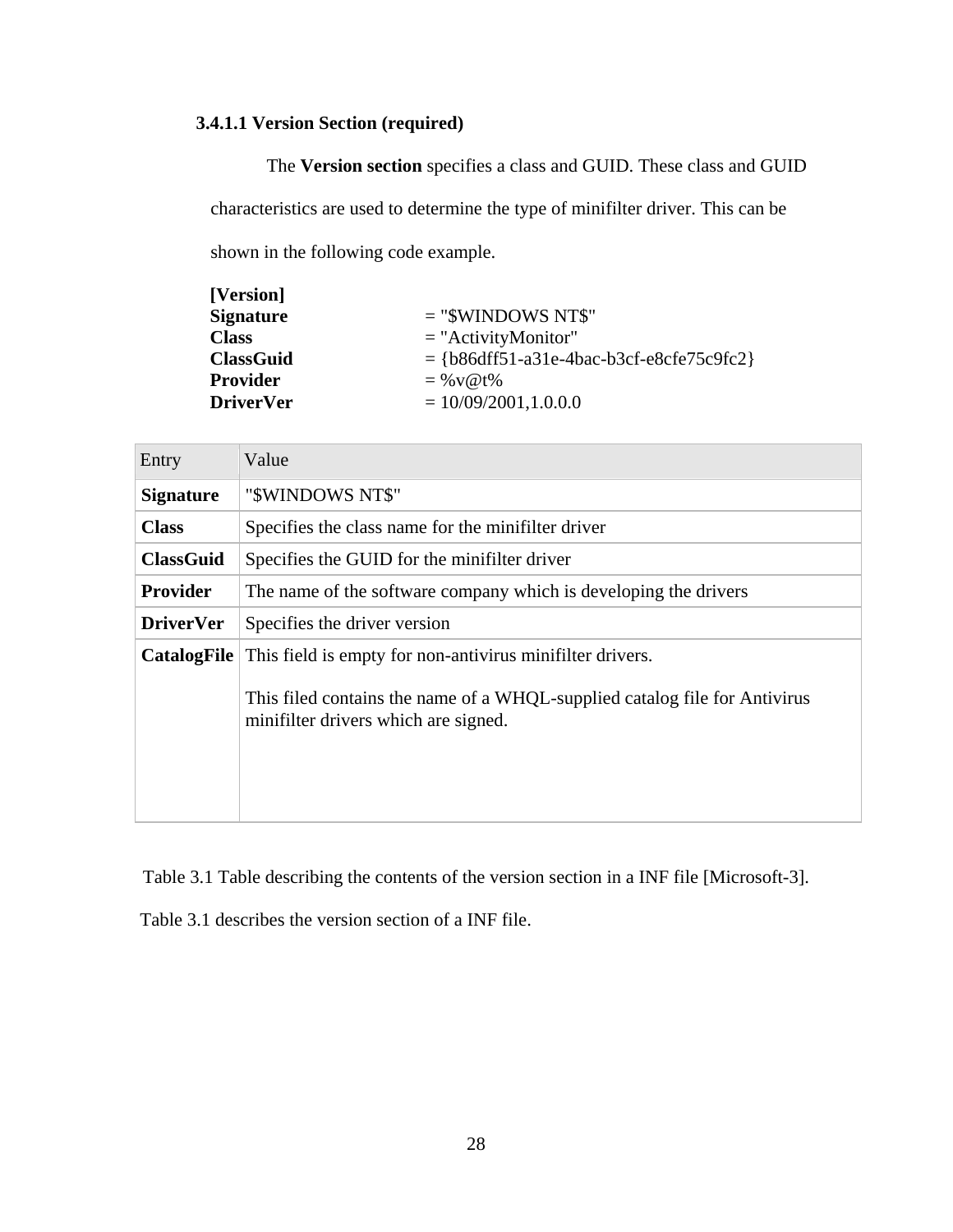#### **3.4.1.2 DestinationDirs Section (optional but recommended)**

This section specifies the directories where minifilter driver and application files will be copied.

In both *DestinationDirs Section* and *ServiceInstall* section, well-known system directories can be specified by system-defined numeric values. In the following code example, the value 12 refers to the Drivers directory (*%windir%***\***system32***\***drivers* on Windows NT-based platforms), and the value 10 refers to the Windows directory (*%windir%*) [Microsoft-3].

| [DestinationDirs]               |                 |
|---------------------------------|-----------------|
| <b>DefaultDestDir</b>           | $= 12$          |
| <b>Mafiltertool.DriverFiles</b> | $= 12$          |
| <b>Mafiltertool.UserFiles</b>   | $= 10$ , FltMgr |

#### **3.4.1.3 DefaultInstall Section (required)**

The *DefaultInstall section* makes use of a *CopyFiles directive.* This directive can be used to copy the minifilter driver's driver files and userapplication files to the targets directories that are enlisted in the *DestinationDirs* section [Microsoft-3].

#### **3.4.1.4 Strings Section (required)**

The **Strings section** defines each %*strkey*% token that is used in the INF file. The following code example shows a typical **Strings** section [Microsoft-3].

| $=$ "Vinay@TAMUCC"                         |
|--------------------------------------------|
| $=$ "Malprober Mini-Filter Driver"         |
| $=$ "Malprober"                            |
| $=$ "Malprober"                            |
| $=$ "PassThrough Device Installation Disk" |
|                                            |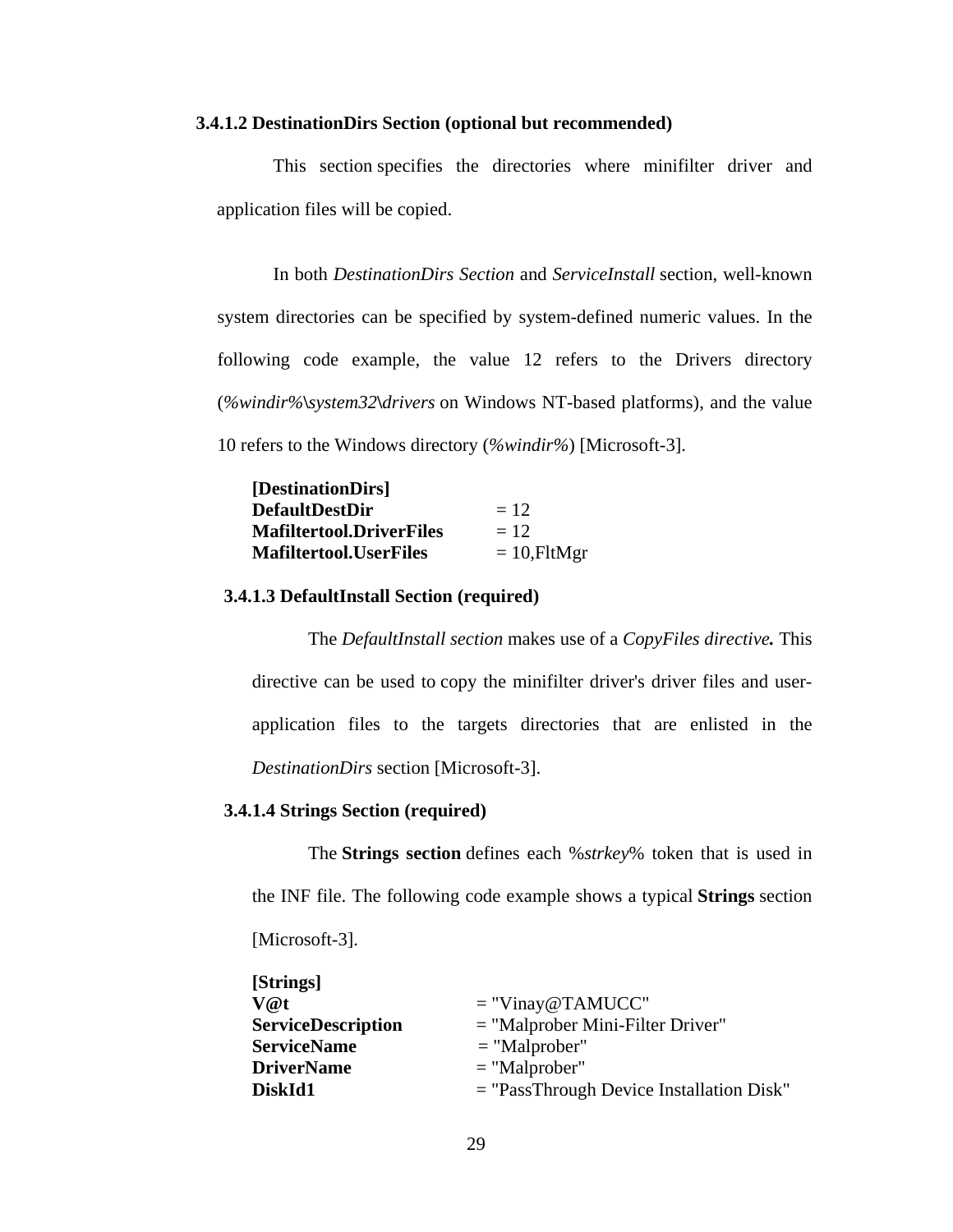| <b>RegInstancesSubkeyName</b> | $=$ "Instances"                          |
|-------------------------------|------------------------------------------|
| <b>RegAltitudeValueName</b>   | $=$ "Altitude"                           |
| <b>RegFlagsValueName</b>      | $=$ "Flags"                              |
| <b>DefaultInstance</b>        | $=$ "Mafiltertool - Top Instance"        |
| <b>Instance1.Name</b>         | = " Mafiltertool - Middle Instance"      |
| <b>Instance 1. Altitude</b>   | $=$ "370000"                             |
| <b>Instance 1. Flags</b>      | $= 0x1$ ; Suppress automatic attachments |
| <b>Instance2.Name</b>         | $=$ "Mafiltertool - Bottom Instance"     |
| <b>Instance2.Altitude</b>     | $=$ "365000"                             |
| <b>Instance 2. Flags</b>      | $= 0x1$ ; Suppress automatic attachments |
| <b>Instance3.Name</b>         | $=$ "Mafiltertool - Top Instance"        |
| <b>Instance3.Altitude</b>     | $=$ "385000"                             |
| <b>Instance3.Flags</b>        | $= 0x1$ ; Suppress automatic attachments |

# **3.5 Analysis Process**

The analysis process is started by allowing the given program to execute in an emulated environment. When the program executes, all the operating system services that are requested by the program are noted. Every action that involves communication with the environment, requires some operating system services, it cannot directly interact with the hardware.

 In a windows operating system environment, the application cannot directly interact with the windows native API. They are supposed to make use of the functions provided by the operating system to interact with the operating system services.

 Malware writers make direct use of these native API to avoid any kind of DLL dependencies or confuse the virus scanners. This tool takes care of both Windows API function calls by an application and native API calls of an application, thus making the probability of a malware escaping the analysis very low.

The tool is supposed to track which operating system services are used by a program. This tracking requires us to solve two problems: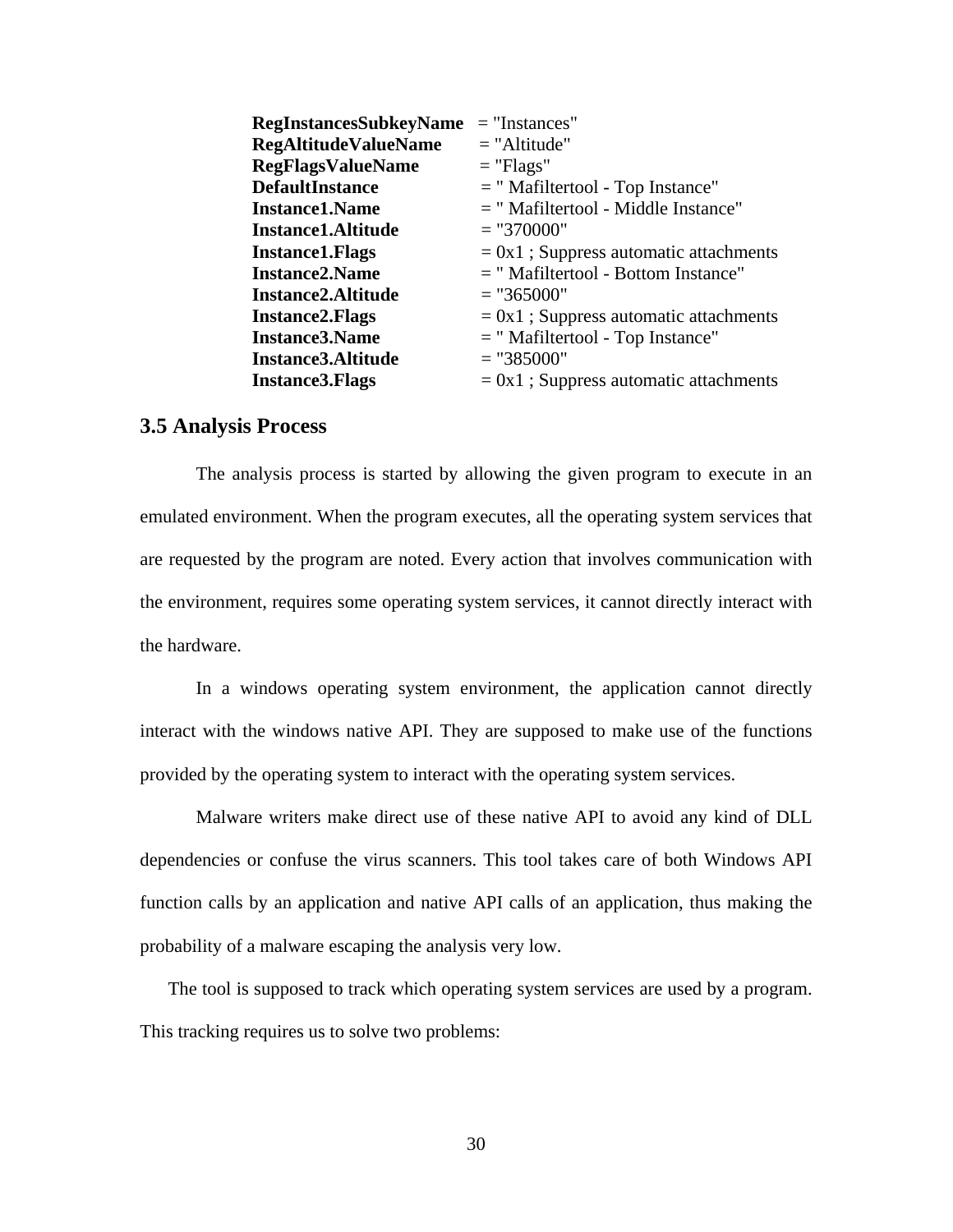- 1. We must be able to track the execution of a malware process and also distinguish between the instructions executed by a malware process and the instructions executed by a normal process. This is very important because the emulated environment does not only run the instructions of the malware process, but also the native operating system instructions and instructions of the other supporting processes.
- 2. We need to make sure that the native API call or a windows API call is invoked without any kind of modification to the malware sample.

The PDBR (Page Directory Base Register) can be used to track the execution of the instructions. This project creates a tool that makes use of virtual OS and minifilter drivers to detect malicious code. The following figure shows the overview of the malicious code detection tool.



Figure 3.2 Overview of the Malicious Code Detection Tool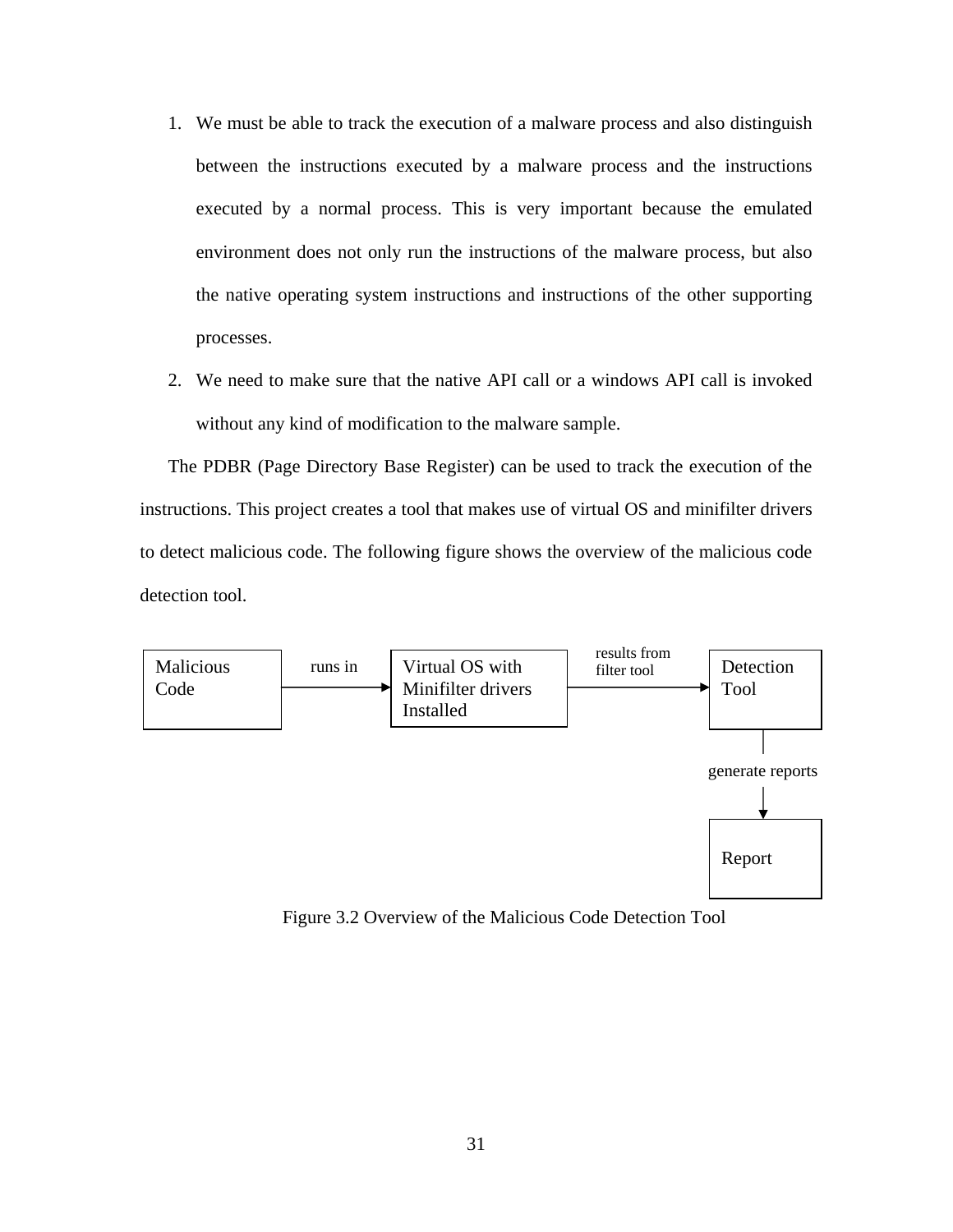#### **4. EVALUATION AND RESULTS**

To demonstrate the capability of the malware tool in successfully monitoring the actions of malicious code, the tool runs dynamic tests on current malware samples. Then the results of the tool are compared to the solutions provided by various anti-virus providers. The ultimate goal of the evaluation is to determine till what extent our analysis results match the characterizations provided by this well-known anti-virus vendor.

For the selection of our test subjects, we make use of Symantec's list of the most prevalent malware samples that are published. Unfortunately, it is not possible to obtain samples for all entries on these lists. However, we select some set of different malware programs that represent a good mix of different malicious code variants currently popular on the Internet. Some of these samples may be packed using different executable packer programs; others may not be recognized as valid Windows PE executables. From this pool, we choose one working sample for each malware type. Then, we scan all samples for our experiments by the online virus scanner provided by Symantec and make sure that they were all recognized correctly. There can be differences between the results of our tool and the virus descriptions of the various anti-virus providers [Kirda E, Ulrich 2006].

The detection tool was also able to recognize many viruses that are enlisted neither on Symantec's anti-virus list nor on Kaspersky's anti-virus list. The technical detail of malware includes the files, registry, processes and services affected by the malware. Generally these changes by a particular virus are not the same on different computers. The probable reason can be that the malicious code chooses random file names or a name from a list of options that are not exhaustively covered by the malware description. Another possible reason for the variation in output can be analysis of a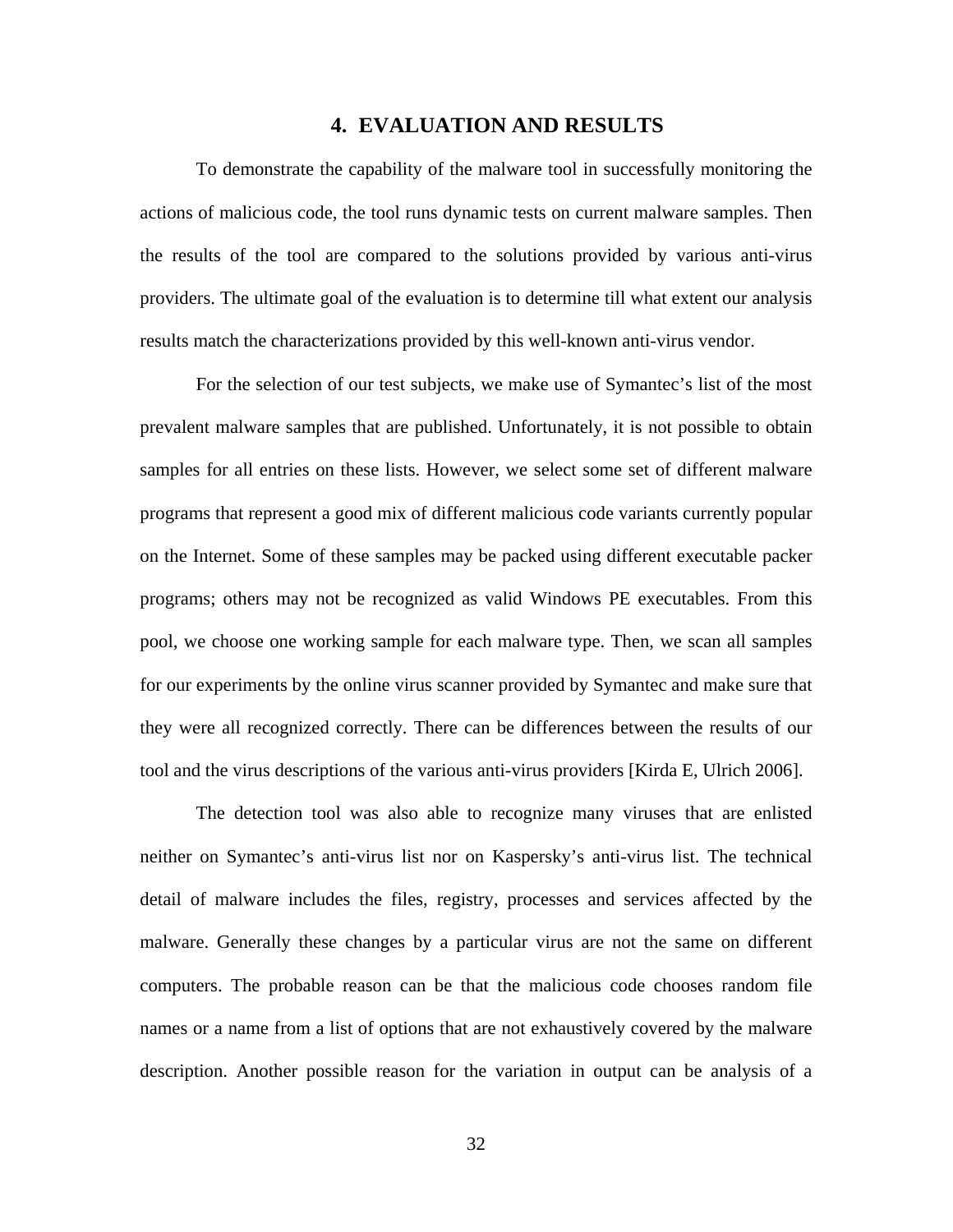malware variant rather than the malware about which the virus scanner has published the technical details.

 The following table shows some malwares that were analyzed by the tool and compared to the results of the Symantec anti-virus list.

| <b>Malware Name</b> | <b>File</b>    | <b>Registry</b> | <b>Process</b> | <b>Service</b> |
|---------------------|----------------|-----------------|----------------|----------------|
|                     |                |                 |                |                |
| W32.Storm.Worm      | Yes            | $\mathbf{P}$    | $\mathbf{P}$   | P              |
| W32.HLLW.Doomsjuice | Yes            | $\mathbf{P}$    | P              | $\mathbf{P}$   |
| W32.Sality.AE       | Yes            | P               | P              | P              |
| W32.Qquzlzb.exe     | N <sub>o</sub> | N <sub>o</sub>  | N <sub>o</sub> | N <sub>o</sub> |
| W32.Srvcp.exe       | N <sub>o</sub> | N <sub>o</sub>  | N <sub>o</sub> | N <sub>o</sub> |

#### Table 4.1 MalProber Test Results

In the above figure 'P' refers to partial matches. The partial matches occur due to the malware dependency on the target system. This dependency occurs due to the systems execution environment. Generally files are also dependent on the target system but the core files that are created or affected by the malware are always the same.

Also there are few malware samples listed above whose virus definitions were not found on the Symantec's anti-virus list. These viruses were detected by our tool.

Whenever some normal process is analyzed, the tool displays the changes made by the program to the system. This tool can also be handy for people who want to study the nature of their processes.

 The following steps describe the process of analyzing a malware or a normal process.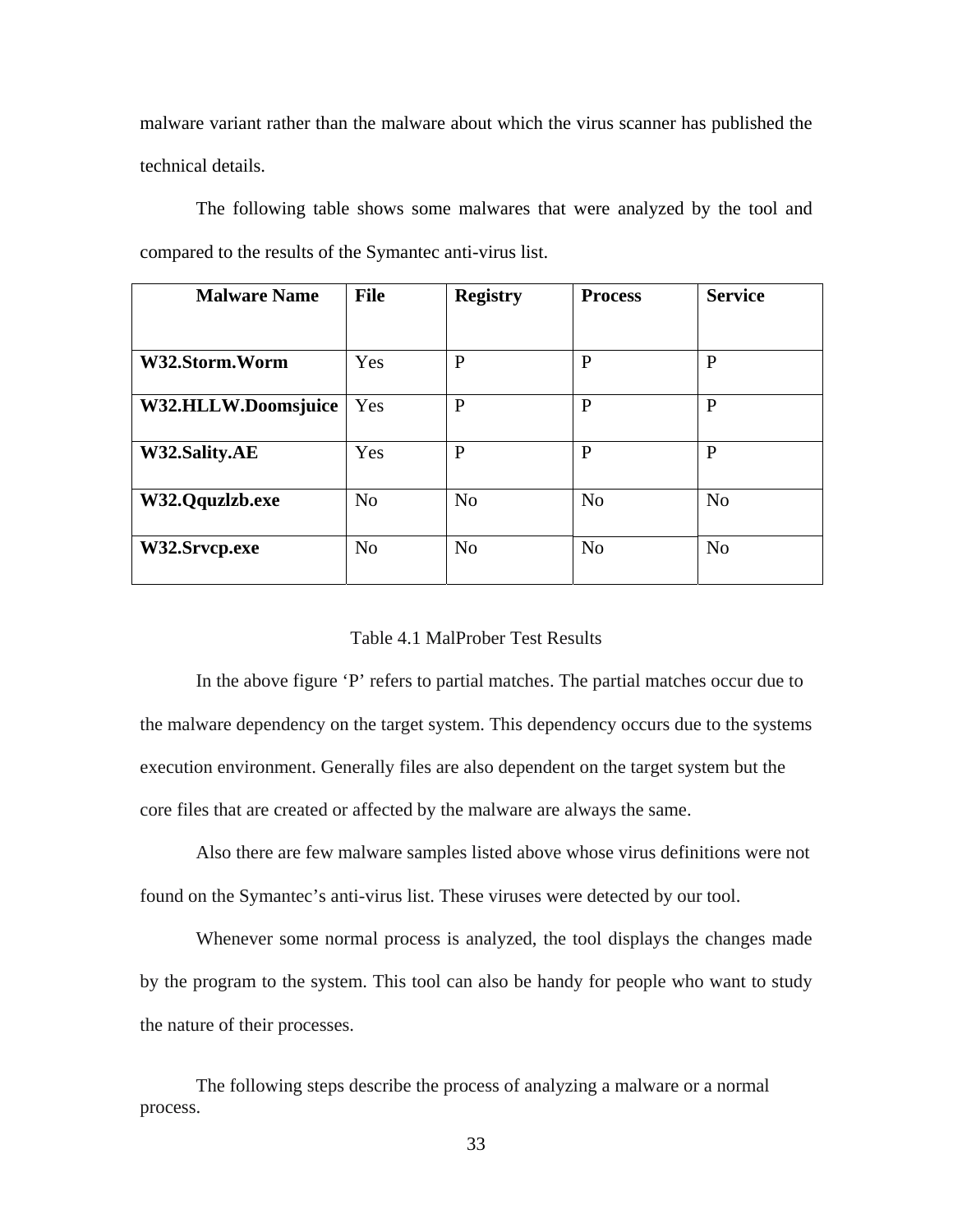Step 1: Installing the Malprober Driver

- **1.** Go to the project folder
- **2.** Open the directory /Malware Analyzer/Driver
- **3.** Install the minifilter drivers by right clicking the Malprober.inf and selecting "install".



Figure 4.1 Installing Malprober Driver

The above figure shows how to install the Malprober Minifilter Driver.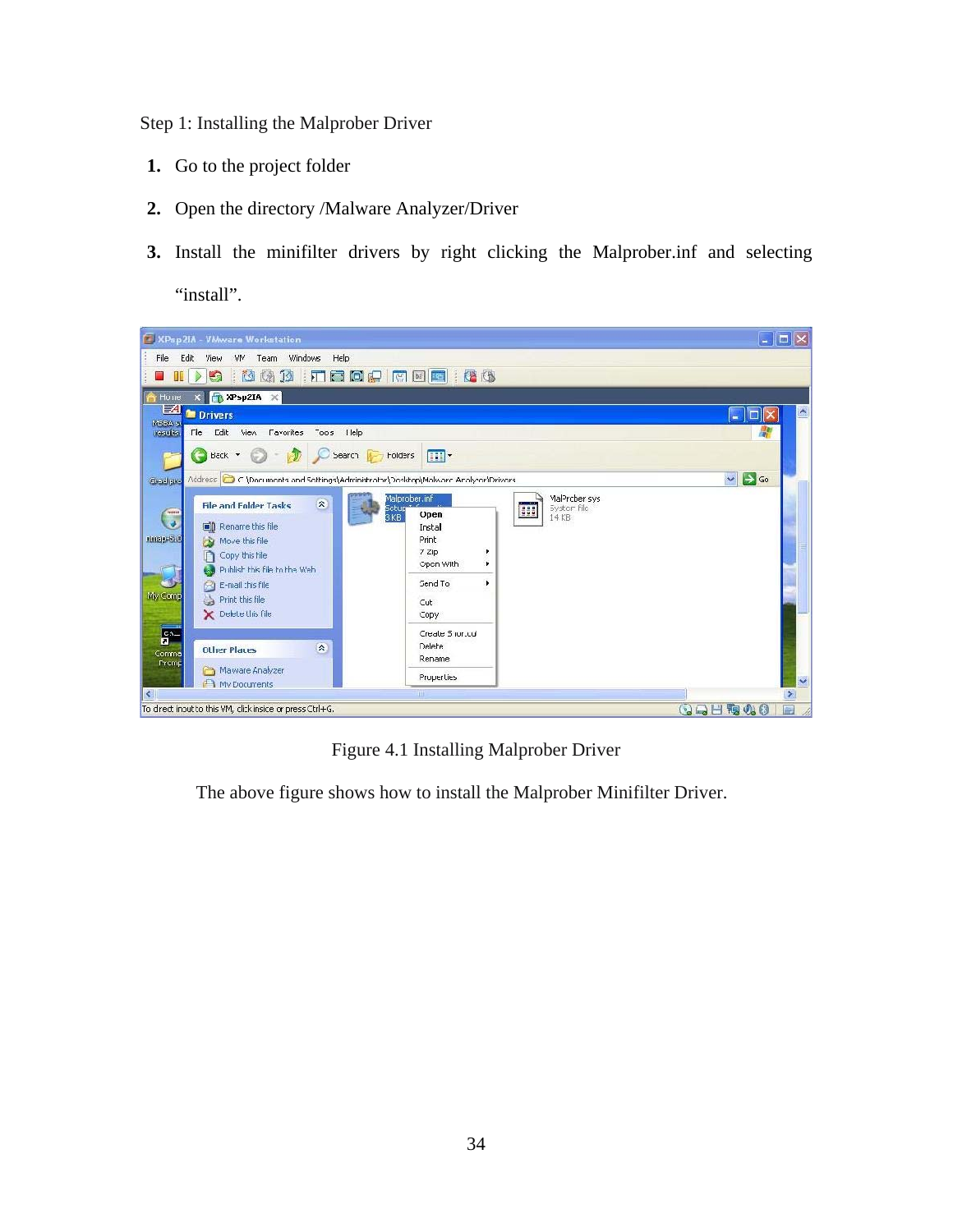Step 2: Starting the Malprober Service

- **1.** Open a command prompt on the virtual Operating System.
- **2.** Type the following command to start the tool

Command: sc start malprober



Figure 4.2 Starting the Malprober service

The above figure shows how to start the Malprober Service.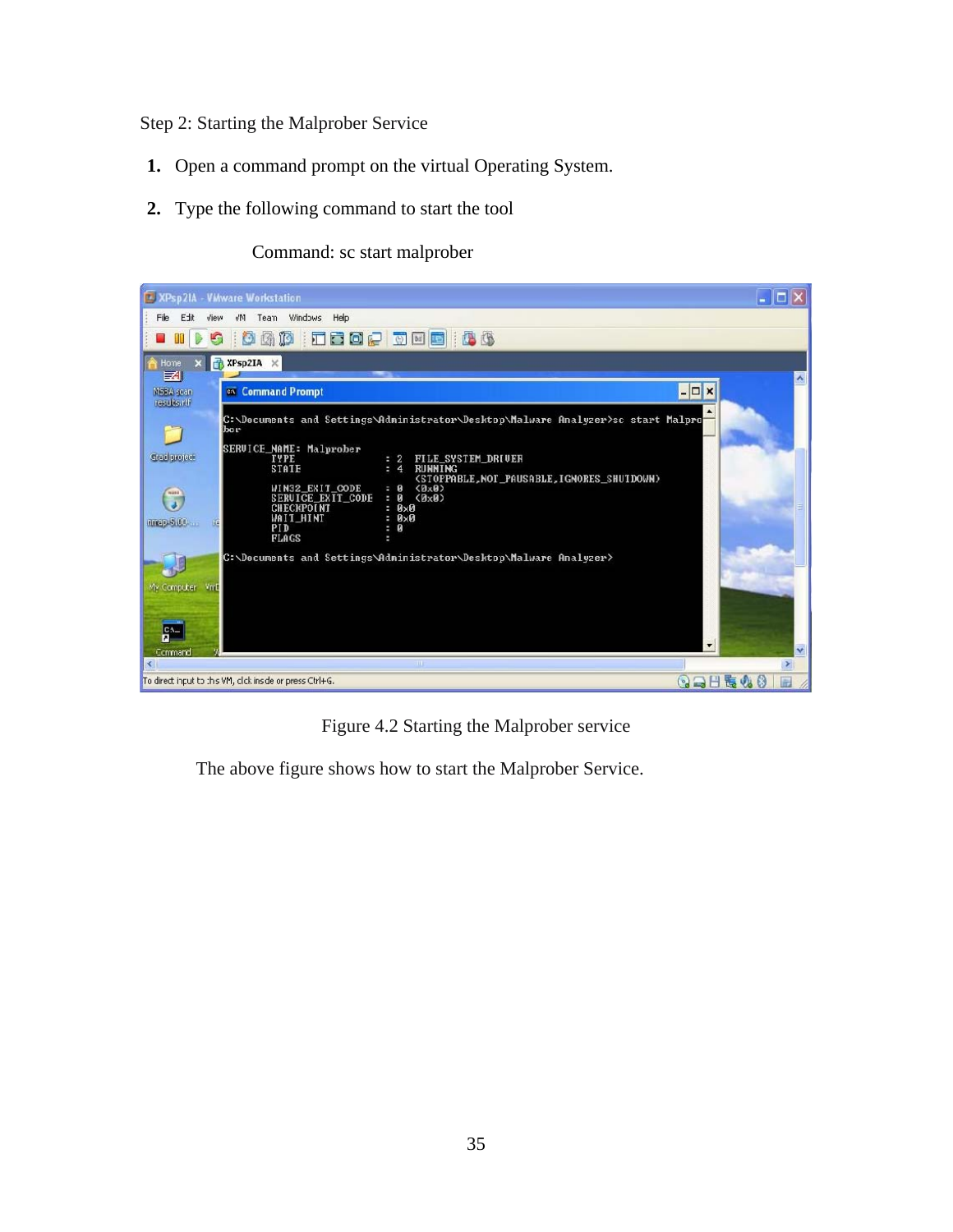Step 3: Testing a program with Malprober

**1.** Type the following command for testing the sample program and generating reports.

Command: u\_malanalyze.exe usbview.exe



Figure 4.3 Testing usbview.exe with Malprober Tool

The above figure shows how a program named "usbview.exe" is tested with the Malprober. Once we run the tool, the tool generates a report for the binary. The generic report contains all the file operations, registry and timestamp changes made by the binary under analysis. At the end of the report, there is an automated analysis of the program behavior.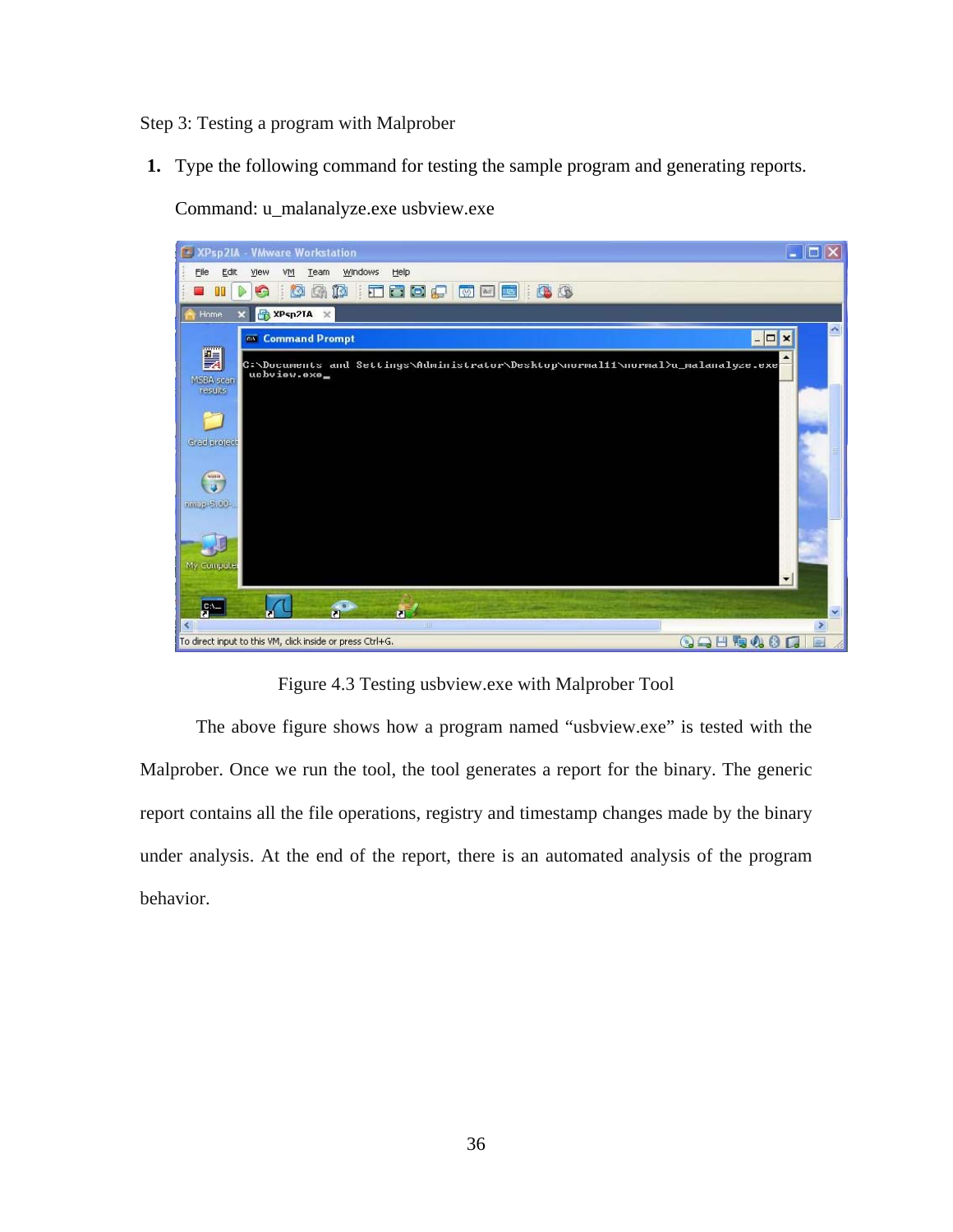# **4.1 Sample Reports**

#### **Sample#1**

#### **A genuine program. The following is the report for usbview.exe.**

1. The program created the following new files

--------------------------------------------------- /\*========================================\*/

2. The program opened the following files

--------------------------------------------------- /\*========================================\*/

3. These files are read by the program ---------------------------------------------------

/\*========================================\*/

4. These files are written into by the program --------------------------------------------------- /\*========================================\*/

5. The following files security permissions are changed --------------------------------------------------- /\*========================================\*/

6. These files are deleted by the program

--------------------------------------------------- /\*========================================\*/

7. These files are sent ioctl command ---------------------------------------------------

---------------------------------------------------

/\*========================================\*/

8. The timestamps are changed for the following files

/\*========================================\*/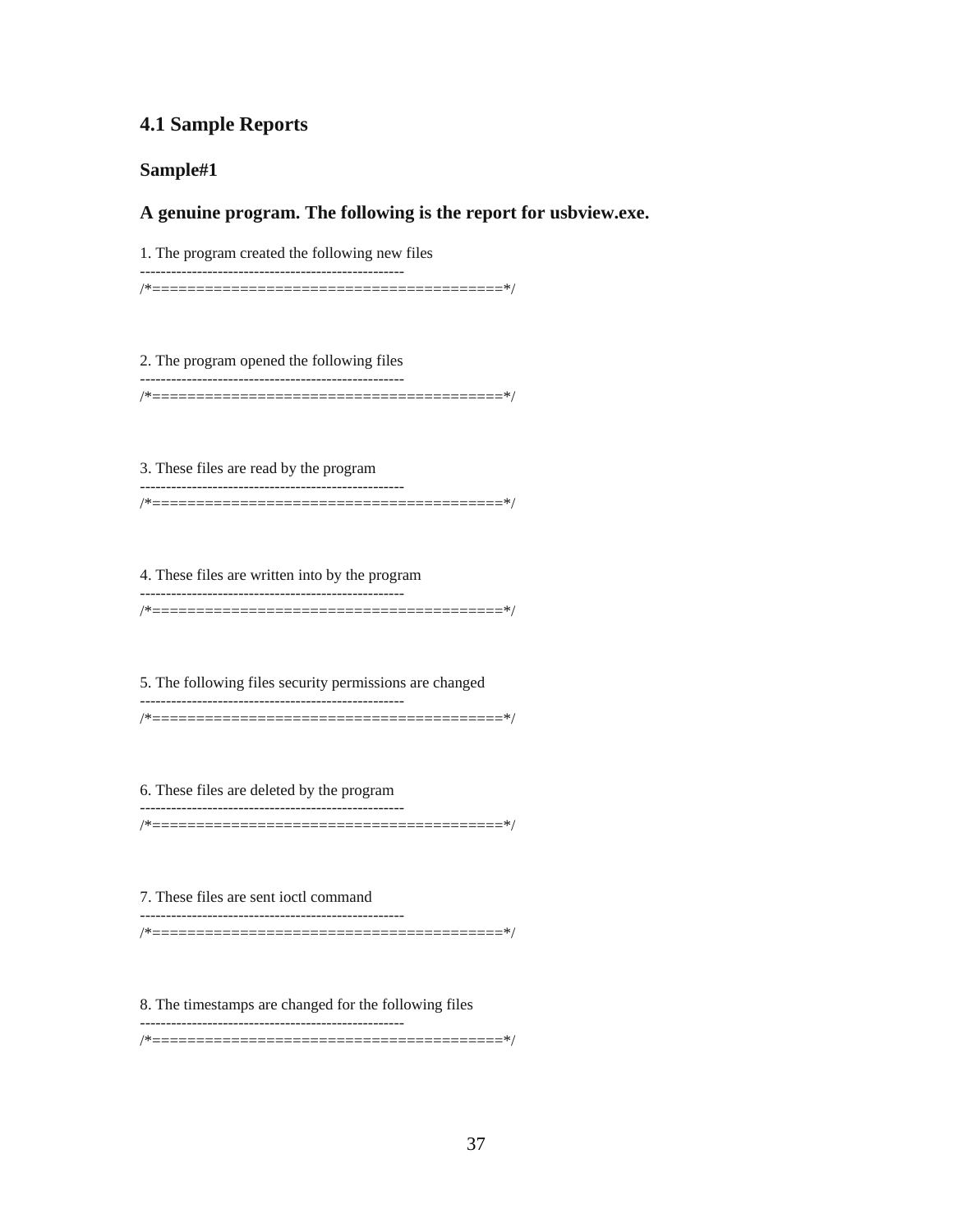9. The following registry keys are created ---------------------------------------------------

\Registry\Machine\SOFTWARE\Microsoft\Cryptography\RNG \REGISTRY\USER\S-1-5-21-854245398-113007714-682003330- 500\Software\Microsoft\Windows\CurrentVersion\Internet Settings \REGISTRY\USER\S-1-5-21-854245398-113007714-682003330- 500\Software\Microsoft\SystemCertificates\My \REGISTRY\USER\S-1-5-21-854245398-113007714-682003330-500\Software\Microsoft\Windows NT\CurrentVersion\Winlogon \REGISTRY\MACHINE\SYSTEM\ControlSet001\Control\DeviceClasses /\*========================================\*/

10. The following registry key values set ---------------------------------------------------

\REGISTRY\MACHINE\SOFTWARE\Microsoft\Cryptography\RNG Seed /\*========================================\*/

11. The following registry keys are deleted

---------------------------------------------------

/\*========================================\*/

12. The following processes are created --------------------------------------------------- /\*========================================\*/

/\*===========================================\*/

Automated analysis of the program behavior

/\*===========================================\*/

\*\*\*\*\*\*\*\*\*

##### The program seems to be a genuine program##### \*\*\*\*\*\*\*\*\*\*\*\*\*\*\*\*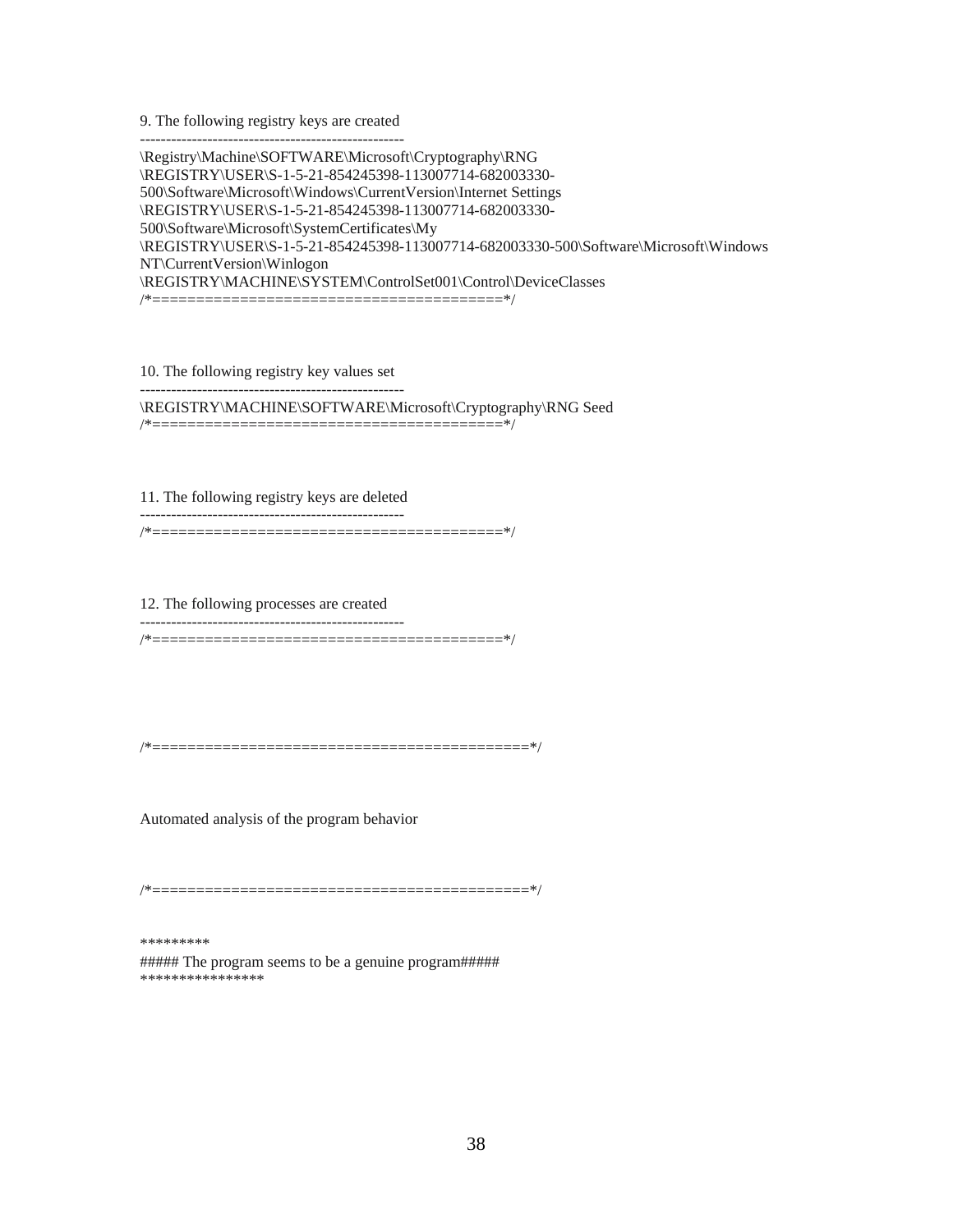#### **Sample#2**

#### **A little suspicious program. The following is the report for msrll.exe.**

1. The program created the following new files

---------------------------------------------------

\Device\HarddiskVolume1\WINDOWS\system32\mfm\msrll.exe

/\*========================================\*/

2. The program opened the following files

--------------------------------------------------- \Device\HarddiskVolume1\WINDOWS\system32\ws2\_32.dll \Device\HarddiskVolume1\WINDOWS\system32\ws2help.dll \Device\HarddiskVolume1\WINDOWS\system32\shell32.dll \Device\HarddiskVolume1\WINDOWS\WinSxS\x86\_Microsoft.Windows.Common-Controls\_6595b64144ccf1df\_6.0.2600.2180\_x-ww\_a84f1ff9\comctl32.dll \Device\HarddiskVolume1\WINDOWS\WindowsShell.Manifest \Device\HarddiskVolume1\WINDOWS\system32\wininet.dll \Device\HarddiskVolume1\Documents and Settings\Administrator\Desktop\freemalwares\msrll.exe \Device\HarddiskVolume1\WINDOWS\system32\mfm\msrll.exe

/\*========================================\*/

3. These files are read by the program

---------------------------------------------------

/\*========================================\*/

4. These files are written into by the program --------------------------------------------------- /\*========================================\*/

5. The following files security permissions are changed --------------------------------------------------- /\*========================================\*/

6. These files are deleted by the program ---------------------------------------------------

\Device\HarddiskVolume1\WINDOWS\system32\mfm\msrll.exe /\*========================================\*/

7. These files are sent ioctl command

---------------------------------------------------

/\*========================================\*/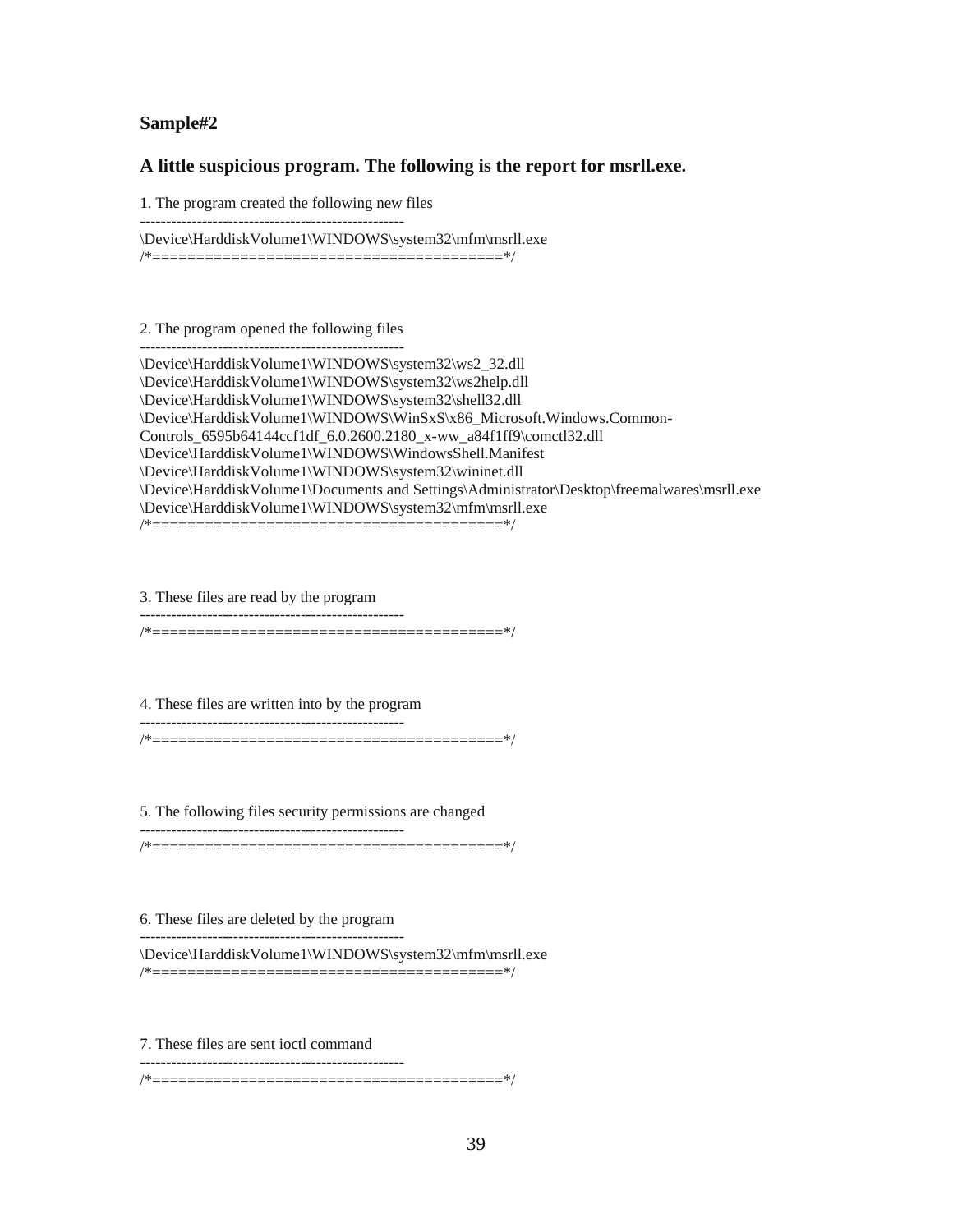8. The timestamps are changed for the following files

--------------------------------------------------- /\*========================================\*/

9. The following registry keys are created ---------------------------------------------------

\Registry\Machine\SOFTWARE\Microsoft\Cryptography\RNG \REGISTRY\USER\S-1-5-21-854245398-113007714-682003330- 500\Software\Microsoft\Windows\CurrentVersion\Internet Settings /\*========================================\*/

10. The following registry key values set ---------------------------------------------------

\REGISTRY\MACHINE\SOFTWARE\Microsoft\Cryptography\RNG Seed

/\*========================================\*/

11. The following registry keys are deleted --------------------------------------------------- /\*========================================\*/

12. The following processes are created --------------------------------------------------- /\*========================================\*/

/\*===========================================\*/

Automated analysis of the program behavior

/\*===========================================\*/

The program deletes itself

\*\*\*\*\*\*\*\*\* ##### The program is a little suspicious program##### \*\*\*\*\*\*\*\*\*\*\*\*\*\*\*\*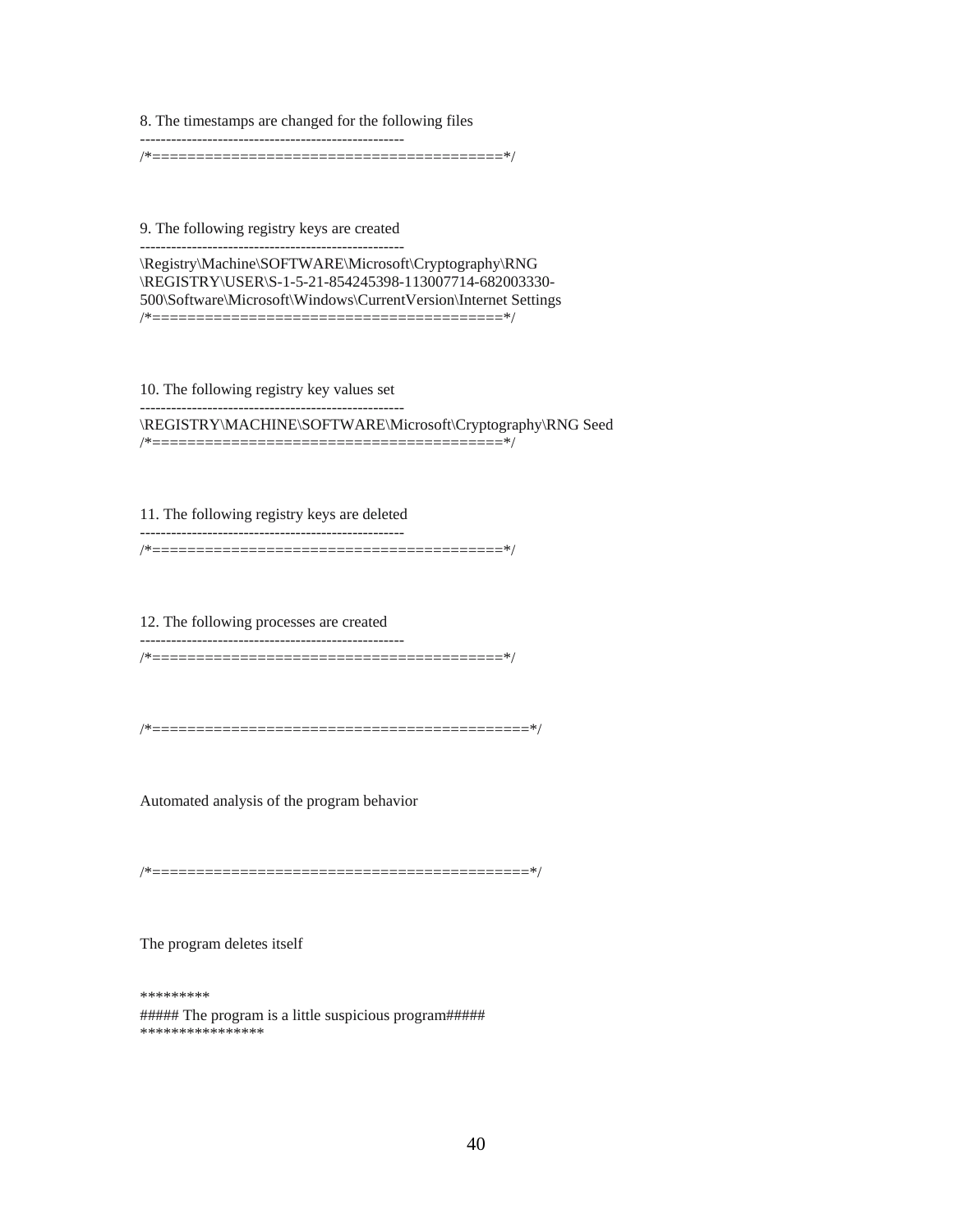## **Sample#3**

#### **A quite suspicious program. The following is the report for DoomJuice2.exe.**

1. The program created the following new files

---------------------------------------------------

\Device\HarddiskVolume1\WINDOWS\system32\intrenat.exe

\Device\HarddiskVolume1\sync-src-1.00.tbz

\Device\HarddiskVolume1\WINDOWS\sync-src-1.00.tbz

\Device\HarddiskVolume1\WINDOWS\system32\sync-src-1.00.tbz

\Device\HarddiskVolume1\Documents and Settings\Administrator\Local Settings\Temp\sync-src-1.00.tbz \Device\HarddiskVolume1\Documents and Settings\Administrator\sync-src-1.00.tbz

/\*========================================\*/

2. The program opened the following files

--------------------------------------------------- \Device\HarddiskVolume1\WINDOWS\system32\ws2\_32.dll \Device\HarddiskVolume1\WINDOWS\system32\ws2help.dll \Device\HarddiskVolume1\WINDOWS\system32\intrenat.exe \Device\HarddiskVolume1\Documents and Settings\Administrator\Desktop\freemalwares\DoomJuice2.exe \Device\HarddiskVolume1\WINDOWS\system32\wininet.dll \Device\HarddiskVolume1\WINDOWS\WinSxS\x86\_Microsoft.Windows.Common-Controls\_6595b64144ccf1df\_6.0.2600.2180\_x-ww\_a84f1ff9\comctl32.dll \Device\HarddiskVolume1\WINDOWS\WindowsShell.Manifest \Device\HarddiskVolume1\WINDOWS\system32\shell32.dll \Device\HarddiskVolume1\Documents and Settings\Administrator\Local Settings\Temporary Internet Files \Device\HarddiskVolume1\Documents and Settings\Administrator\Local Settings\History \Device\HarddiskVolume1\Documents and Settings\Administrator\Local Settings\Temporary Internet Files\Content.IE5 \Device\HarddiskVolume1\Documents and Settings\Administrator\Local Settings\Temporary Internet Files\Content.IE5\index.dat \Device\HarddiskVolume1\Documents and Settings\Administrator\Cookies \Device\HarddiskVolume1\Documents and Settings\Administrator\Cookies\index.dat \Device\HarddiskVolume1\Documents and Settings\Administrator\Local Settings\History\History.IE5 \Device\HarddiskVolume1\Documents and Settings\Administrator\Local Settings\History\History.IE5\index.dat \Device\HarddiskVolume1\WINDOWS\system32\rasapi32.dll \Device\HarddiskVolume1\WINDOWS\system32\rasman.dll \Device\HarddiskVolume1\WINDOWS\system32\tapi32.dll \Device\HarddiskVolume1\WINDOWS\system32\rtutils.dll \Device\HarddiskVolume1\WINDOWS\system32\winmm.dll \Device\HarddiskVolume1\WINDOWS\system32\sensapi.dll \Device\HarddiskVolume1\AUTOEXEC.BAT \Device\HarddiskVolume1\WINDOWS\system32\mswsock.dll \Device\HarddiskVolume1\WINDOWS\system32\dnsapi.dll \Device\HarddiskVolume1\WINDOWS\system32\winrnr.dll \Device\HarddiskVolume1\WINDOWS\system32\rasadhlp.dll \Device\HarddiskVolume1\WINDOWS\system32\hnetcfg.dll \Device\HarddiskVolume1\WINDOWS\system32\wshtcpip.dll /\*========================================\*/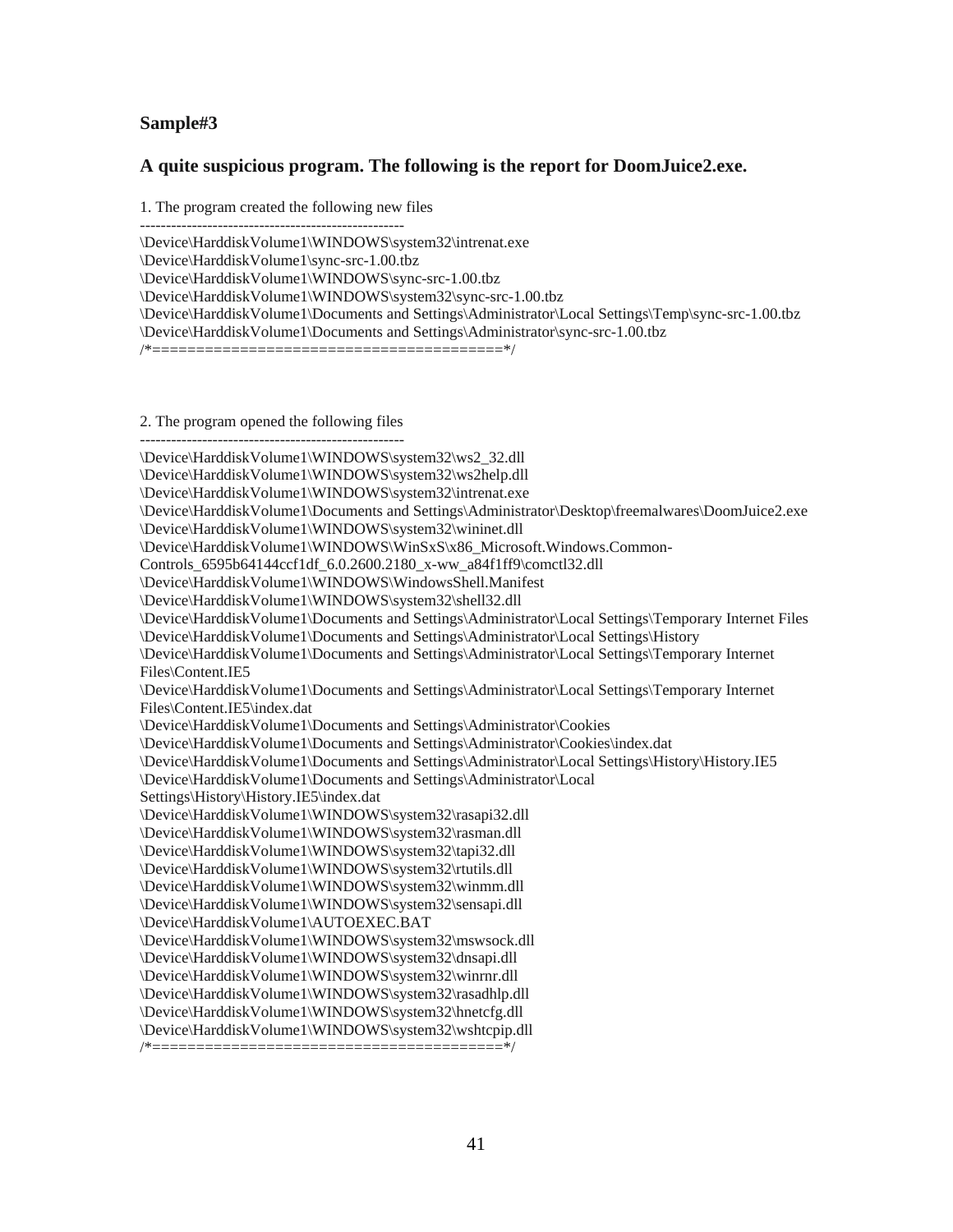3. These files are read by the program ---------------------------------------------------

\Device\HarddiskVolume1\AUTOEXEC.BAT

/\*========================================\*/

4. These files are written into by the program ---------------------------------------------------

\Device\HarddiskVolume1\WINDOWS\system32\intrenat.exe \Device\HarddiskVolume1\sync-src-1.00.tbz \Device\HarddiskVolume1\WINDOWS\sync-src-1.00.tbz \Device\HarddiskVolume1\WINDOWS\system32\sync-src-1.00.tbz \Device\HarddiskVolume1\Documents and Settings\Administrator\Local Settings\Temp\sync-src-1.00.tbz \Device\HarddiskVolume1\Documents and Settings\Administrator\sync-src-1.00.tbz /\*========================================\*/

5. The following files security permissions are changed

---------------------------------------------------

/\*========================================\*/

6. These files are deleted by the program ---------------------------------------------------

\Device\HarddiskVolume1\WINDOWS\system32\intrenat.exe

/\*========================================\*/

7. These files are sent ioctl command

---------------------------------------------------

/\*========================================\*/

8. The timestamps are changed for the following files

--------------------------------------------------- \Device\HarddiskVolume1\WINDOWS\system32\intrenat.exe \Device\HarddiskVolume1\Documents and Settings\Administrator\Local Settings\Temporary Internet Files \Device\HarddiskVolume1\Documents and Settings\Administrator\Local Settings\History \Device\HarddiskVolume1\Documents and Settings\Administrator\Local Settings\Temporary Internet Files\Content.IE5 \Device\HarddiskVolume1\Documents and Settings\Administrator\Local Settings\Temporary Internet Files\Content.IE5\index.dat \Device\HarddiskVolume1\Documents and Settings\Administrator\Cookies \Device\HarddiskVolume1\Documents and Settings\Administrator\Cookies\index.dat \Device\HarddiskVolume1\Documents and Settings\Administrator\Local Settings\History\History.IE5 \Device\HarddiskVolume1\Documents and Settings\Administrator\Local

Settings\History\History.IE5\index.dat

/\*========================================\*/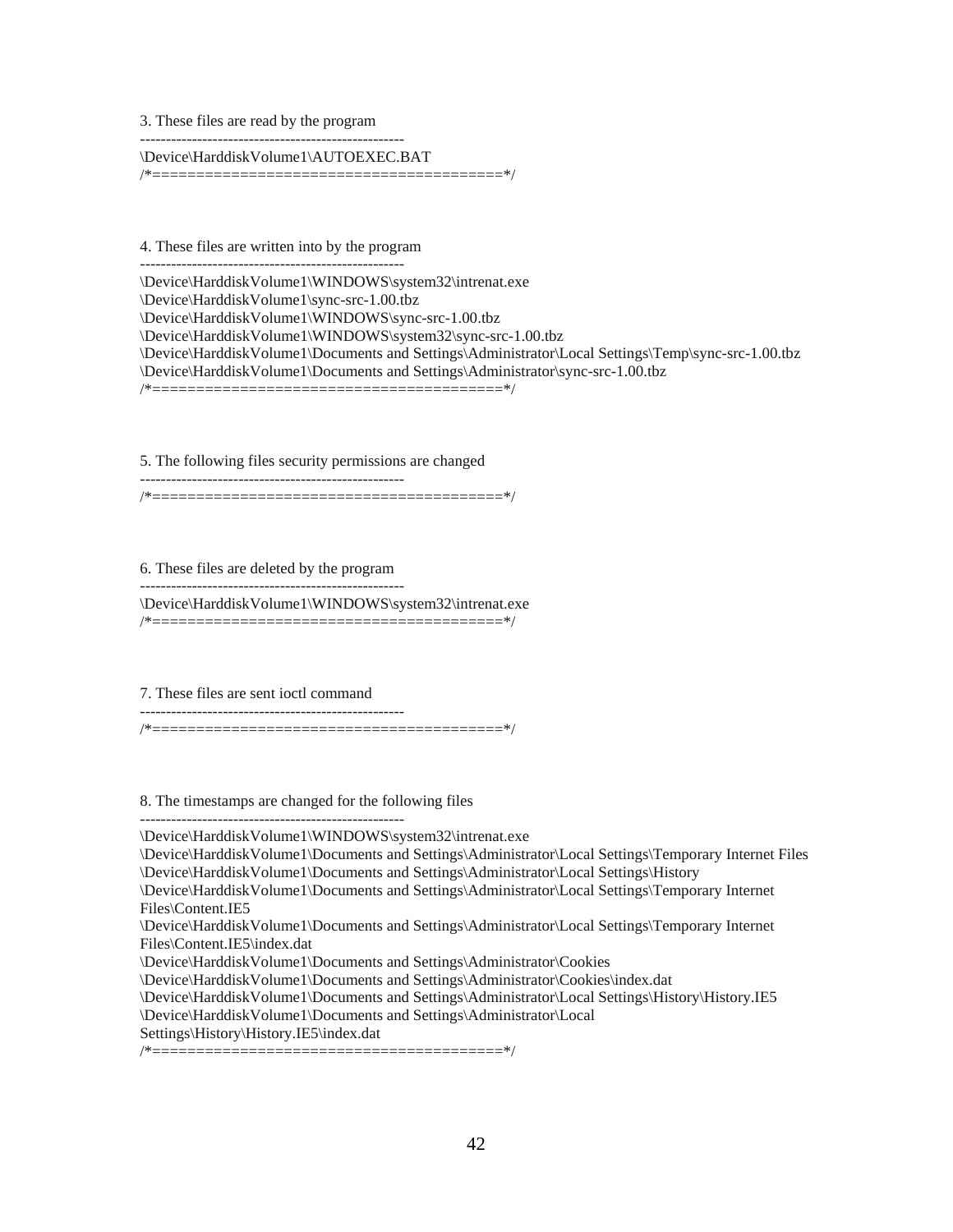9. The following registry keys are created ---------------------------------------------------

\Registry\Machine\SOFTWARE\Microsoft\Cryptography\RNG \REGISTRY\USER\S-1-5-21-854245398-113007714-682003330- 500\Software\Microsoft\Windows\CurrentVersion\Internet Settings \REGISTRY\USER\S-1-5-21-854245398-113007714-682003330- 500\Software\Microsoft\Windows\CurrentVersion\Explorer\User Shell Folders \REGISTRY\USER\S-1-5-21-854245398-113007714-682003330- 500\Software\Microsoft\Windows\CurrentVersion\Explorer\Shell Folders \REGISTRY\MACHINE\SOFTWARE\Microsoft\Tracing \REGISTRY\MACHINE\SOFTWARE\Microsoft\Windows\CurrentVersion\Explorer\User Shell Folders \REGISTRY\USER\S-1-5-21-854245398-113007714-682003330-500\Software\Microsoft\Windows NT\CurrentVersion\Winlogon \REGISTRY\MACHINE\SOFTWARE\Microsoft\Windows\CurrentVersion\Explorer\Shell Folders \REGISTRY\USER\S-1-5-21-854245398-113007714-682003330- 500\Software\Microsoft\Windows\CurrentVersion\Internet Settings\Connections \REGISTRY\MACHINE\SYSTEM\ControlSet001\Hardware Profiles\0001\Software\Microsoft\windows\CurrentVersion\Internet Settings \REGISTRY\MACHINE\SYSTEM\ControlSet001\Services\Tcpip\Parameters /\*========================================\*/

10. The following registry key values set

---------------------------------------------------

\REGISTRY\MACHINE\SOFTWARE\Microsoft\Windows\CurrentVersion\Run Gremlin \REGISTRY\MACHINE\SOFTWARE\Microsoft\Cryptography\RNG Seed \REGISTRY\USER\S-1-5-21-854245398-113007714-682003330- 500\Software\Microsoft\Windows\CurrentVersion\Explorer\Shell Folders Cache \REGISTRY\MACHINE\SOFTWARE\Microsoft\Windows\CurrentVersion\Internet Settings\Cache\Paths **Directory** \REGISTRY\MACHINE\SOFTWARE\Microsoft\Windows\CurrentVersion\Internet Settings\Cache\Paths Paths \REGISTRY\MACHINE\SOFTWARE\Microsoft\Windows\CurrentVersion\Internet Settings\Cache\Paths\path1 CachePath \REGISTRY\MACHINE\SOFTWARE\Microsoft\Windows\CurrentVersion\Internet Settings\Cache\Paths\path2 CachePath \REGISTRY\MACHINE\SOFTWARE\Microsoft\Windows\CurrentVersion\Internet Settings\Cache\Paths\path3 CachePath \REGISTRY\MACHINE\SOFTWARE\Microsoft\Windows\CurrentVersion\Internet Settings\Cache\Paths\path4 CachePath \REGISTRY\MACHINE\SOFTWARE\Microsoft\Windows\CurrentVersion\Internet Settings\Cache\Paths\path1 CacheLimit \REGISTRY\MACHINE\SOFTWARE\Microsoft\Windows\CurrentVersion\Internet Settings\Cache\Paths\path2 CacheLimit \REGISTRY\MACHINE\SOFTWARE\Microsoft\Windows\CurrentVersion\Internet Settings\Cache\Paths\path3 CacheLimit \REGISTRY\MACHINE\SOFTWARE\Microsoft\Windows\CurrentVersion\Internet Settings\Cache\Paths\path4 CacheLimit \REGISTRY\USER\S-1-5-21-854245398-113007714-682003330- 500\Software\Microsoft\Windows\CurrentVersion\Explorer\Shell Folders Cookies \REGISTRY\USER\S-1-5-21-854245398-113007714-682003330- 500\Software\Microsoft\Windows\CurrentVersion\Explorer\Shell Folders History \REGISTRY\MACHINE\SOFTWARE\Microsoft\Windows\CurrentVersion\Explorer\Shell Folders Common AppData \REGISTRY\USER\S-1-5-21-854245398-113007714-682003330-

500\Software\Microsoft\Windows\CurrentVersion\Explorer\Shell Folders AppData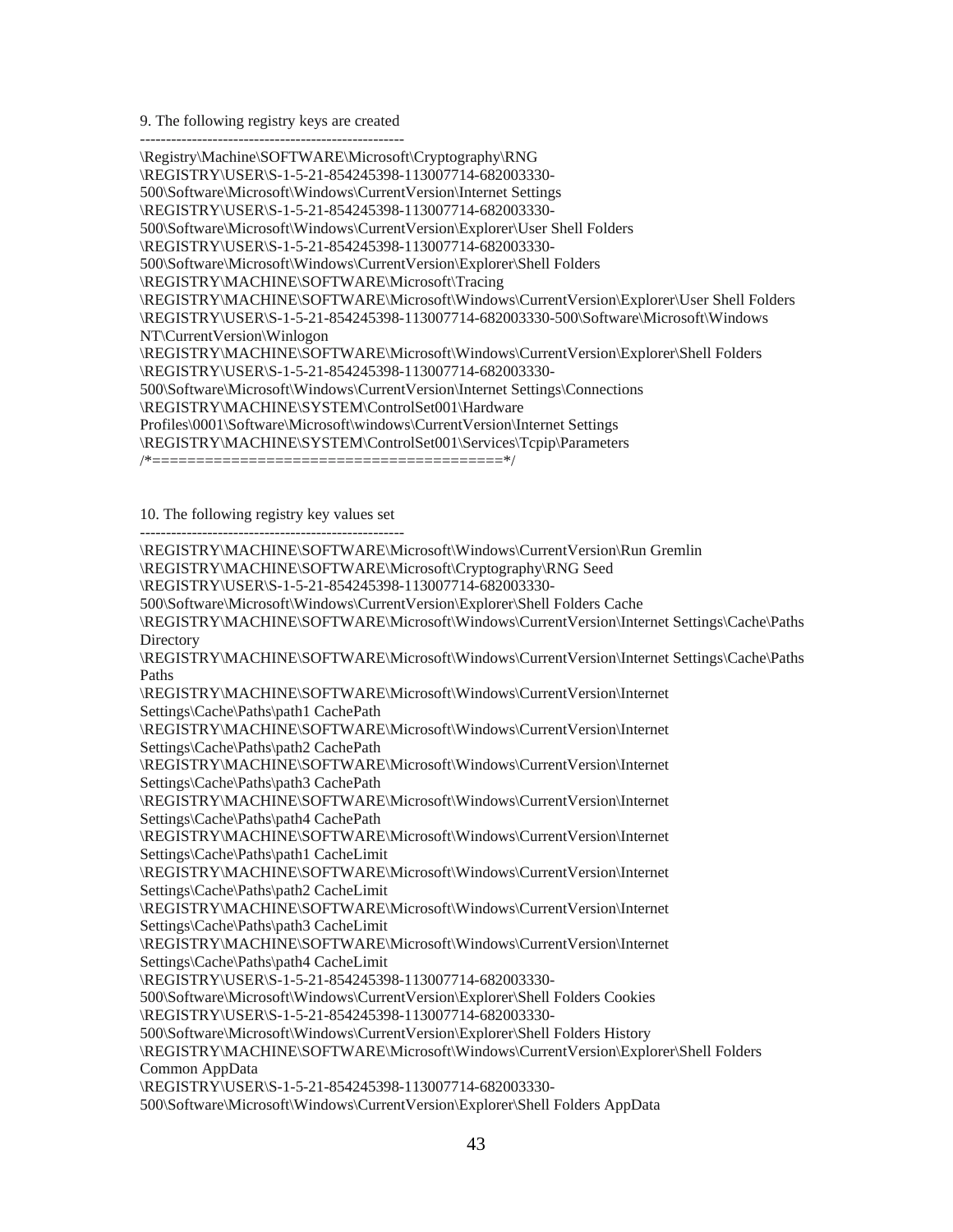\REGISTRY\USER\S-1-5-21-854245398-113007714-682003330- 500\Software\Microsoft\Windows\CurrentVersion\Internet Settings MigrateProxy \REGISTRY\USER\S-1-5-21-854245398-113007714-682003330- 500\Software\Microsoft\Windows\CurrentVersion\Internet Settings ProxyEnable \REGISTRY\MACHINE\SYSTEM\ControlSet001\Hardware Profiles\0001\Software\Microsoft\windows\CurrentVersion\Internet Settings ProxyEnable \REGISTRY\USER\S-1-5-21-854245398-113007714-682003330- 500\Software\Microsoft\Windows\CurrentVersion\Internet Settings\Connections SavedLegacySettings /\*========================================\*/

#### 11. The following registry keys are deleted ---------------------------------------------------

\REGISTRY\USER\S-1-5-21-854245398-113007714-682003330- 500\Software\Microsoft\Windows\CurrentVersion\Internet Settings ProxyServer \REGISTRY\USER\S-1-5-21-854245398-113007714-682003330- 500\Software\Microsoft\Windows\CurrentVersion\Internet Settings ProxyOverride \REGISTRY\USER\S-1-5-21-854245398-113007714-682003330- 500\Software\Microsoft\Windows\CurrentVersion\Internet Settings AutoConfigURL /\*========================================\*/

12. The following processes are created ---------------------------------------------------

/\*========================================\*/

/\*===========================================\*/

Automated analysis of the program behavior

/\*===========================================\*/

The program adds a program which will run automatically on next login

The program changes the internet settings

The program writes to executables

\*\*\*\*\*\*\*\*\* ##### The program is a quite suspicious program##### \*\*\*\*\*\*\*\*\*\*\*\*\*\*\*\*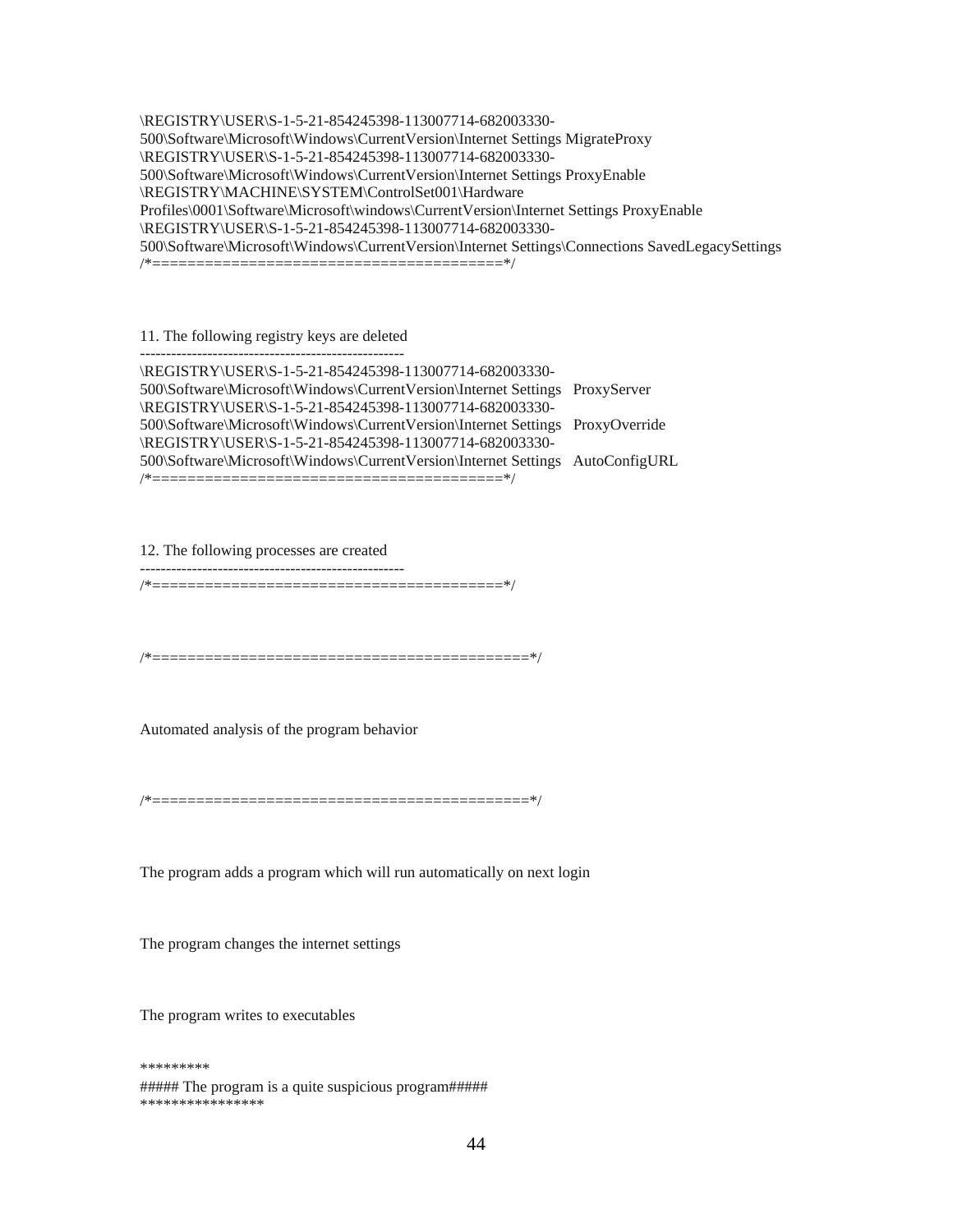#### **Sample#4**

#### **A very very suspicious program. The following is the report for qquzlzb.exe**

1. The program created the following new files

--------------------------------------------------- \Device\HarddiskVolume1\WINDOWS\qquzlzb.exe

/\*========================================\*/

2. The program opened the following files

--------------------------------------------------- \Device\HarddiskVolume1\WINDOWS\system32\crtdll.dll \Device\HarddiskVolume1\WINDOWS\system32\wsock32.dll \Device\HarddiskVolume1\WINDOWS\system32\ws2\_32.dll \Device\HarddiskVolume1\WINDOWS\system32\ws2help.dll \Device\HarddiskVolume1\WINDOWS\system32\wininet.dll \Device\HarddiskVolume1\WINDOWS\WinSxS\x86\_Microsoft.Windows.Common-Controls\_6595b64144ccf1df\_6.0.2600.2180\_x-ww\_a84f1ff9\comctl32.dll \Device\HarddiskVolume1\WINDOWS\WindowsShell.Manifest \Device\HarddiskVolume1\Documents and Settings\Administrator\Desktop\freemalwares\qquzlzb.exe \Device\HarddiskVolume1\WINDOWS\qquzlzb.exe \Device\HarddiskVolume1\WINDOWS\Prefetch\QQUZLZB.EXE-1E41BD18.pf \Device\HarddiskVolume1 \Device\HarddiskVolume1\WINDOWS\system32\ntdll.dll \Device\HarddiskVolume1\WINDOWS\system32\kernel32.dll \Device\HarddiskVolume1\WINDOWS\system32\unicode.nls \Device\HarddiskVolume1\WINDOWS\system32\locale.nls \Device\HarddiskVolume1\WINDOWS\system32\sorttbls.nls \Device\HarddiskVolume1\WINDOWS\system32\advapi32.dll \Device\HarddiskVolume1\WINDOWS\system32\rpcrt4.dll \Device\HarddiskVolume1\WINDOWS\system32\secur32.dll \Device\HarddiskVolume1\WINDOWS\system32\user32.dll \Device\HarddiskVolume1\WINDOWS\system32\gdi32.dll \Device\HarddiskVolume1\WINDOWS\system32\crypt32.dll \Device\HarddiskVolume1\WINDOWS\system32\msvcrt.dll \Device\HarddiskVolume1\WINDOWS\system32\msasn1.dll \Device\HarddiskVolume1\WINDOWS\system32\oleaut32.dll \Device\HarddiskVolume1\WINDOWS\system32\ole32.dll \Device\HarddiskVolume1\WINDOWS\system32\shlwapi.dll \Device\HarddiskVolume1\WINDOWS\system32\sortkey.nls \Device\HarddiskVolume1\WINDOWS\system32\ctype.nls \Device\HarddiskVolume1\WINDOWS\WINDOWSSHELL.MANIFEST \Device\HarddiskVolume1\WINDOWS\system32\shell32.dll \Device\HarddiskVolume1\WINDOWS\system32\comctl32.dll \Device\HarddiskVolume1\WINDOWS\system32\mswsock.dll \Device\HarddiskVolume1\WINDOWS\system32\hnetcfg.dll \Device\HarddiskVolume1\WINDOWS\system32\wshtcpip.dll \Device\HarddiskVolume1\WINDOWS\system32\dnsapi.dll \Device\HarddiskVolume1\Documents and Settings\Administrator\Local Settings\Temporary Internet Files\Content.IE5\index.dat \Device\HarddiskVolume1\WINDOWS\system32\winrnr.dll \Device\HarddiskVolume1\WINDOWS\system32\wldap32.dll \Device\HarddiskVolume1\Documents and Settings\Administrator\Cookies\index.dat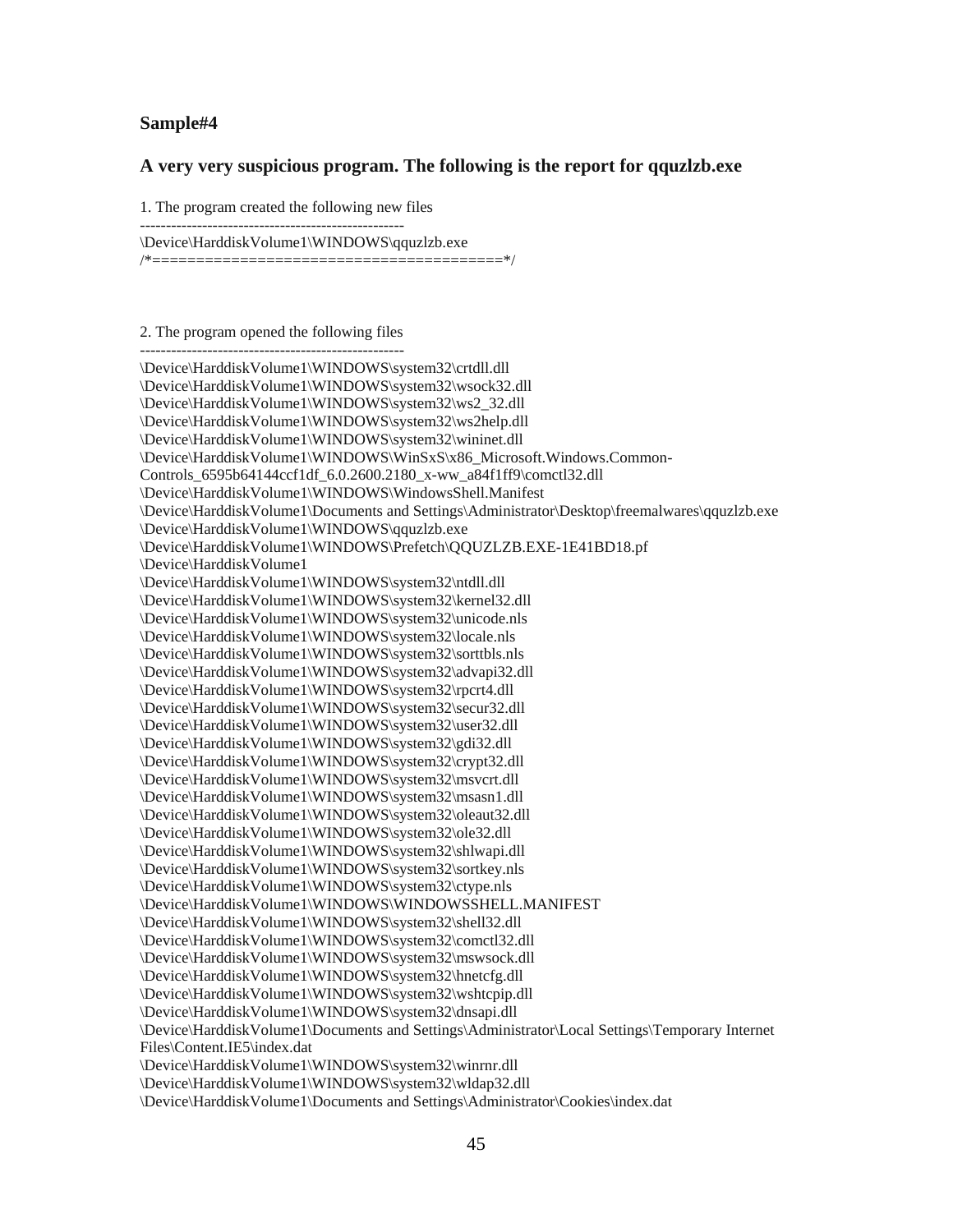\Device\HarddiskVolume1\Documents and Settings\Administrator\Local Settings\History\History.IE5\index.dat \Device\HarddiskVolume1\WINDOWS\system32\urlmon.dll \Device\HarddiskVolume1\WINDOWS\system32\version.dll \Device\HarddiskVolume1\WINDOWS\system32\rasapi32.dll \Device\HarddiskVolume1\WINDOWS\system32\rasman.dll \Device\HarddiskVolume1\WINDOWS\system32\netapi32.dll \Device\HarddiskVolume1\WINDOWS\system32\tapi32.dll \Device\HarddiskVolume1\WINDOWS\system32\rtutils.dll \Device\HarddiskVolume1\WINDOWS\system32\winmm.dll \Device\HarddiskVolume1\WINDOWS\system32\sensapi.dll \Device\HarddiskVolume1\WINDOWS\system32\userenv.dll \Device\HarddiskVolume1\Documents and Settings\Administrator\Local Settings\Temporary Internet Files \Device\HarddiskVolume1\Documents and Settings\Administrator\Local Settings\History \Device\HarddiskVolume1\Documents and Settings\Administrator\Local Settings\Temporary Internet Files\Content.IE5 \Device\HarddiskVolume1\Documents and Settings\Administrator\Cookies \Device\HarddiskVolume1\Documents and Settings\Administrator\Local Settings\History\History.IE5 \Device\HarddiskVolume1\AUTOEXEC.BAT \Device\HarddiskVolume1\WINDOWS\system32\rasadhlp.dll

/\*========================================\*/

3. These files are read by the program

---------------------------------------------------

\Device\HarddiskVolume1\Documents and Settings\Administrator\Desktop\freemalwares\qquzlzb.exe \Device\HarddiskVolume1\WINDOWS\Prefetch\QQUZLZB.EXE-1E41BD18.pf \Device\HarddiskVolume1\WINDOWS\qquzlzb.exe \Device\HarddiskVolume1\AUTOEXEC.BAT /\*========================================\*/

4. These files are written into by the program

---------------------------------------------------

/\*========================================\*/

5. The following files security permissions are changed

--------------------------------------------------- /\*========================================\*/

6. These files are deleted by the program

--------------------------------------------------- /\*========================================\*/

7. These files are sent ioctl command

---------------------------------------------------

/\*========================================\*/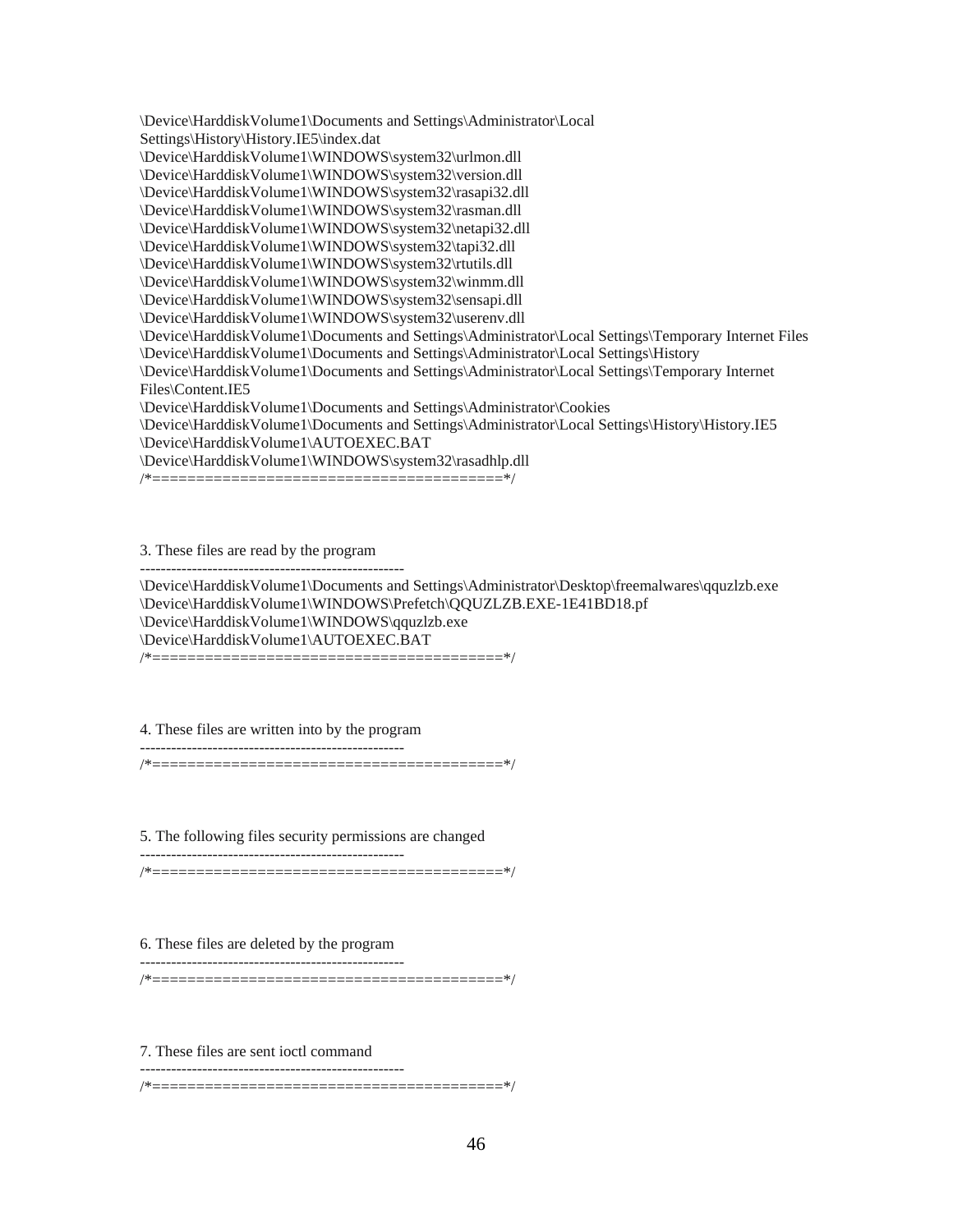8. The timestamps are changed for the following files

---------------------------------------------------

\Device\HarddiskVolume1\Documents and Settings\Administrator\Local Settings\Temporary Internet Files \Device\HarddiskVolume1\Documents and Settings\Administrator\Local Settings\History

\Device\HarddiskVolume1\Documents and Settings\Administrator\Local Settings\Temporary Internet Files\Content.IE5

\Device\HarddiskVolume1\Documents and Settings\Administrator\Local Settings\Temporary Internet Files\Content.IE5\index.dat

\Device\HarddiskVolume1\Documents and Settings\Administrator\Cookies

\Device\HarddiskVolume1\Documents and Settings\Administrator\Cookies\index.dat

\Device\HarddiskVolume1\Documents and Settings\Administrator\Local Settings\History\History.IE5

\Device\HarddiskVolume1\Documents and Settings\Administrator\Local

Settings\History\History.IE5\index.dat

/\*========================================\*/

9. The following registry keys are created

---------------------------------------------------

\Registry\Machine\SOFTWARE\Microsoft\Cryptography\RNG \REGISTRY\USER\S-1-5-21-854245398-113007714-682003330- 500\Software\Microsoft\Windows\CurrentVersion\Internet Settings \REGISTRY\MACHINE\SOFTWARE\Microsoft\Windows\CurrentVersion\Run \REGISTRY\USER\S-1-5-21-854245398-113007714-682003330- 500\Software\Microsoft\Windows\CurrentVersion\Explorer\User Shell Folders \REGISTRY\USER\S-1-5-21-854245398-113007714-682003330- 500\Software\Microsoft\Windows\CurrentVersion\Explorer\Shell Folders \REGISTRY\MACHINE\SOFTWARE\Microsoft\Tracing \REGISTRY\MACHINE\SYSTEM\ControlSet001\Services\Tcpip\Parameters \REGISTRY\MACHINE\SOFTWARE\Microsoft\Windows\CurrentVersion\Explorer\User Shell Folders \REGISTRY\USER\S-1-5-21-854245398-113007714-682003330-500\Software\Microsoft\Windows NT\CurrentVersion\Winlogon \REGISTRY\MACHINE\SOFTWARE\Microsoft\Windows\CurrentVersion\Explorer\Shell Folders \REGISTRY\USER\S-1-5-21-854245398-113007714-682003330- 500\Software\Microsoft\Windows\CurrentVersion\Internet Settings\Connections \REGISTRY\MACHINE\SYSTEM\ControlSet001\Hardware Profiles\0001\Software\Microsoft\windows\CurrentVersion\Internet Settings /\*========================================\*/

10. The following registry key values set

---------------------------------------------------

\REGISTRY\MACHINE\SOFTWARE\Microsoft\Cryptography\RNG Seed \REGISTRY\MACHINE\SOFTWARE\Microsoft\Windows\CurrentVersion\Run Update \REGISTRY\USER\S-1-5-21-854245398-113007714-682003330-

500\Software\Microsoft\Windows\CurrentVersion\Explorer\Shell Folders Cache

\REGISTRY\MACHINE\SOFTWARE\Microsoft\Windows\CurrentVersion\Internet Settings\Cache\Paths **Directory** 

\REGISTRY\MACHINE\SOFTWARE\Microsoft\Windows\CurrentVersion\Internet Settings\Cache\Paths Paths

\REGISTRY\MACHINE\SOFTWARE\Microsoft\Windows\CurrentVersion\Internet Settings\Cache\Paths\path1 CachePath

\REGISTRY\MACHINE\SOFTWARE\Microsoft\Windows\CurrentVersion\Internet Settings\Cache\Paths\path2 CachePath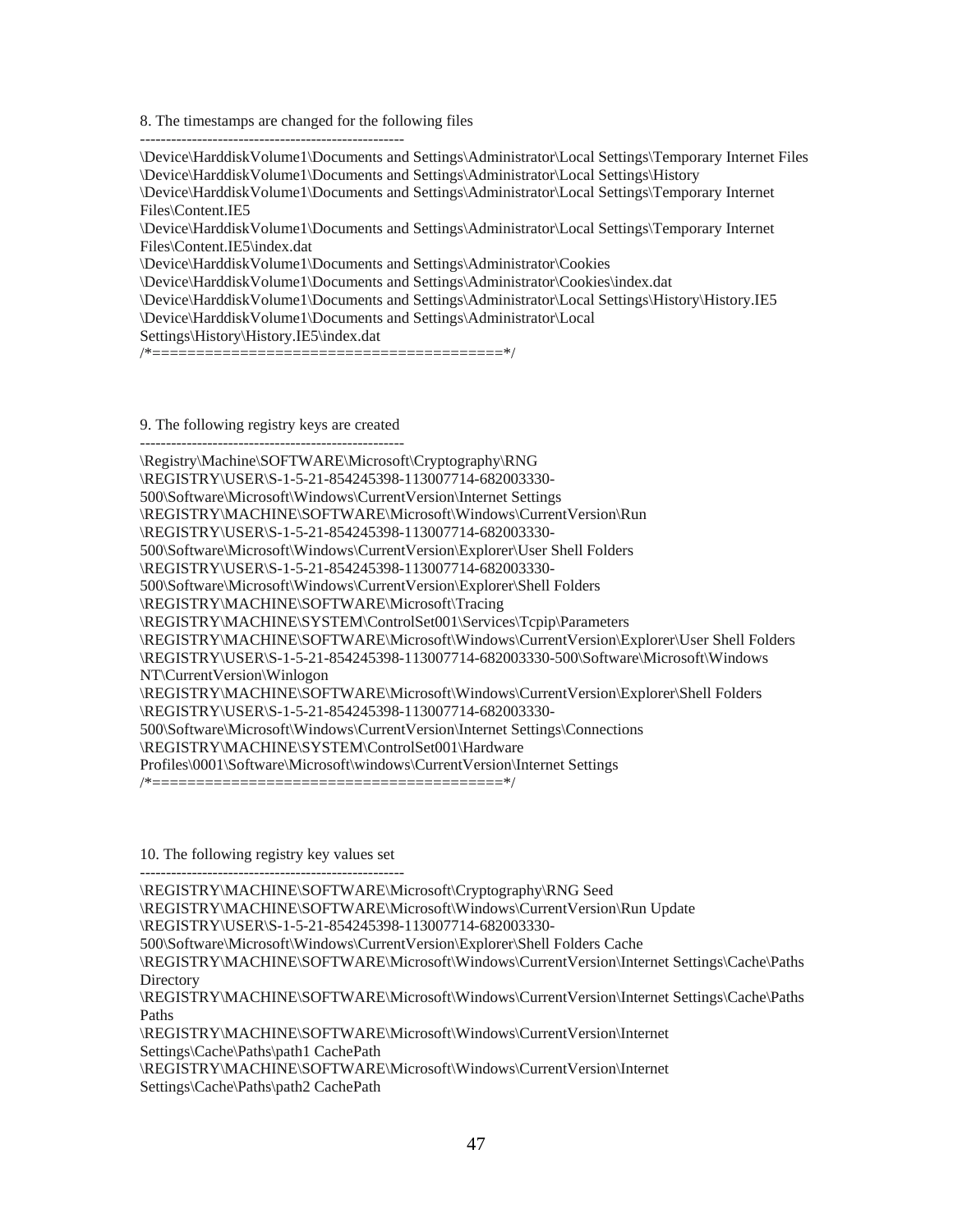\REGISTRY\MACHINE\SOFTWARE\Microsoft\Windows\CurrentVersion\Internet Settings\Cache\Paths\path3 CachePath \REGISTRY\MACHINE\SOFTWARE\Microsoft\Windows\CurrentVersion\Internet Settings\Cache\Paths\path4 CachePath \REGISTRY\MACHINE\SOFTWARE\Microsoft\Windows\CurrentVersion\Internet Settings\Cache\Paths\path1 CacheLimit \REGISTRY\MACHINE\SOFTWARE\Microsoft\Windows\CurrentVersion\Internet Settings\Cache\Paths\path2 CacheLimit \REGISTRY\MACHINE\SOFTWARE\Microsoft\Windows\CurrentVersion\Internet Settings\Cache\Paths\path3 CacheLimit \REGISTRY\MACHINE\SOFTWARE\Microsoft\Windows\CurrentVersion\Internet Settings\Cache\Paths\path4 CacheLimit \REGISTRY\USER\S-1-5-21-854245398-113007714-682003330- 500\Software\Microsoft\Windows\CurrentVersion\Explorer\Shell Folders Cookies \REGISTRY\USER\S-1-5-21-854245398-113007714-682003330- 500\Software\Microsoft\Windows\CurrentVersion\Explorer\Shell Folders History \REGISTRY\MACHINE\SOFTWARE\Microsoft\Windows\CurrentVersion\Explorer\Shell Folders Common AppData \REGISTRY\USER\S-1-5-21-854245398-113007714-682003330- 500\Software\Microsoft\Windows\CurrentVersion\Explorer\Shell Folders AppData \REGISTRY\USER\S-1-5-21-854245398-113007714-682003330- 500\Software\Microsoft\Windows\CurrentVersion\Internet Settings MigrateProxy \REGISTRY\USER\S-1-5-21-854245398-113007714-682003330- 500\Software\Microsoft\Windows\CurrentVersion\Internet Settings ProxyEnable \REGISTRY\MACHINE\SYSTEM\ControlSet001\Hardware Profiles\0001\Software\Microsoft\windows\CurrentVersion\Internet Settings ProxyEnable \REGISTRY\USER\S-1-5-21-854245398-113007714-682003330- 500\Software\Microsoft\Windows\CurrentVersion\Internet Settings\Connections SavedLegacySettings \REGISTRY\USER\S-1-5-21-854245398-113007714-682003330- 500\Software\Microsoft\Windows\CurrentVersion\Internet Settings\ZoneMap ProxyBypass \REGISTRY\USER\S-1-5-21-854245398-113007714-682003330- 500\Software\Microsoft\Windows\CurrentVersion\Internet Settings\ZoneMap IntranetName \REGISTRY\USER\S-1-5-21-854245398-113007714-682003330- 500\Software\Microsoft\Windows\CurrentVersion\Internet Settings\ZoneMap UNCAsIntranet /\*========================================\*/

#### 11. The following registry keys are deleted ---------------------------------------------------

\REGISTRY\USER\S-1-5-21-854245398-113007714-682003330- 500\Software\Microsoft\Windows\CurrentVersion\Internet Settings ProxyServer \REGISTRY\USER\S-1-5-21-854245398-113007714-682003330- 500\Software\Microsoft\Windows\CurrentVersion\Internet Settings ProxyOverride \REGISTRY\USER\S-1-5-21-854245398-113007714-682003330- 500\Software\Microsoft\Windows\CurrentVersion\Internet Settings AutoConfigURL /\*========================================\*/

12. The following processes are created

---------------------------------------------------

most probably creates a short lived or hidden process: pid = 1464

/\*========================================\*/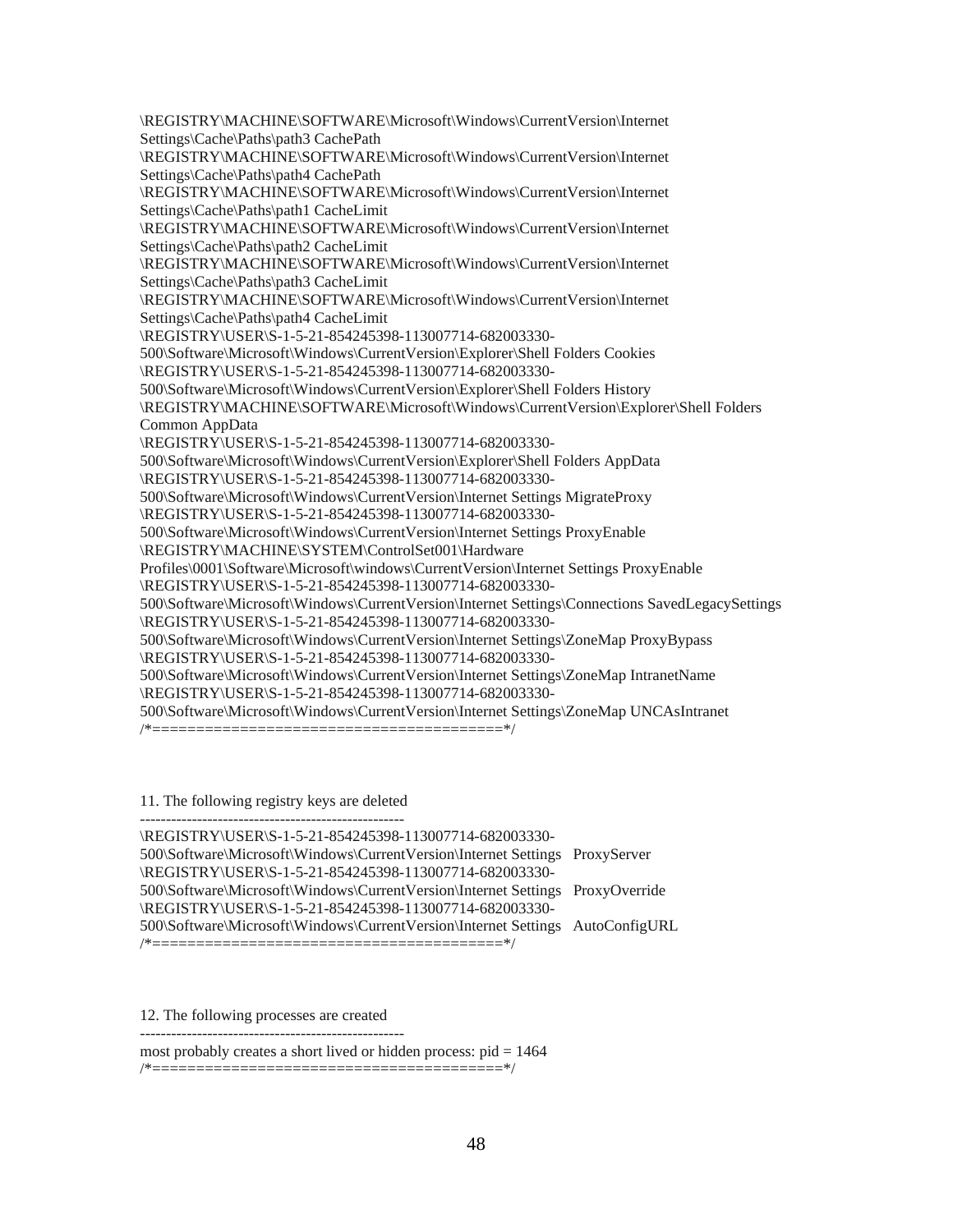/\*===========================================\*/

Automated analysis of the program behavior

/\*===========================================\*/

The program adds a program which will run automatically on next login

The program changes the internet settings

\*\*\*\*\*\*\*\*\*

##### The program is a very very suspicious program##### \*\*\*\*\*\*\*\*\*\*\*\*\*\*\*\*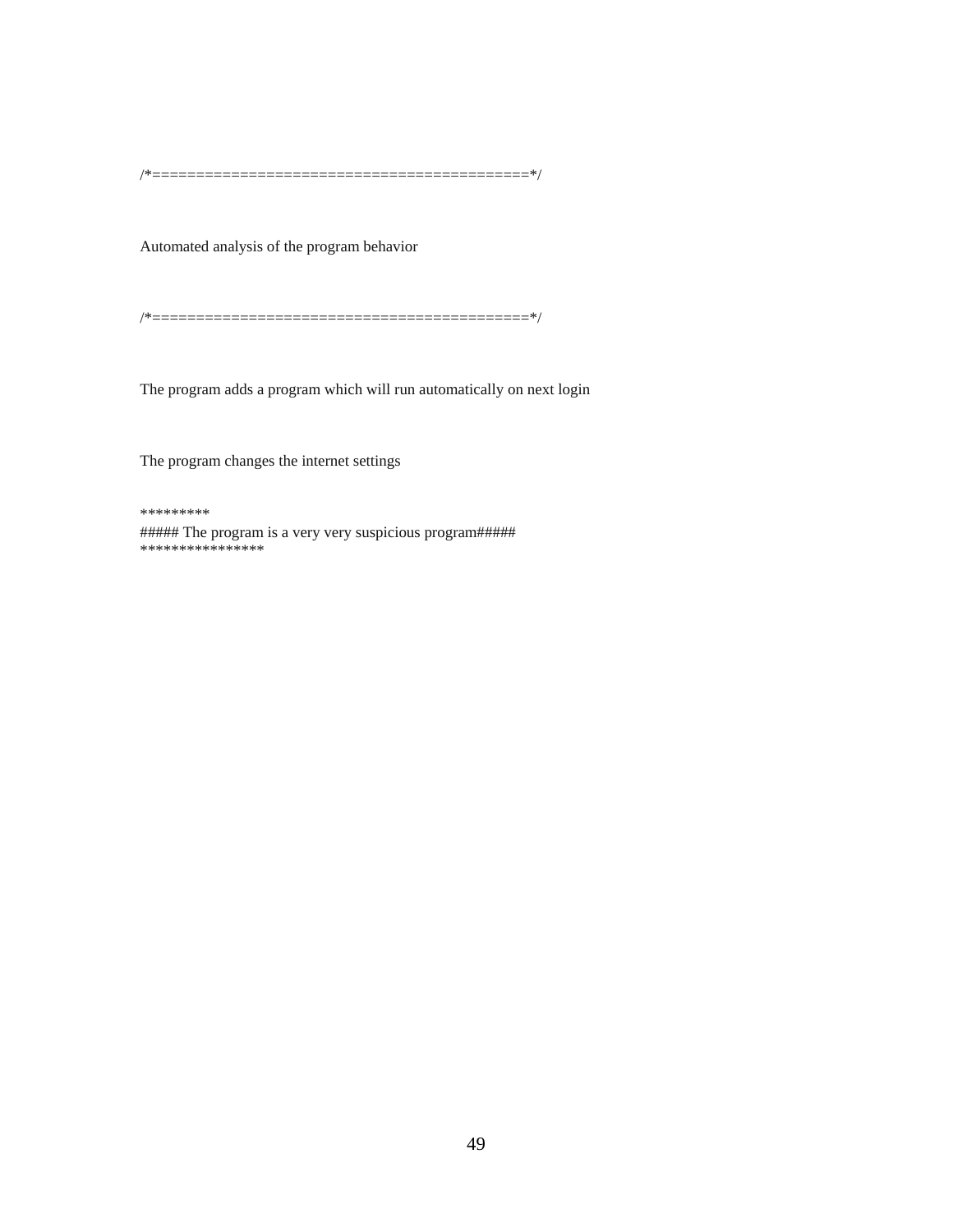#### **Sample#5**

**A quite suspicious program. The following is the report for msnbot.exe** 

1. The program created the following new files

---------------------------------------------------

/\*========================================\*/

2. The program opened the following files --------------------------------------------------- /\*========================================\*/

3. These files are read by the program --------------------------------------------------- /\*========================================\*/

4. These files are written into by the program --------------------------------------------------- /\*========================================\*/

5. The following files security permissions are changed --------------------------------------------------- /\*========================================\*/

6. These files are deleted by the program ---------------------------------------------------

/\*========================================\*/

7. These files are sent ioctl command

---------------------------------------------------

/\*========================================\*/

8. The timestamps are changed for the following files ---------------------------------------------------

/\*========================================\*/

9. The following registry keys are created ---------------------------------------------------

\Registry\Machine\SOFTWARE\Microsoft\Cryptography\RNG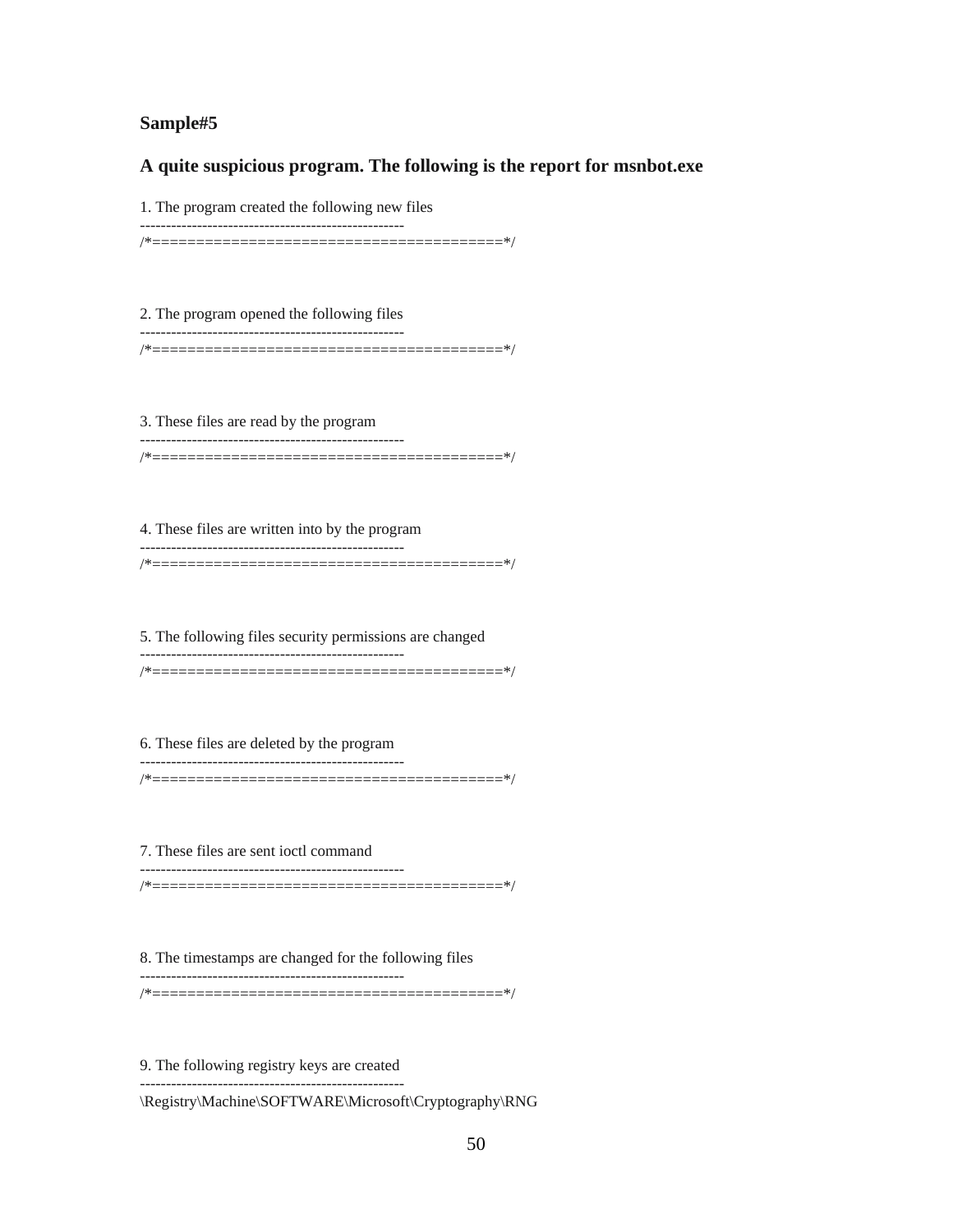\REGISTRY\USER\S-1-5-21-854245398-113007714-682003330- 500\Software\Microsoft\Windows\CurrentVersion\Internet Settings \REGISTRY\USER\S-1-5-21-854245398-113007714-682003330- 500\Software\Microsoft\Windows\CurrentVersion\Explorer\User Shell Folders \REGISTRY\USER\S-1-5-21-854245398-113007714-682003330- 500\Software\Microsoft\Windows\CurrentVersion\Explorer\Shell Folders \REGISTRY\MACHINE\SYSTEM\ControlSet001\Services\Tcpip\Parameters \REGISTRY\USER\S-1-5-21-854245398-113007714-682003330- 500\Software\Microsoft\Windows\CurrentVersion\Explorer\MountPoints2\{edcc221d-ac40-11de-a14b-806d6172696f} \REGISTRY\USER\S-1-5-21-854245398-113007714-682003330- 500\Software\Microsoft\Windows\CurrentVersion\Explorer\MountPoints2\{2b820c76-8d25-11df-80c4- 000c29f8a390} \REGISTRY\USER\S-1-5-21-854245398-113007714-682003330- 500\Software\Microsoft\Windows\CurrentVersion\Explorer\MountPoints2\{9bca3804-8d21-11df-80c3- 806d6172696f} \REGISTRY\USER\S-1-5-21-854245398-113007714-682003330- 500\Software\Microsoft\Windows\CurrentVersion\Explorer\MountPoints2\{edcc221a-ac40-11de-a14b-806d6172696f} \REGISTRY\MACHINE\SOFTWARE\Microsoft\Windows\CurrentVersion\Explorer\User Shell Folders \REGISTRY\MACHINE\SOFTWARE\Microsoft\Windows\CurrentVersion\Explorer\Shell Folders \REGISTRY\USER\S-1-5-21-854245398-113007714-682003330- 500\Software\Microsoft\Windows\CurrentVersion\WinTrust\Trust Providers\Software Publishing \REGISTRY\MACHINE\SOFTWARE\Microsoft\Windows\CurrentVersion\Run /\*========================================\*/

10. The following registry key values set ---------------------------------------------------

\REGISTRY\MACHINE\SOFTWARE\Microsoft\Cryptography\RNG Seed

\REGISTRY\USER\S-1-5-21-854245398-113007714-682003330-

500\Software\Microsoft\Windows\CurrentVersion\Explorer\Shell Folders Cache

\REGISTRY\MACHINE\SOFTWARE\Microsoft\Windows\CurrentVersion\Internet Settings\Cache\Paths **Directory** 

\REGISTRY\MACHINE\SOFTWARE\Microsoft\Windows\CurrentVersion\Internet Settings\Cache\Paths Paths

\REGISTRY\MACHINE\SOFTWARE\Microsoft\Windows\CurrentVersion\Internet Settings\Cache\Paths\path1 CachePath

\REGISTRY\MACHINE\SOFTWARE\Microsoft\Windows\CurrentVersion\Internet Settings\Cache\Paths\path2 CachePath

\REGISTRY\MACHINE\SOFTWARE\Microsoft\Windows\CurrentVersion\Internet Settings\Cache\Paths\path3 CachePath

\REGISTRY\MACHINE\SOFTWARE\Microsoft\Windows\CurrentVersion\Internet Settings\Cache\Paths\path4 CachePath

\REGISTRY\MACHINE\SOFTWARE\Microsoft\Windows\CurrentVersion\Internet Settings\Cache\Paths\path1 CacheLimit

\REGISTRY\MACHINE\SOFTWARE\Microsoft\Windows\CurrentVersion\Internet Settings\Cache\Paths\path2 CacheLimit

\REGISTRY\MACHINE\SOFTWARE\Microsoft\Windows\CurrentVersion\Internet Settings\Cache\Paths\path3 CacheLimit

\REGISTRY\MACHINE\SOFTWARE\Microsoft\Windows\CurrentVersion\Internet Settings\Cache\Paths\path4 CacheLimit

\REGISTRY\USER\S-1-5-21-854245398-113007714-682003330-

500\Software\Microsoft\Windows\CurrentVersion\Explorer\Shell Folders Cookies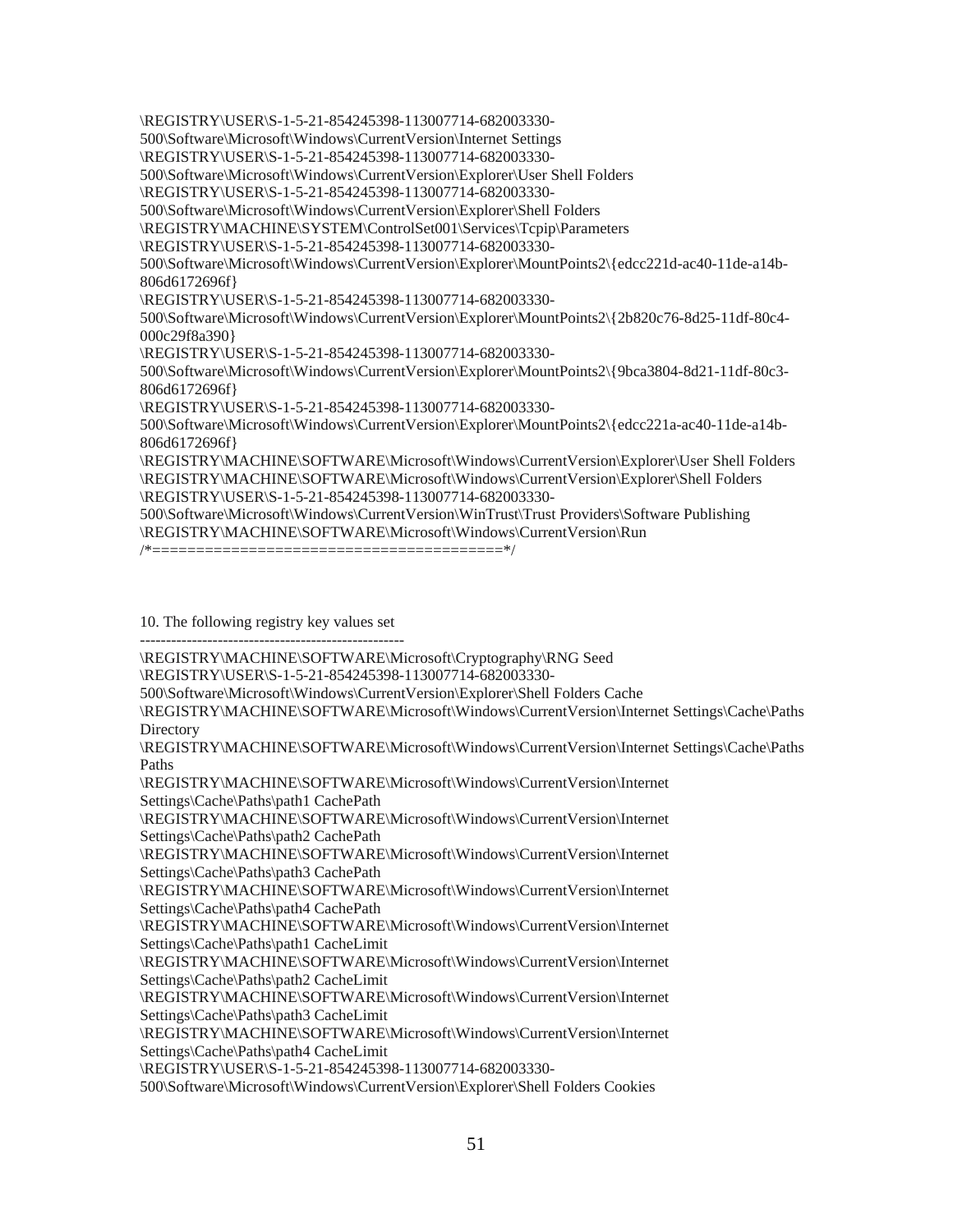\REGISTRY\USER\S-1-5-21-854245398-113007714-682003330- 500\Software\Microsoft\Windows\CurrentVersion\Explorer\Shell Folders History \REGISTRY\USER\S-1-5-21-854245398-113007714-682003330- 500\Software\Microsoft\Windows\CurrentVersion\Explorer\Shell Folders Personal \REGISTRY\USER\S-1-5-21-854245398-113007714-682003330- 500\Software\Microsoft\Windows\CurrentVersion\Explorer\MountPoints2\{edcc221d-ac40-11de-a14b-806d6172696f} BaseClass \REGISTRY\USER\S-1-5-21-854245398-113007714-682003330- 500\Software\Microsoft\Windows\CurrentVersion\Explorer\MountPoints2\{2b820c76-8d25-11df-80c4- 000c29f8a390} BaseClass \REGISTRY\USER\S-1-5-21-854245398-113007714-682003330- 500\Software\Microsoft\Windows\CurrentVersion\Explorer\MountPoints2\{9bca3804-8d21-11df-80c3- 806d6172696f} BaseClass \REGISTRY\USER\S-1-5-21-854245398-113007714-682003330- 500\Software\Microsoft\Windows\CurrentVersion\Explorer\MountPoints2\{edcc221a-ac40-11de-a14b-806d6172696f} BaseClass \REGISTRY\MACHINE\SOFTWARE\Microsoft\Windows\CurrentVersion\Explorer\Shell Folders Common Documents \REGISTRY\USER\S-1-5-21-854245398-113007714-682003330- 500\Software\Microsoft\Windows\CurrentVersion\Explorer\Shell Folders Desktop \REGISTRY\MACHINE\SOFTWARE\Microsoft\Windows\CurrentVersion\Explorer\Shell Folders Common Desktop \REGISTRY\USER\S-1-5-21-854245398-113007714-682003330- 500\Software\Microsoft\Windows\CurrentVersion\Internet Settings\ZoneMap ProxyBypass \REGISTRY\USER\S-1-5-21-854245398-113007714-682003330- 500\Software\Microsoft\Windows\CurrentVersion\Internet Settings\ZoneMap IntranetName \REGISTRY\USER\S-1-5-21-854245398-113007714-682003330- 500\Software\Microsoft\Windows\CurrentVersion\Internet Settings\ZoneMap UNCAsIntranet \REGISTRY\USER\S-1-5-21-854245398-113007714-682003330- 500\Software\Microsoft\Windows\ShellNoRoam\MUICache c:\a.bat \REGISTRY\MACHINE\SOFTWARE\Microsoft\Windows\CurrentVersion\Run Windows Taskmanager /\*========================================\*/

#### 11. The following registry keys are deleted

--------------------------------------------------- /\*========================================\*/

12. The following processes are created

---------------------------------------------------

most probably creates a short lived process:  $pid = 4864$ most probably creates a short lived process:  $pid = 4872$ /\*========================================\*/

/\*===========================================\*/

Automated analysis of the program behavior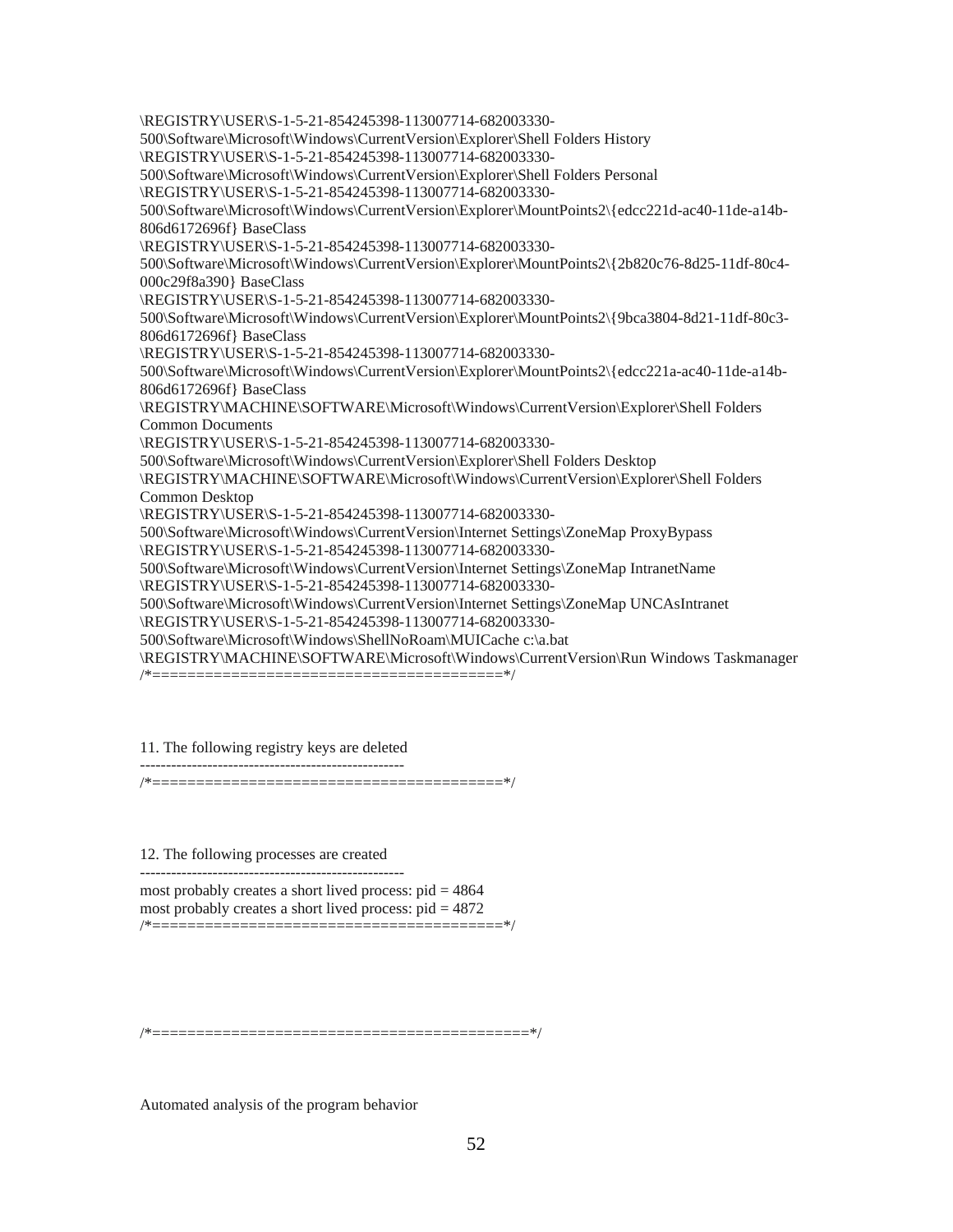/\*===========================================\*/

The program changes the internet settings

The program adds a program which will run automatically on next login

\*\*\*\*\*\*\*\*\* ##### The program is a quite suspicious program##### \*\*\*\*\*\*\*\*\*\*\*\*\*\*\*\*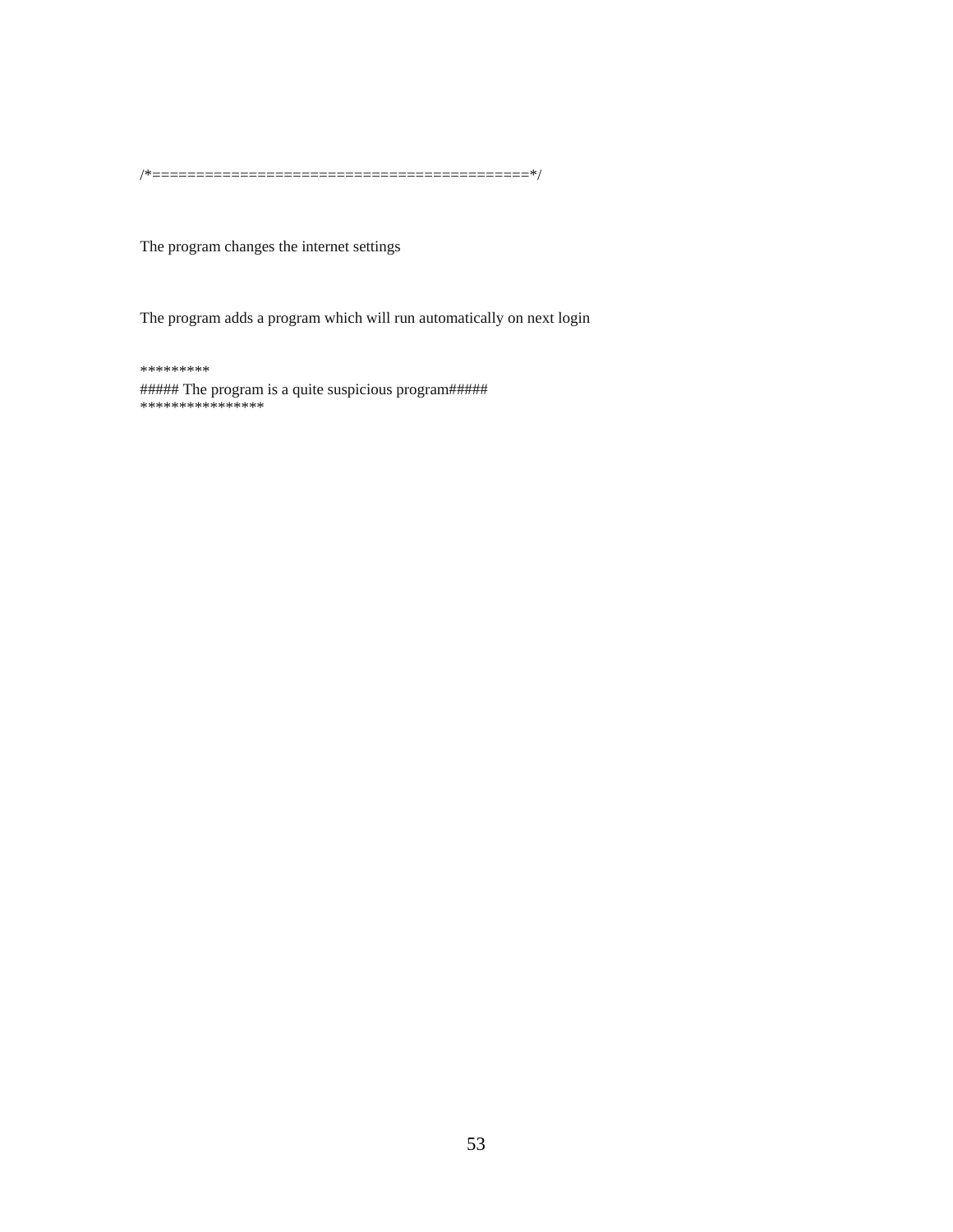#### **Sample#6**

A quite suspicious program. The following is the report for 440acfc139f1ea0b8e879 bf8990a0f92.exe

#### 1. The program created the following new files

--------------------------------------------------- \Device\HarddiskVolume1\Documents and Settings\Administrator\Local Settings\Temp\~DF2FEF.tmp \Device\HarddiskVolume1\WINDOWS\system32\~A~m~B~u~R~a~D~u~L~\csrss.exe \Device\HarddiskVolume1\WINDOWS\system32\~A~m~B~u~R~a~D~u~L~\smss.exe \Device\HarddiskVolume1\WINDOWS\system32\~A~m~B~u~R~a~D~u~L~\lsass.exe \Device\HarddiskVolume1\WINDOWS\system32\~A~m~B~u~R~a~D~u~L~\services.exe \Device\HarddiskVolume1\WINDOWS\system32\~A~m~B~u~R~a~D~u~L~\winlogon.exe \Device\HarddiskVolume1\WINDOWS\system32\~A~m~B~u~R~a~D~u~L~\Paraysutki\_VM\_Communit y \Device\HarddiskVolume1\WINDOWS\system32\~A~m~B~u~R~a~D~u~L~\msvbvm60.dll \Device\HarddiskVolume1\Documents and Settings\Administrator\Local Settings\Temp\~DF3B27.tmp /\*========================================\*/

#### 2. The program opened the following files

| \Device\HarddiskVolume1\WINDOWS\system32\msvbvm60.dll                                    |
|------------------------------------------------------------------------------------------|
| \Device\HarddiskVolume1\WINDOWS\system32\rpcss.dll                                       |
| \Device\HarddiskVolume1\WINDOWS\system32\uxtheme.dll                                     |
| \Device\HarddiskVolume1\WINDOWS\system32\clbcatq.dll                                     |
| \Device\HarddiskVolume1\WINDOWS\system32\comres.dll                                      |
| \Device\HarddiskVolume1\WINDOWS\system32\scrrun.dll                                      |
| \Device\HarddiskVolume1\WINDOWS\system32\mfc42.dll                                       |
| \Device\HarddiskVolume1\WINDOWS\system32\sxs.dll                                         |
| \Device\HarddiskVolume1\Documents<br>and                                                 |
| Settings\Administrator\Desktop\malwares\440acfc139f1ea0b8e879bf8990a0f92.exe\malware.exe |
| \Device\HarddiskVolume1\WINDOWS\system32\~A~m~B~u~R~a~D~u~L~\csrss.exe                   |
| \Device\HarddiskVolume1\WINDOWS\system32\~A~m~B~u~R~a~D~u~L~\smss.exe                    |
| \Device\HarddiskVolume1\WINDOWS\system32\~A~m~B~u~R~a~D~u~L~\Isass.exe                   |
| \Device\HarddiskVolume1\WINDOWS\system32\~A~m~B~u~R~a~D~u~L~\services.exe                |
| \Device\HarddiskVolume1\WINDOWS\system32\~A~m~B~u~R~a~D~u~L~\winlogon.exe                |
| \Device\HarddiskVolume1\WINDOWS\system32\~A~m~B~u~R~a~D~u~L~\Paraysutki_VM_Communit      |
| у                                                                                        |
| \Device\HarddiskVolume1\WINDOWS\system32\~A~m~B~u~R~a~D~u~L~\msvbvm60.dll                |
| \Device\HarddiskVolume1\WINDOWS\system32\~A~m~B~u~R~a~D~u~L~                             |
| \Device\HarddiskVolume1\WINDOWS\system32\apphelp.dll                                     |
| \Device\HarddiskVolume1\WINDOWS\AppPatch\sysmain.sdb                                     |
|                                                                                          |

3. These files are read by the program ---------------------------------------------------

\Device\HarddiskVolume1\WINDOWS\system32\scrrun.dll \Device\HarddiskVolume1\WINDOWS\system32\~A~m~B~u~R~a~D~u~L~\csrss.exe \Device\HarddiskVolume1\WINDOWS\system32\~A~m~B~u~R~a~D~u~L~\smss.exe \Device\HarddiskVolume1\WINDOWS\system32\~A~m~B~u~R~a~D~u~L~\lsass.exe \Device\HarddiskVolume1\WINDOWS\system32\~A~m~B~u~R~a~D~u~L~\services.exe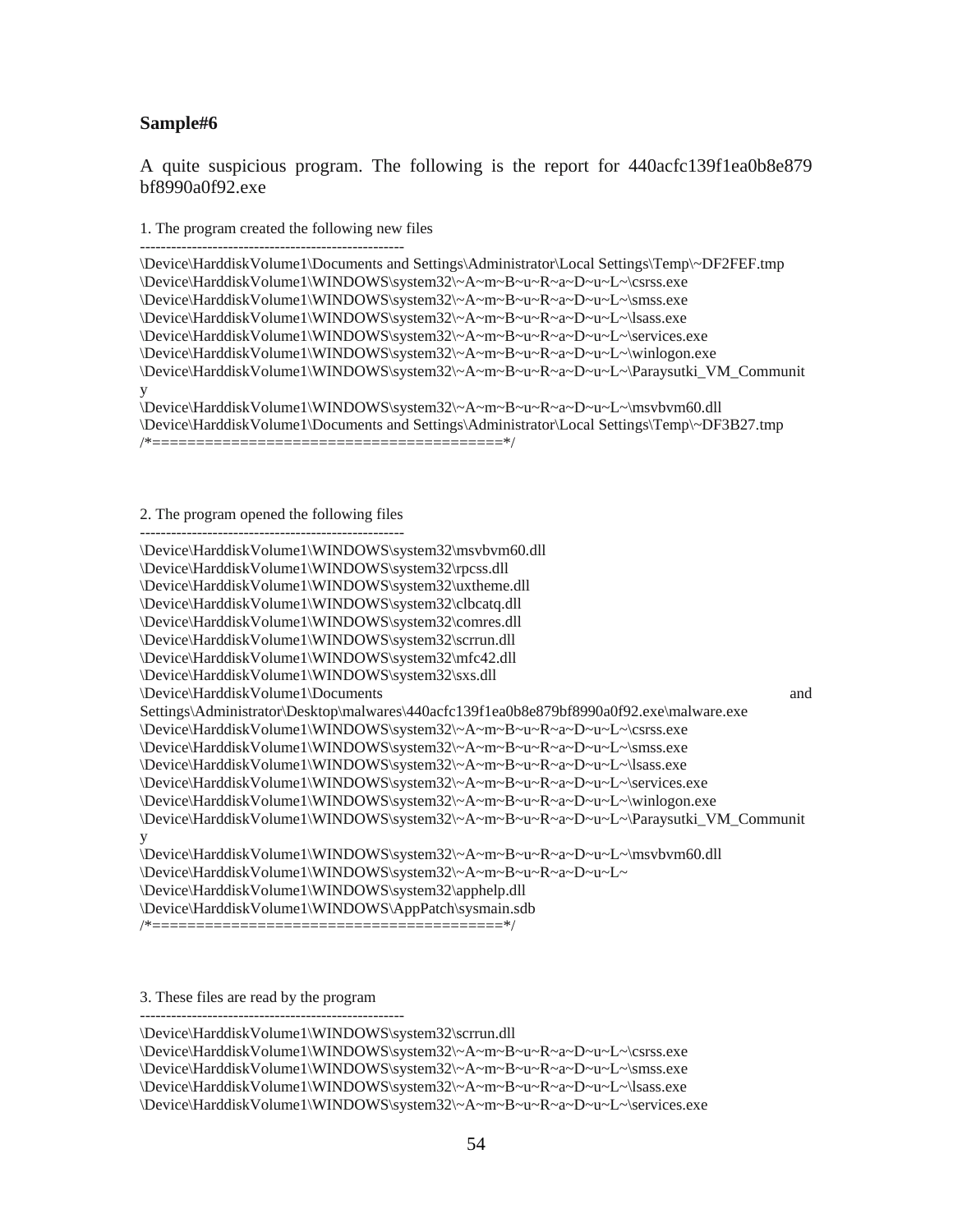\Device\HarddiskVolume1\WINDOWS\system32\~A~m~B~u~R~a~D~u~L~\winlogon.exe \Device\HarddiskVolume1\WINDOWS\system32\~A~m~B~u~R~a~D~u~L~\Paraysutki\_VM\_Communit y \Device\HarddiskVolume1\WINDOWS\system32\msvbvm60.dll /\*========================================\*/

4. These files are written into by the program ---------------------------------------------------

| \Device\HarddiskVolume1\WINDOWS\system32\~A~m~B~u~R~a~D~u~L~\csrss.exe              |
|-------------------------------------------------------------------------------------|
| \Device\HarddiskVolume1\WINDOWS\system32\~A~m~B~u~R~a~D~u~L~\smss.exe               |
| \Device\HarddiskVolume1\WINDOWS\system32\~A~m~B~u~R~a~D~u~L~\lsass.exe              |
| \Device\HarddiskVolume1\WINDOWS\system32\~A~m~B~u~R~a~D~u~L~\services.exe           |
| \Device\HarddiskVolume1\WINDOWS\system32\~A~m~B~u~R~a~D~u~L~\winlogon.exe           |
| \Device\HarddiskVolume1\WINDOWS\system32\~A~m~B~u~R~a~D~u~L~\Paraysutki_VM_Communit |
|                                                                                     |
| \Device\HarddiskVolume1\WINDOWS\system32\~A~m~B~u~R~a~D~u~L~\msvbvm60.dll           |
|                                                                                     |

5. The following files security permissions are changed ---------------------------------------------------

/\*========================================\*/

6. These files are deleted by the program

---------------------------------------------------

/\*========================================\*/

7. These files are sent ioctl command

--------------------------------------------------- /\*========================================\*/

8. The timestamps are changed for the following files

---------------------------------------------------

\Device\HarddiskVolume1\WINDOWS\system32\~A~m~B~u~R~a~D~u~L~\csrss.exe \Device\HarddiskVolume1\WINDOWS\system32\~A~m~B~u~R~a~D~u~L~\smss.exe \Device\HarddiskVolume1\WINDOWS\system32\~A~m~B~u~R~a~D~u~L~\lsass.exe \Device\HarddiskVolume1\WINDOWS\system32\~A~m~B~u~R~a~D~u~L~\services.exe \Device\HarddiskVolume1\WINDOWS\system32\~A~m~B~u~R~a~D~u~L~\winlogon.exe \Device\HarddiskVolume1\WINDOWS\system32\~A~m~B~u~R~a~D~u~L~\Paraysutki\_VM\_Communit y \Device\HarddiskVolume1\WINDOWS\system32\~A~m~B~u~R~a~D~u~L~\msvbvm60.dll \Device\HarddiskVolume1\WINDOWS\system32\~A~m~B~u~R~a~D~u~L~ /\*========================================\*/

9. The following registry keys are created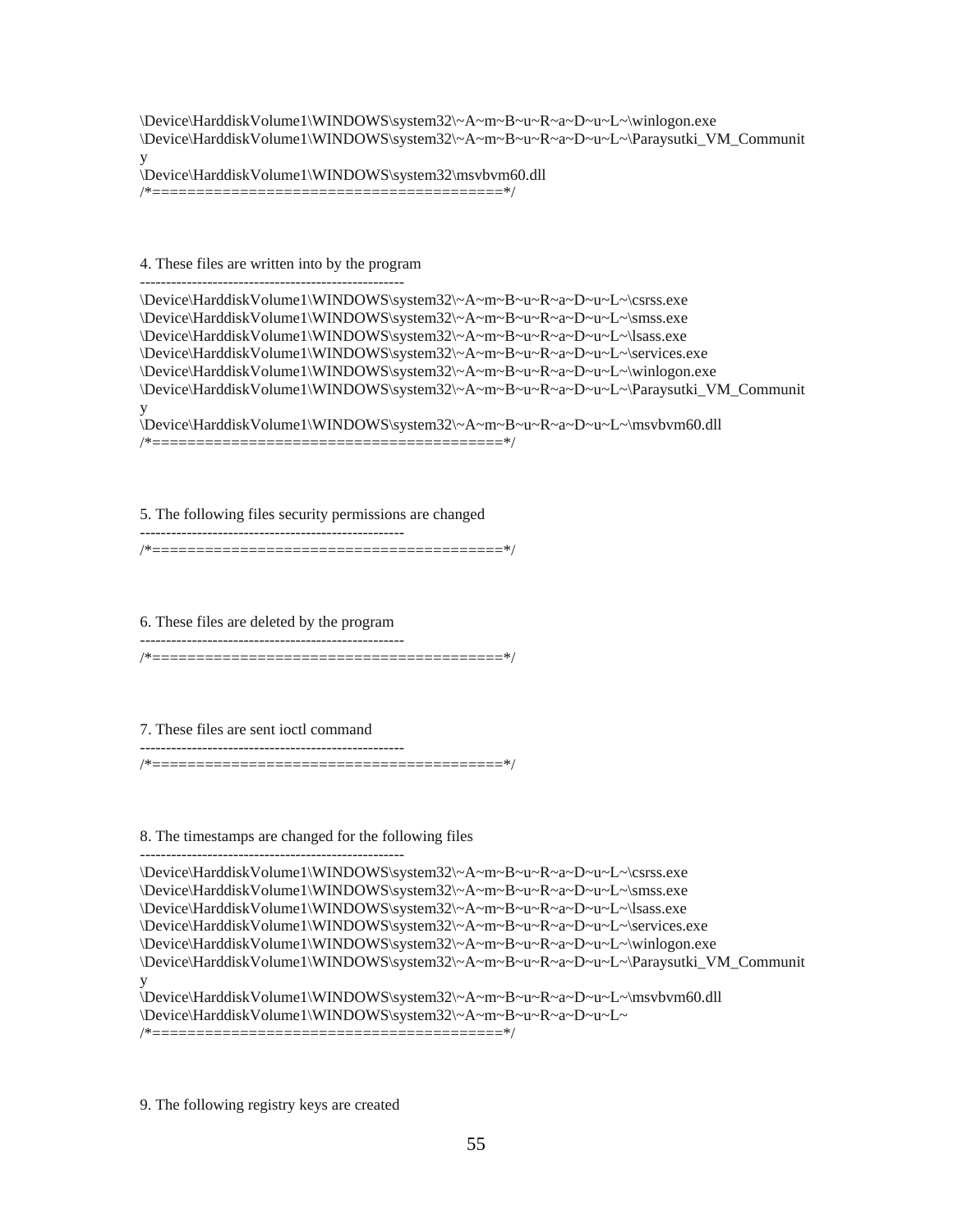---------------------------------------------------

\Registry\Machine\SOFTWARE\Microsoft\Cryptography\RNG

/\*========================================\*/

10. The following registry key values set ---------------------------------------------------

\REGISTRY\MACHINE\SOFTWARE\Microsoft\Cryptography\RNG Seed /\*========================================\*/

11. The following registry keys are deleted

--------------------------------------------------- /\*========================================\*/

12. The following processes are created ---------------------------------------------------

most probably creates a short lived or hidden process:  $pid = 400$ /\*========================================\*/

/\*===========================================\*/

Automated analysis of the program behavior

/\*===========================================\*/

The program writes to executables

\*\*\*\*\*\*\*\*\*

##### The program is a quite suspicious program##### \*\*\*\*\*\*\*\*\*\*\*\*\*\*\*\*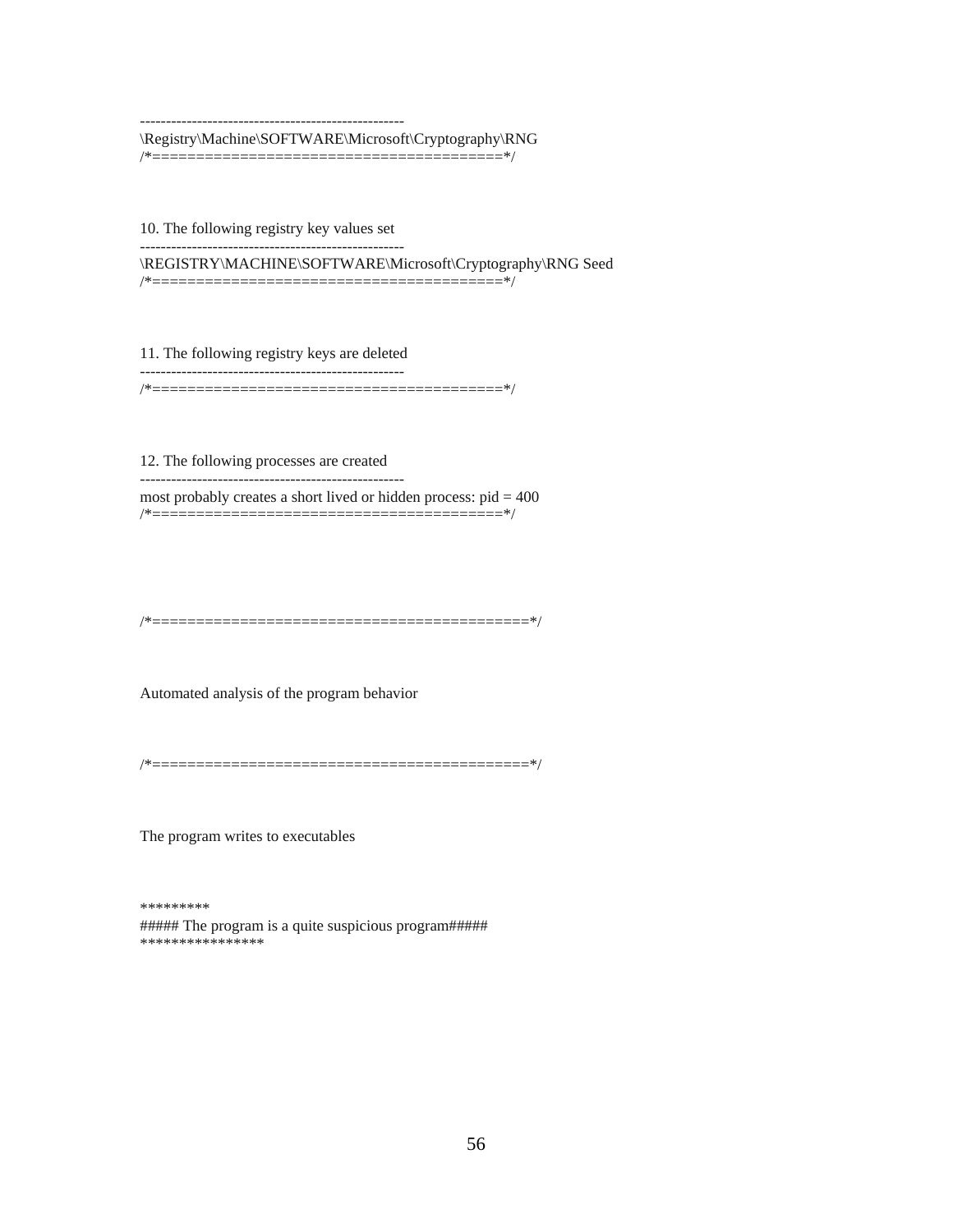## **5. CONCLUSION AND FUTUREWORK**

Because of the time gap between the vulnerability that comes into existence due to the appearance of new malware and the point where a solution for the new malware is generated by the anti-virus provider, every new malware poses a serious threat to computer systems. This dynamic tool analyzes the behavior of an unknown program by executing the code in a virtual environment.

The ultimate goal of the dynamic analysis tool is to gain a quick understanding of the malicious activity performed by malicious code with the central target of minimizing the time frame between the creation of the vulnerability and generation of solution to the malware attack. This dynamic tool has many advantages. One of the main advantage is the report generated by the tool is simple and easy to understand by an analyst. All the events are listed in separate paragraph, which makes it easy to understand. Because the analysis is performed in a virtual environment, the overhead is less.

Some sophisticated malware can detect the presence of a virtual environment. In order to overcome this disadvantage, thwarting virtual environment detection techniques are implemented. These techniques work by hiding the VME (Virtual Machine Environment) artifacts in memory and VME specific processor instructions from malware.

This dynamic tool makes use of a minifilter driver for tracking the security related operating system events including Windows API functions and native kernel calls. Once a minifilter driver is provided with a program name, it notifies the tool about the activities of the program.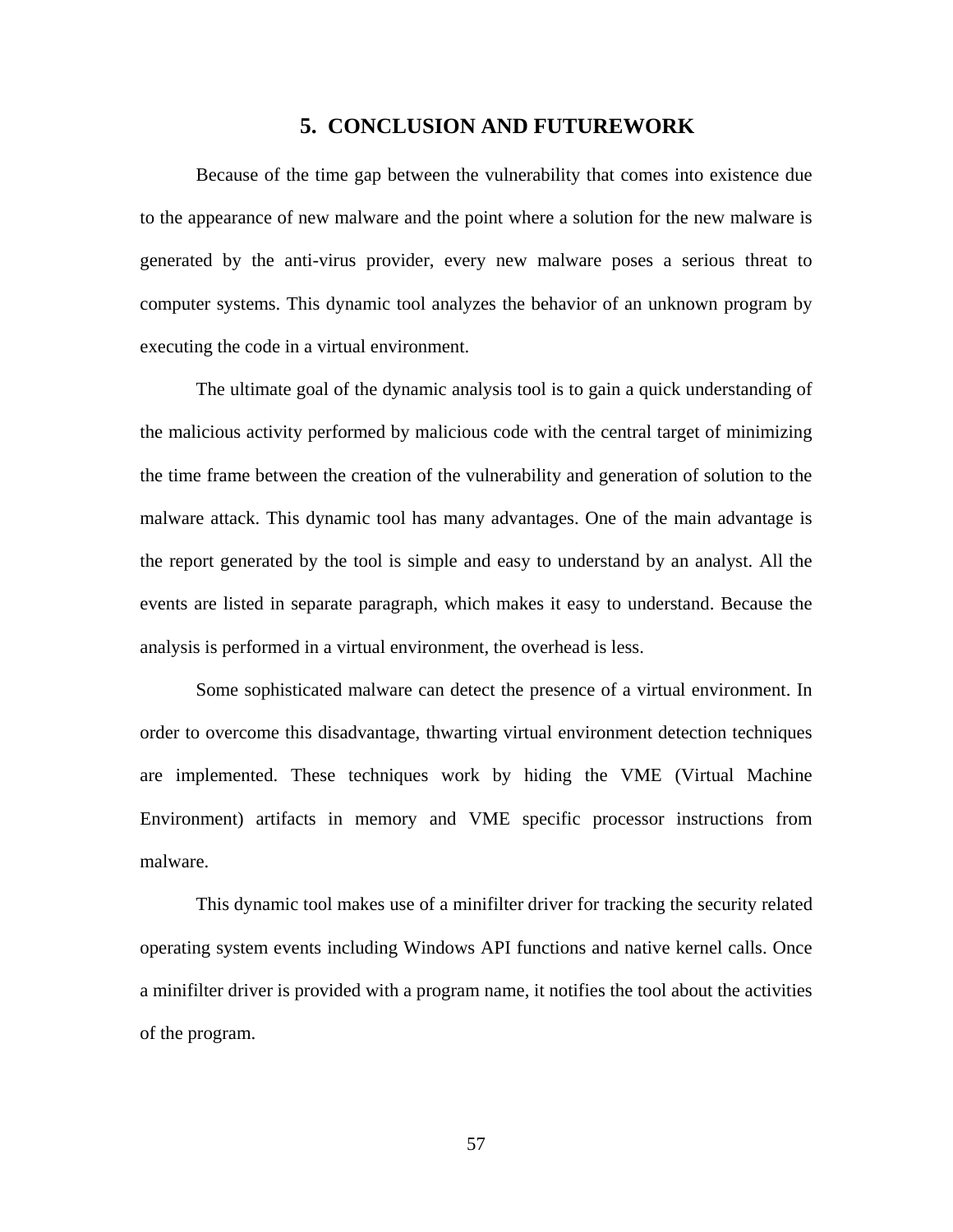This dynamic tool generates reports for the program tested based on the input parameters and the execution environment. Generally all programs have some decision making branches in it, so there can be many ways a program can be executed. The path of execution depends on the input parameters and the execution environment. This tool analyses the input program for a specific path of execution. But the program can be executed in many different ways, so there is a need for extending this tool to analyze all the paths of execution. This thing can be achieved by making copies of the binaries of the program that is analyzed.

In the future this tool can be improved to include more classified and detailed reports. The tool is run on windows command prompt, it can be improved to a GUI (Graphical User Interface) based tool. Also there is a scope of creating a database to store the signatures of detected viruses and use this database whenever necessary.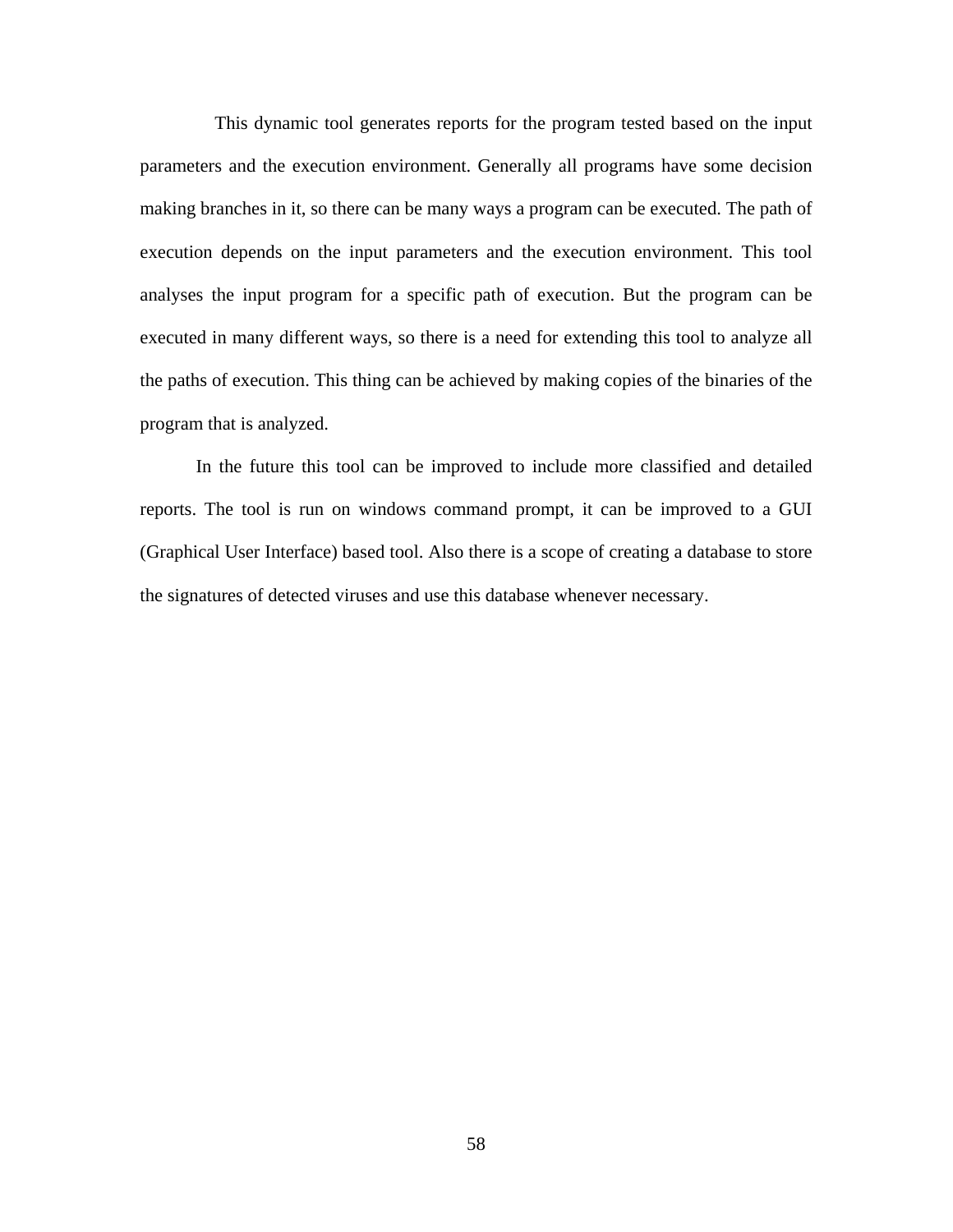#### **BIBLIOGRAPHY AND REFERENCES**

[Andreas, Ulrich 2006] *Dynamic analysis of malicious code.* Journal of Computer Viruses, (2006) 2:67–77.

[Bellard, F] *Qemu,a fast and portable dynamic translator*. In: Usenix Annual Technical Conference, 2005.

[Christodorescu,M., Jha, S] *Static analysis of executables to detect malicious patterns.* In: Usenix Security Symposium, 2003.

[Duan H, Guan Y, Zhang J] *AMCAS: An Automatic Malicious Code Analysis System.* The Ninth International Conference on Web-Age Information Management.

[Feng M, Gupta R] *Detecting Virus Mutations Via Dynamic Matching.* ICSM 2009, Edmonton, Canada.

[Kent K, Mell P, Nusbaum J] *Guide to Malware Incident Prevention and Handling.*  Special Publication 800-83, NIST.

[Kirda E, Ulrich 2006] *TTAnalyze: A Tool for Analyzing Malware.* Ikarus Software & Technical University of Vienna.

[Microsoft-1] Microsoft Filter Drivers, Available from http://www.microsoft.com/whdc/driver/filterdrv/default.mspx

[Microsoft-2] Microsoft Filter Manager, Available from

[Microsoft-3] Microsoft INF file, Available from http://msdn.microsoft.com/enus/library/ms924764.aspx

[Microsoft-4] Microsoft Load Order Groups, Available from http://www.microsoft.com/whdc/driver/filterdrv/alt-range.mspx

[Microsoft-5] Microsoft Minifilter Architecture, Available from http://msdn.microsoft.com/en-us/library/ff541613(v=VS.85).aspx

[Microsoft-6] MSDN Simrep Filters, Available from http://msdn.microsoft.com/enus/library/ff556746(VS.85).aspx

[Microsoft-7] Microsoft WDK, Available from http://www.microsoft.com/whdc/DevTools/WDK/WDKpkg.mspx

[Microsoft-8] Microsoft Windows Service, Available from http://support.microsoft.com/kb/251192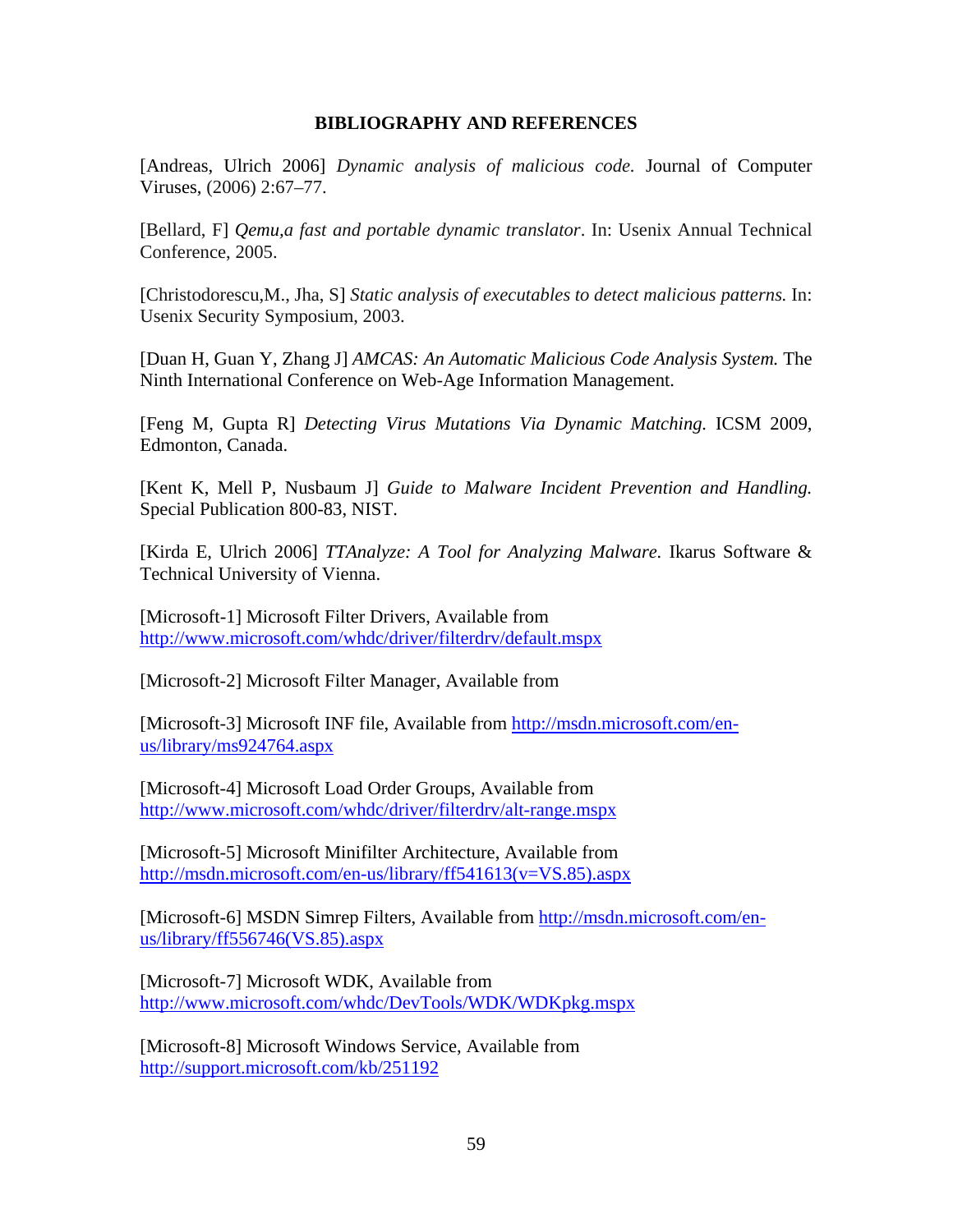[OSR 2010] OSR Driver Development, Available from http://www.osronline.com/custom.cfm?name=login\_joinok.cfm

[Offensive Computing 2009] *Offensive Computing*. http://www.offensivecomputing.net

[Quist D, Val Smith] *Detecting the Presence of Virtual Machines Using the Local Data Table.* Offensive Computing http://www.offensivecomputing.net/

[Redpill] *Redpill* Available from http://www.invisiblethings.org/papers/redpill.html

[Rothman M, Zimmer V] *Virus Scanning of Input/Output Traffic of a Computer System.*  Unites States Patent Application Publication, Pub No. US 2005/0216759 A1.

[Symantec 2008] Symantec Auraax, Available from http://www.symantec.com/security\_response/writeup.jsp?docid=2008-092409-4704-  $99\&$ tabid=2

[Wiki 2009] Wikipedia, Available from www.wikipedia.com/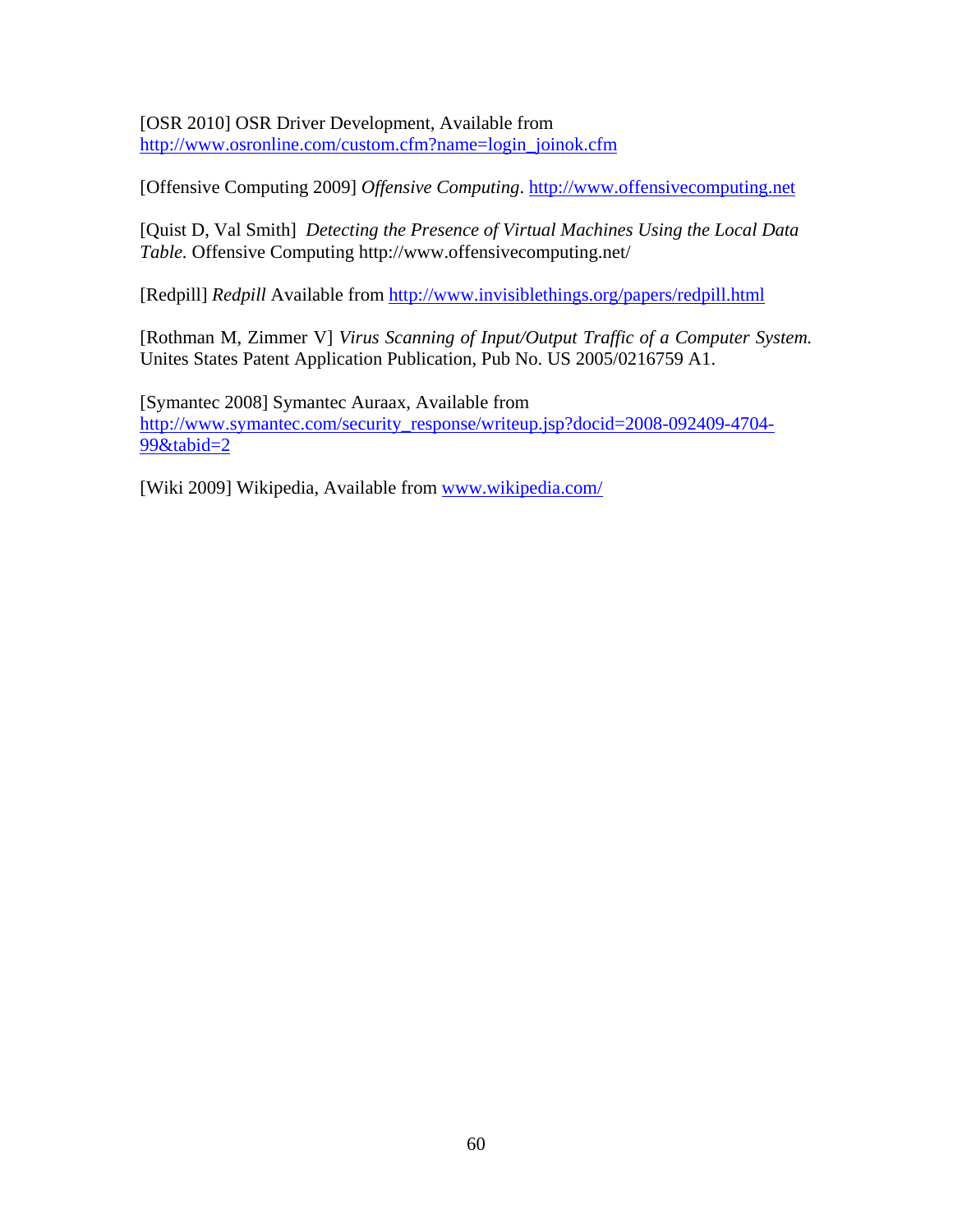# **APPENDIX A. STARTING A VIRTUAL OPERATING SYSTEM**

1. Start  $\longrightarrow$  All Programs  $\longrightarrow$  VMWare  $\longrightarrow$  VMWare  $\longrightarrow$  Workstation

The figure below shows how to start a virtual operating system.



Figure A.1 Starting Virtual Operating System

2. File  $\rightarrow$  Open and then select a virtual operating system which is to be loaded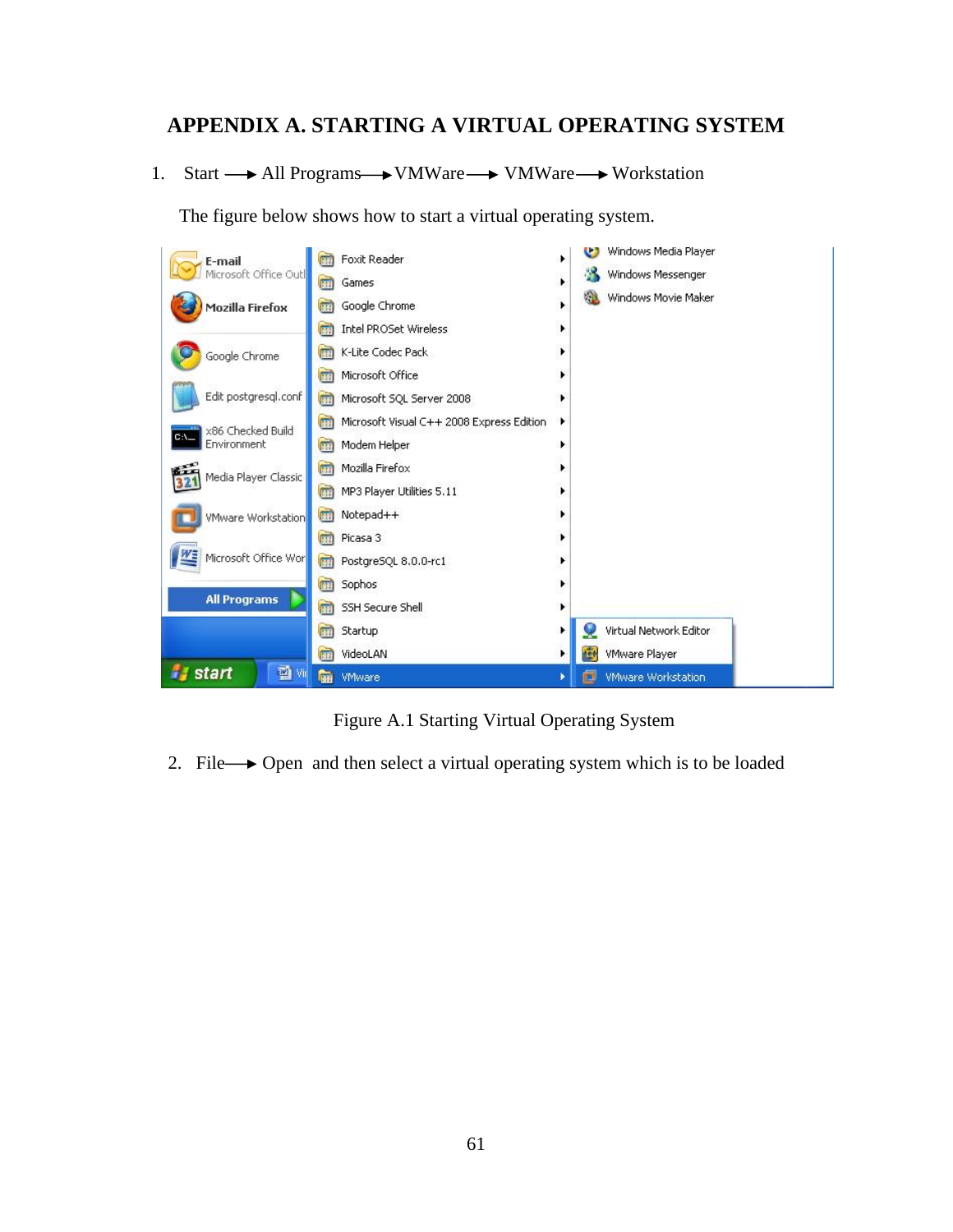3. Select "Power on this Virtual Machine"

The figure below shows how to select a particular virtual machine.



Figure A.2 Selecting a Virtual Disk

4. This start the Virtual Machine after the login credentials are specified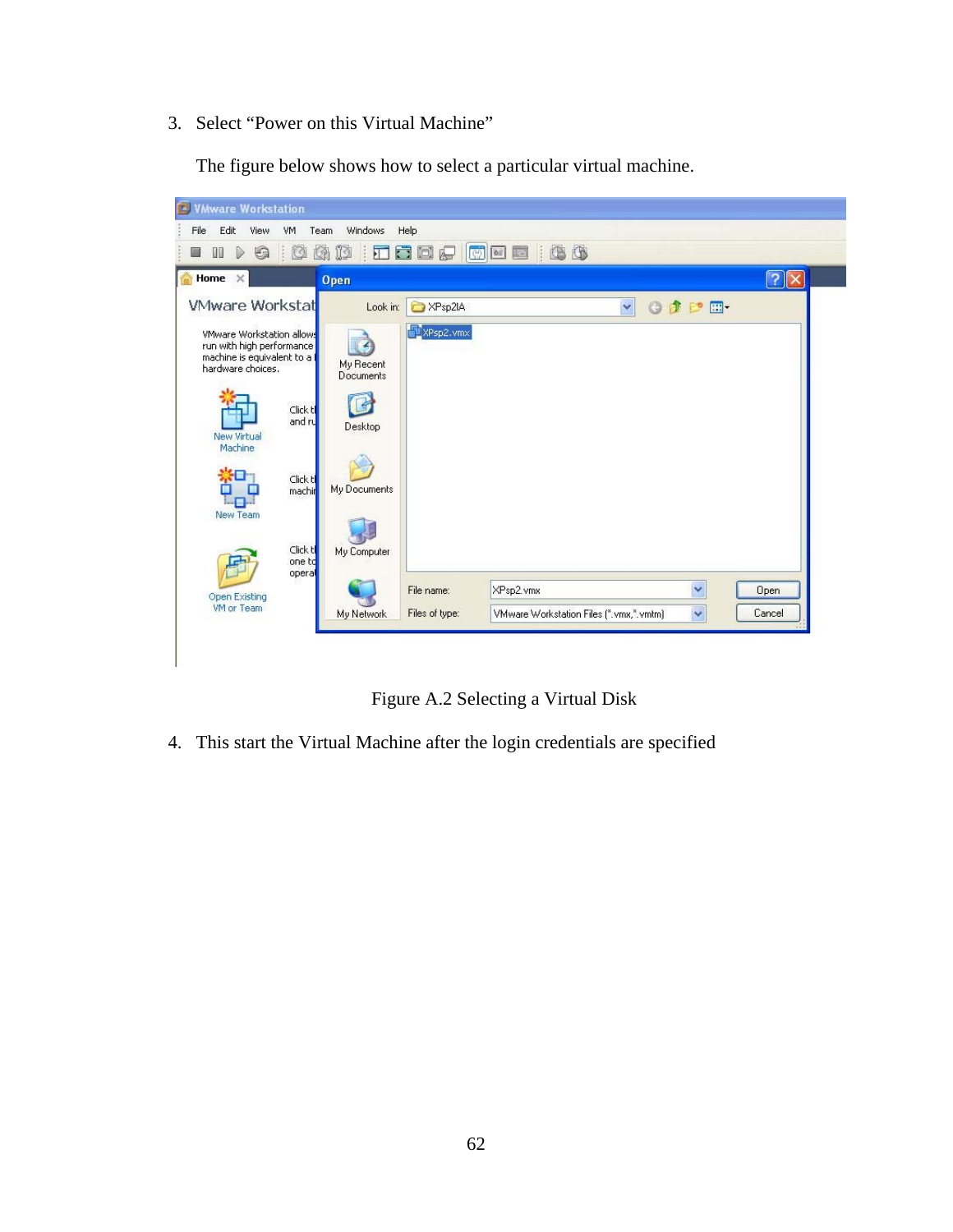# **APPENDIX B. INSTALLING MINIFILTER**

- **1.** Go to the project folder
- **2.** Open the directory /Malware Analyzer/Driver
- **3.** Install the minifilter drivers by right clicking the matool.inf and selecting "install"

This step installs the drivers and places files required by the project in the correct

destinations. The figure below shows how to install a mini filter driver.



Figure B.1 Installing Minifilter Driver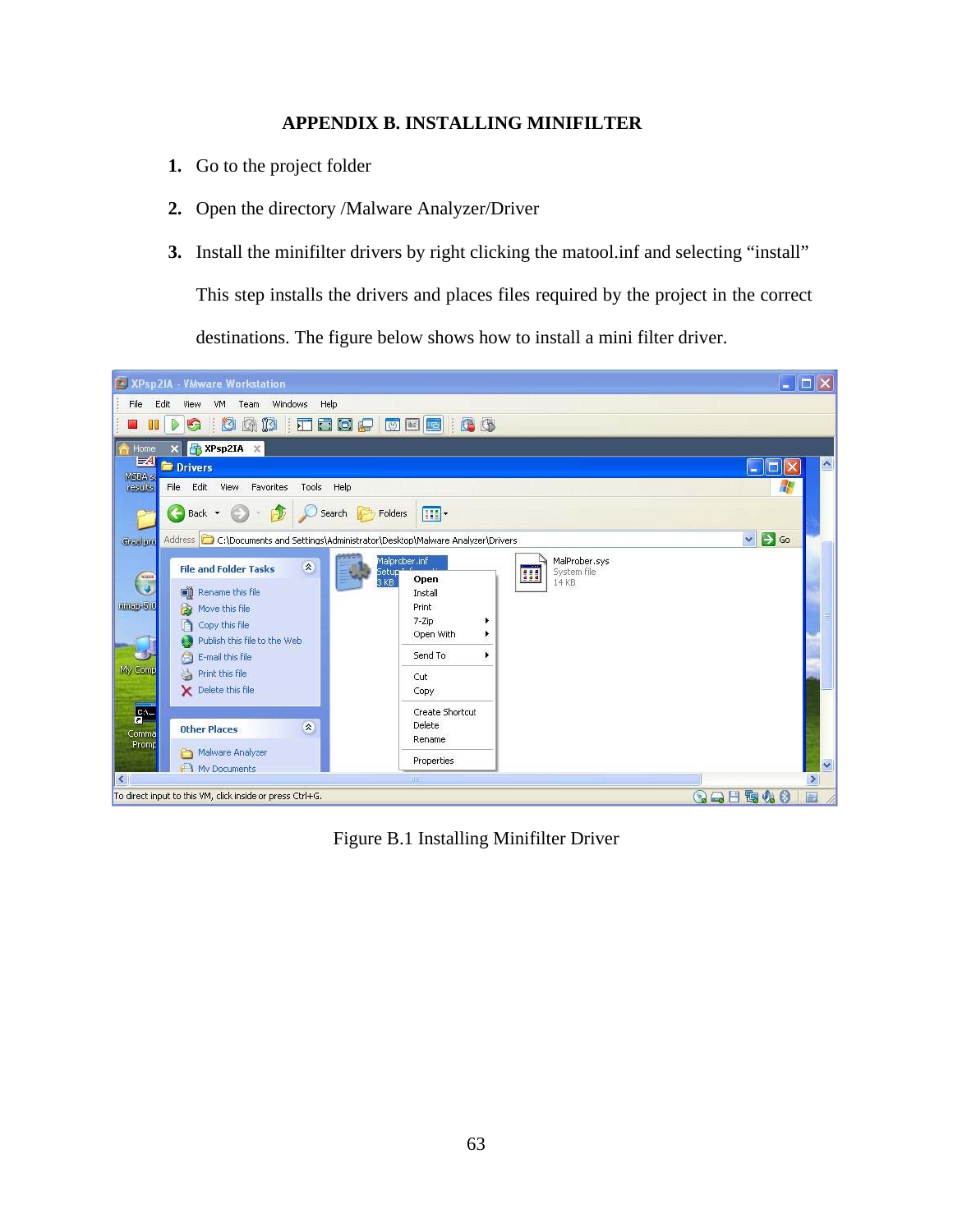## **APPENDIX C. STARTING THE TOOL**

- **1.** Open a command prompt on the virtual Operating System.
- **2.** Type the following command to start the tool

Command: sc start malprober

This command makes use of the sc service of Windows. This service can be used to start services on the Windows Operating System [Microsoft-8]. The figure below shows that a minifilter service is started.



Figure C.1 Starting the Malprober Service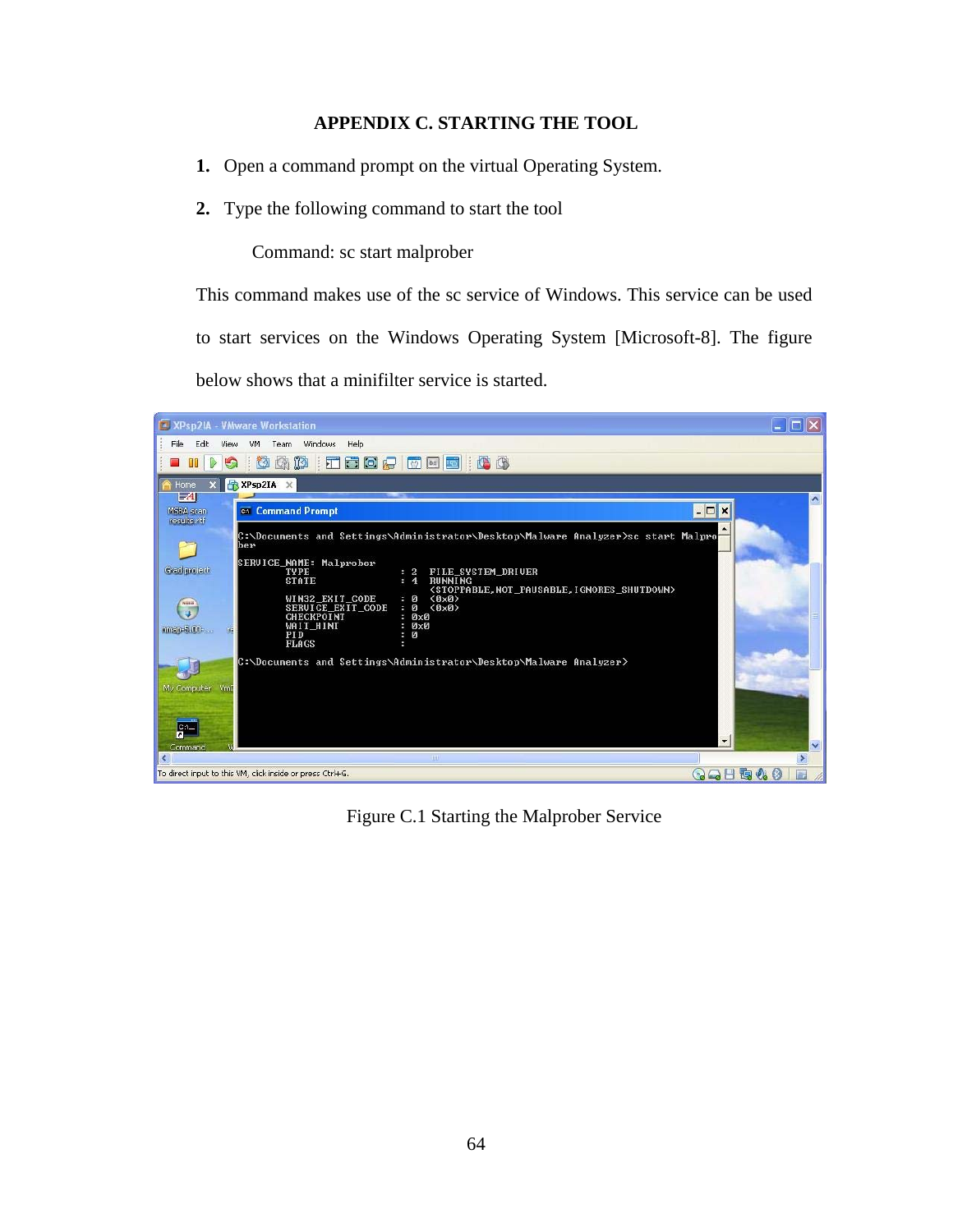# **APPENDIX D. TESTING A SAMPLE PROGRAM**

- **1.** After starting the tool, navigate to the project folder that has the u\_malanalyze.exe file. This is the main executable of the tool.
- **2.** Place the sample program to be tested in the same folder as u\_malanalyze.exe is in.
- **3.** Type the following command for testing the sample program and generating reports.

Command: u\_malanalyze.exe <sample program executable>

Sample program is the executable that is to be analyzed.

These reports can be analyzed to classify the nature of the given sample program as malicious or a normal program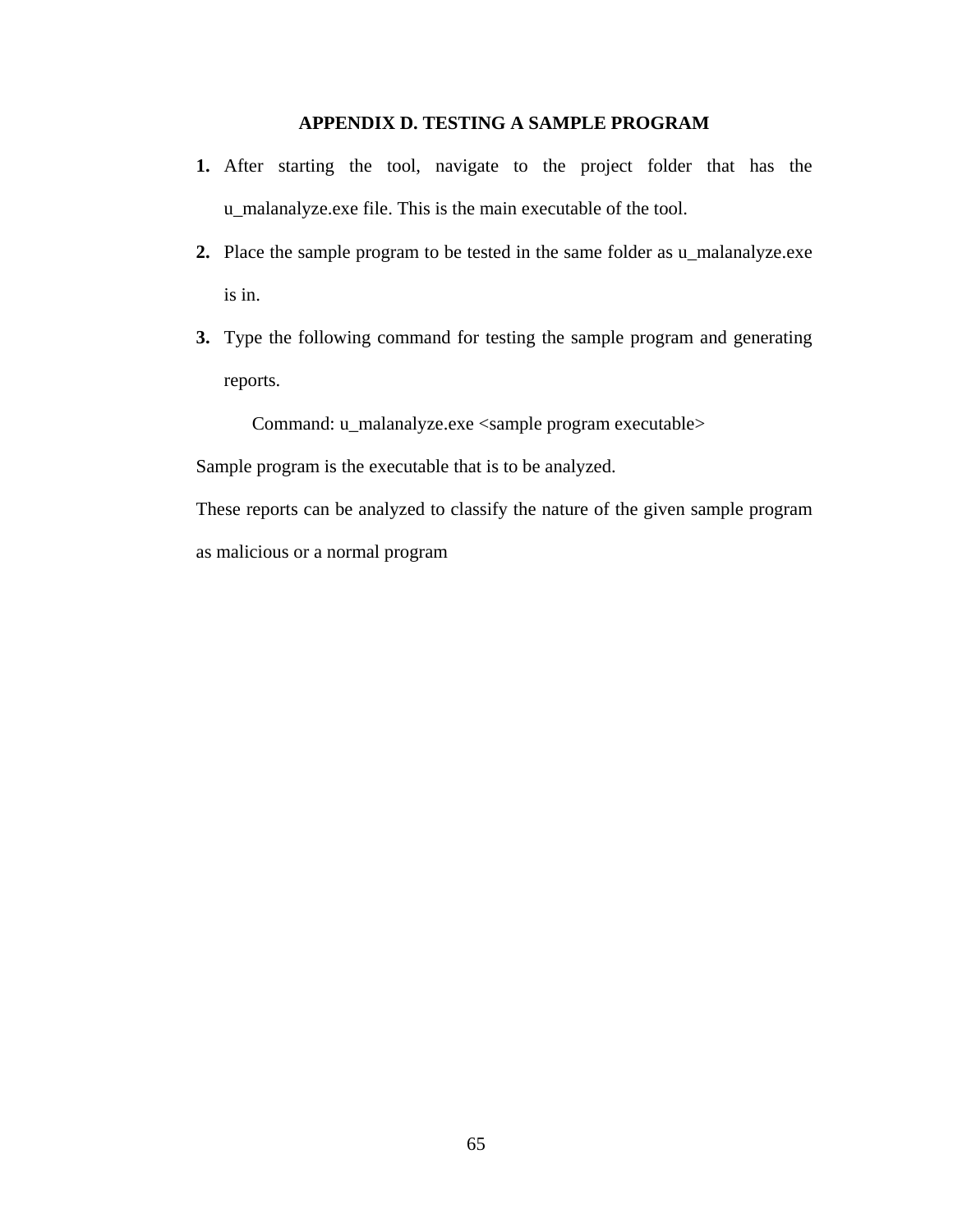# **APPENDIX E. INF FILE FOR THE MINIFILTER**

;;; ;;; PassThrough ;;; ;;; ;;; Copyright (c) 1999 - 2001, Microsoft Corporation ;;; **[Version] Signature** = "\$Windows NT\$" **Class** = "ActivityMonitor" ;This is determined by the work this filter driver does **ClassGuid** = {b86dff51-a31e-4bac-b3cf-e8cfe75c9fc2} ;This value is determined by the Class **Provider** =  $\text{8vat}$ **DriverVer** = 06/16/2007,1.0.0.1 **CatalogFile** = passthrough.cat **[DestinationDirs] DefaultDestDir** = 12 **MiniFilter.DriverFiles** = 12 ;%windir%\system32\drivers  $;$ ; ;; Default install sections ;;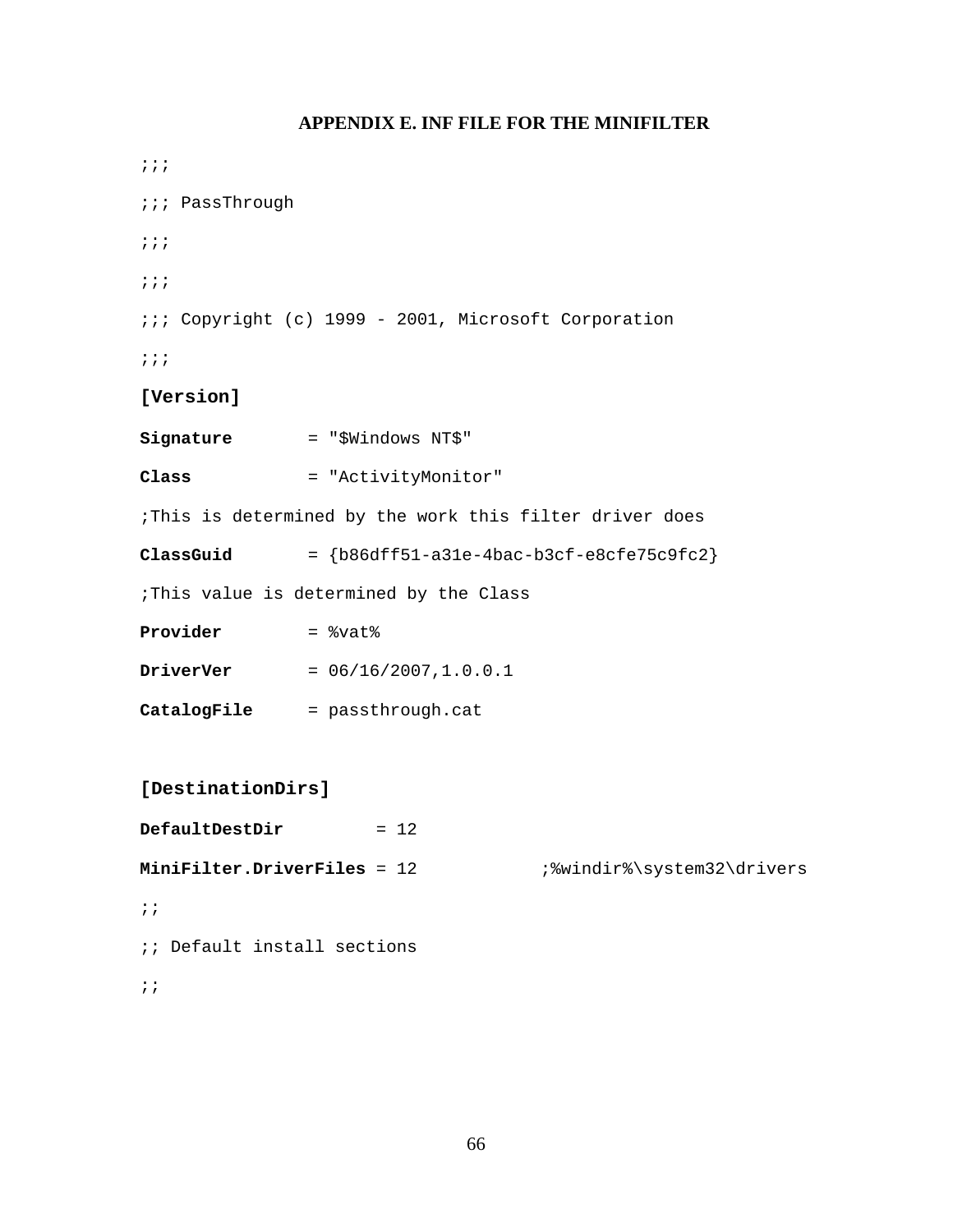## **[DefaultInstall]**

| OptionDesc | = %ServiceDescription%   |
|------------|--------------------------|
| CopyFiles  | = MiniFilter.DriverFiles |

### **[DefaultInstall.Services]**

AddService = %ServiceName%,,MiniFilter.Service  $;;$ ;; Default uninstall sections  $;;$ 

## **[DefaultUninstall]**

**DelFiles** = MiniFilter.DriverFiles

#### **[DefaultUninstall.Services]**

**DelService** = %ServiceName%,0x200 ;Ensure service is stopped before deleting ; ; Services Section ;

#### **[MiniFilter.Service]**

| DisplayName | = %ServiceName% |
|-------------|-----------------|
|             |                 |

**Description** = %ServiceDescription%

ServiceBinary =%12%\%DriverName%.sys

;%windir%\system32\drivers\

**Dependencies** = "FltMgr"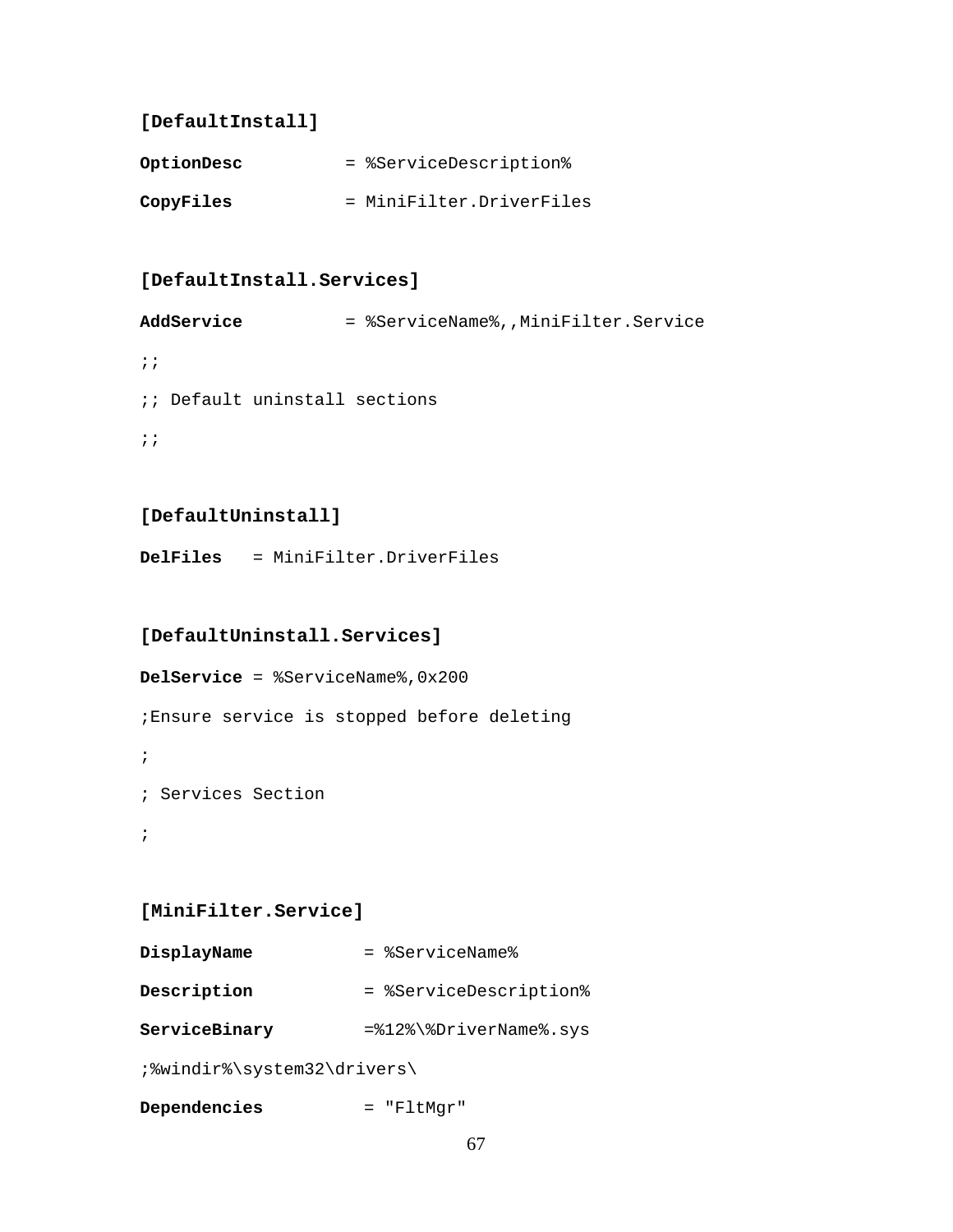```
ServiceType = 2 <br>
SERVICE_FILE_SYSTEM_DRIVER
StartType = 3 = 3 ;SERVICE_DEMAND_START
ErrorControl = 1 ;SERVICE_ERROR_NORMAL 
LoadOrderGroup = "FSFilter Activity Monitor" 
AddReg = MiniFilter.AddRegistry
; 
; Registry Modifications 
;
```
#### **[MiniFilter.AddRegistry]**

```
HKR,,"DebugFlags",0x00010001 ,0x0 
HKR,"Instances","DefaultInstance",0x00000000,%DefaultInstance% 
HKR,"Instances\"%Instance1.Name%,"Altitude",0x00000000,%Instance1
.Altitude% 
HKR,"Instances\"%Instance1.Name%,"Flags",0x00010001,%Instance1.Fl
ags% 
; 
; Copy Files
```

```
;
```
#### **[MiniFilter.DriverFiles]**

%DriverName%.sys